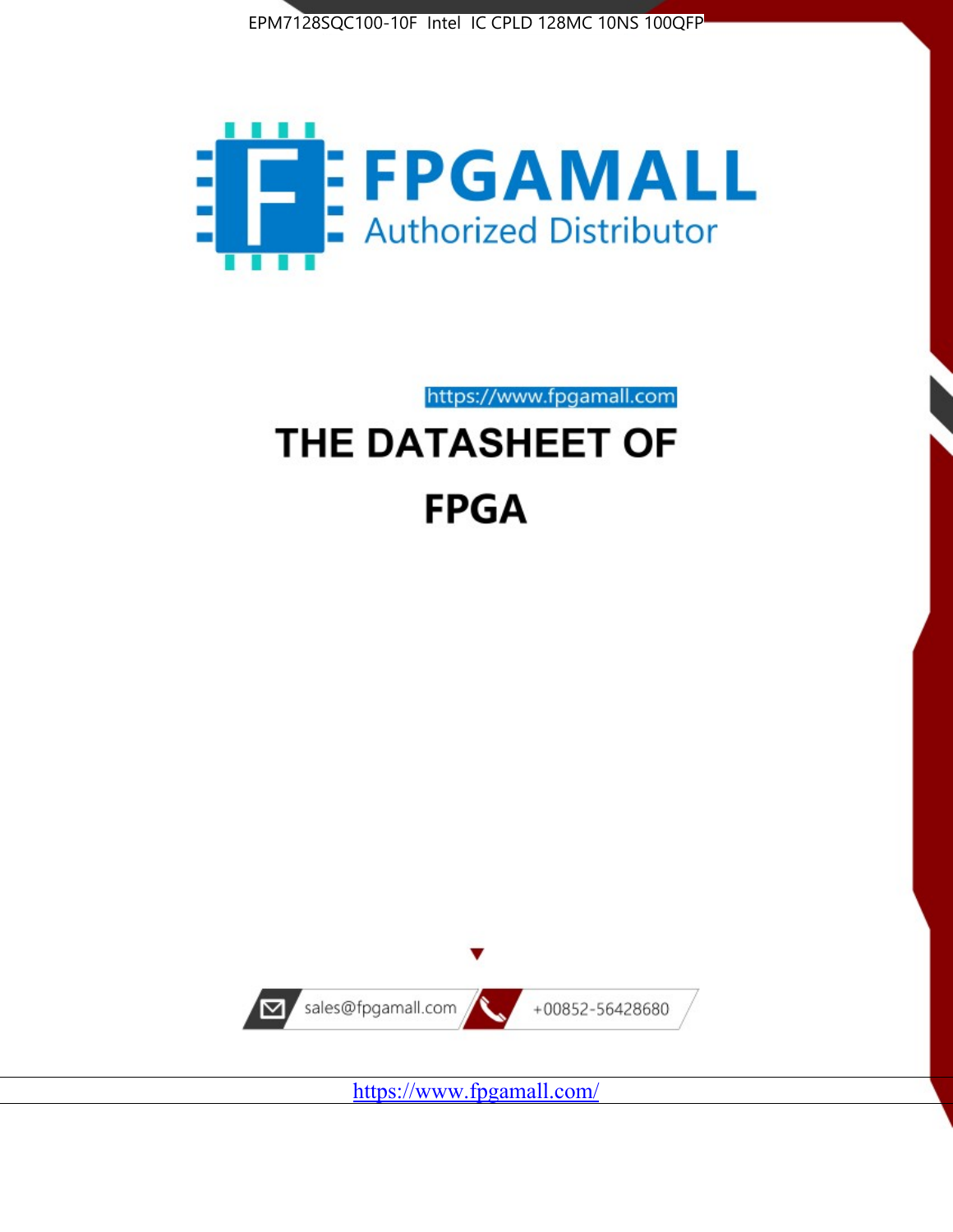

MAX 7000B devices, see the *MAX 7000A Programmable Logic Device Family Data Sheet* or the *MAX 7000B Programmable Logic Device Family Data Sheet*.

| <b>Table 1. MAX 7000 Device Features</b> |                |                |                |                 |                 |                 |                 |
|------------------------------------------|----------------|----------------|----------------|-----------------|-----------------|-----------------|-----------------|
| <b>Feature</b>                           | <b>EPM7032</b> | <b>EPM7064</b> | <b>EPM7096</b> | <b>EPM7128E</b> | <b>EPM7160E</b> | <b>EPM7192E</b> | <b>EPM7256E</b> |
| Usable<br>gates                          | 600            | 1,250          | 1,800          | 2,500           | 3,200           | 3,750           | 5,000           |
| Macrocells                               | 32             | 64             | 96             | 128             | 160             | 192             | 256             |
| Logic array<br>blocks                    | 2              | 4              | 6              | 8               | 10              | 12              | 16              |
| Maximum<br>user I/O pins                 | 36             | 68             | 76             | 100             | 104             | 124             | 164             |
| $t_{PD}$ (ns)                            | 6              | 6              | 7.5            | 7.5             | 10              | 12              | 12              |
| $t_{\text{SU}}$ (ns)                     | 5              | 5              | 6              | 6               | 7               | 7               | 7               |
| $t_{\text{FSU}}$ (ns)                    | 2.5            | 2.5            | 3              | 3               | 3               | 3               | 3               |
| $t_{CO1}$ (ns)                           | 4              | 4              | 4.5            | 4.5             | 5               | 6               | 6               |
| $f_{CNT}$ (MHz)                          | 151.5          | 151.5          | 125.0          | 125.0           | 100.0           | 90.9            | 90.9            |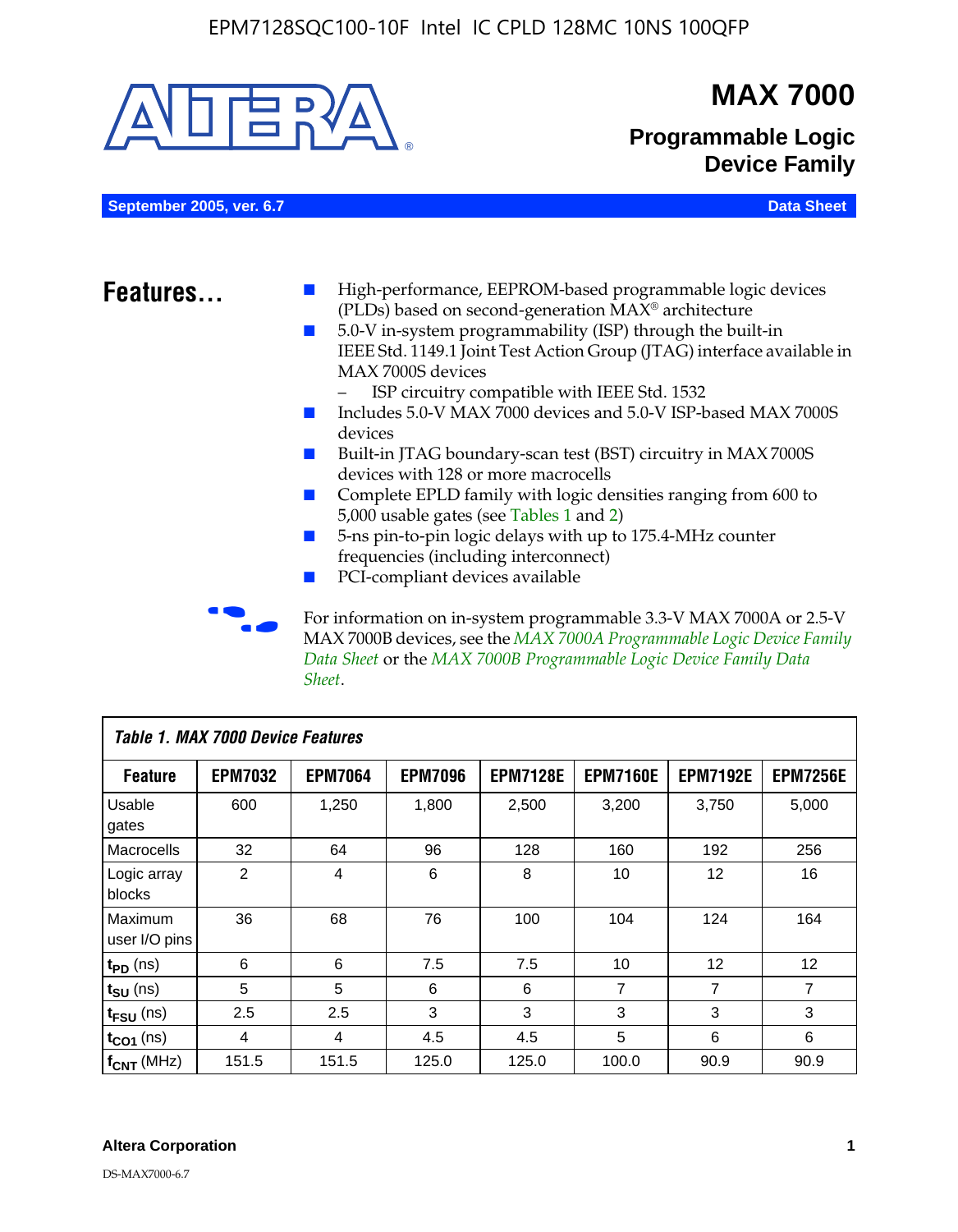| MAX 7000 Programmable Logic Device Family Data Sheet |  |
|------------------------------------------------------|--|
|------------------------------------------------------|--|

| <b>Table 2. MAX 7000S Device Features</b> |                 |                 |                 |                 |                   |                 |
|-------------------------------------------|-----------------|-----------------|-----------------|-----------------|-------------------|-----------------|
| <b>Feature</b>                            | <b>EPM7032S</b> | <b>EPM7064S</b> | <b>EPM7128S</b> | <b>EPM7160S</b> | <b>EPM7192S</b>   | <b>EPM7256S</b> |
| Usable gates                              | 600             | 1.250           | 2,500           | 3.200           | 3.750             | 5,000           |
| Macrocells                                | 32              | 64              | 128             | 160             | 192               | 256             |
| Logic array<br>blocks                     | 2               | $\overline{4}$  | 8               | 10              | $12 \overline{ }$ | 16              |
| Maximum<br>user I/O pins                  | 36              | 68              | 100             | 104             | 124               | 164             |
| $t_{PD}$ (ns)                             | 5               | 5               | 6               | 6               | 7.5               | 7.5             |
| $t_{SU}$ (ns)                             | 2.9             | 2.9             | 3.4             | 3.4             | 4.1               | 3.9             |
| $t_{\text{FSU}}$ (ns)                     | 2.5             | 2.5             | 2.5             | 2.5             | 3                 | 3               |
| $t_{CO1}$ (ns)                            | 3.2             | 3.2             | 4               | 3.9             | 4.7               | 4.7             |
| $f_{CNT}$ (MHz)                           | 175.4           | 175.4           | 147.1           | 149.3           | 125.0             | 128.2           |

# **...and More Features**

- Open-drain output option in MAX 7000S devices
- Programmable macrocell flipflops with individual clear, preset, clock, and clock enable controls
- Programmable power-saving mode for a reduction of over 50% in each macrocell
- Configurable expander product-term distribution, allowing up to 32 product terms per macrocell
- 44 to 208 pins available in plastic J-lead chip carrier (PLCC), ceramic pin-grid array (PGA), plastic quad flat pack (PQFP), power quad flat pack (RQFP), and 1.0-mm thin quad flat pack (TQFP) packages
- Programmable security bit for protection of proprietary designs
- 3.3-V or 5.0-V operation
	- MultiVolt<sup>TM</sup> I/O interface operation, allowing devices to interface with 3.3-V or 5.0-V devices (MultiVolt I/O operation is not available in 44-pin packages)
	- Pin compatible with low-voltage MAX 7000A and MAX 7000B devices
- Enhanced features available in MAX 7000E and MAX 7000S devices
	- Six pin- or logic-driven output enable signals
	- Two global clock signals with optional inversion
	- Enhanced interconnect resources for improved routability
	- Fast input setup times provided by a dedicated path from I/O pin to macrocell registers
	- Programmable output slew-rate control
- Software design support and automatic place-and-route provided by Altera's development system for Windows-based PCs and Sun SPARCstation, and HP 9000 Series 700/800 workstations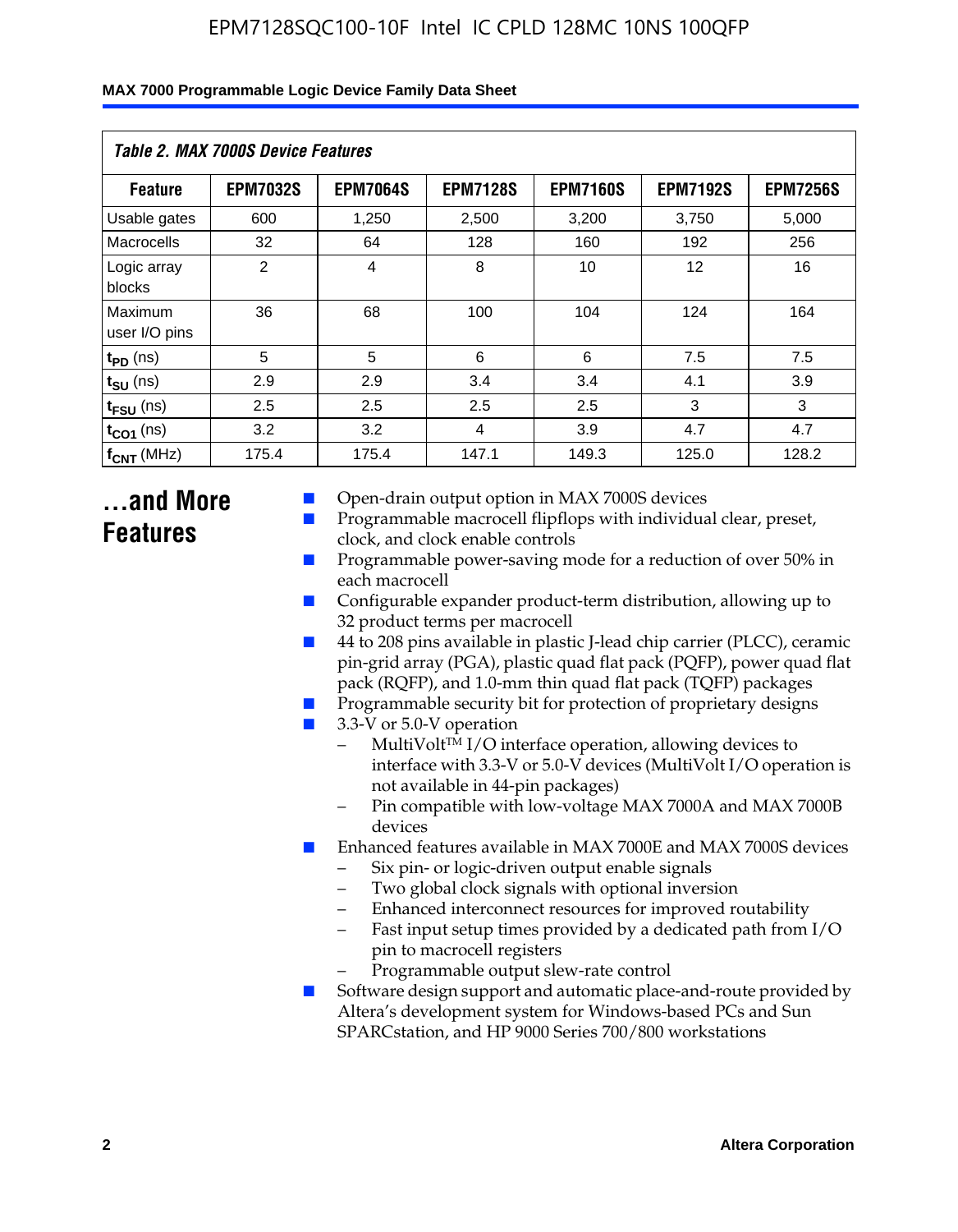|                               | MAX 7000 Programmable Logic Device Family Data Sheet                                                                                                                                                                                                                                                                                                                                                                                                                                                                                                                                                                                                                                                 |
|-------------------------------|------------------------------------------------------------------------------------------------------------------------------------------------------------------------------------------------------------------------------------------------------------------------------------------------------------------------------------------------------------------------------------------------------------------------------------------------------------------------------------------------------------------------------------------------------------------------------------------------------------------------------------------------------------------------------------------------------|
|                               | Additional design entry and simulation support provided by EDIF<br>200 and 300 netlist files, library of parameterized modules (LPM),<br>Verilog HDL, VHDL, and other interfaces to popular EDA tools from<br>manufacturers such as Cadence, Exemplar Logic, Mentor Graphics,<br>OrCAD, Synopsys, and VeriBest<br>Programming support<br>Altera's Master Programming Unit (MPU) and programming<br>hardware from third-party manufacturers program all<br>MAX 7000 devices<br>The BitBlaster™ serial download cable, ByteBlasterMV™<br>$\overline{\phantom{0}}$<br>parallel port download cable, and MasterBlaster™<br>serial/universal serial bus (USB) download cable program MAX<br>7000S devices |
| General<br><b>Description</b> | The MAX 7000 family of high-density, high-performance PLDs is based<br>on Altera's second-generation MAX architecture. Fabricated with<br>advanced CMOS technology, the EEPROM-based MAX 7000 family<br>provides 600 to 5,000 usable gates, ISP, pin-to-pin delays as fast as 5 ns,<br>and counter speeds of up to 175.4 MHz. MAX 7000S devices in the -5, -6,<br>-7, and -10 speed grades as well as MAX 7000 and MAX 7000E devices in<br>-5, -6, -7, -10P, and -12P speed grades comply with the PCI Special Interest<br>Group (PCI SIG) PCI Local Bus Specification, Revision 2.2. See Table 3                                                                                                    |

| Table 3. MAX 7000 Speed Grades |              |              |              |              |              |                    |              |              |              |              |
|--------------------------------|--------------|--------------|--------------|--------------|--------------|--------------------|--------------|--------------|--------------|--------------|
| <b>Device</b>                  |              |              |              |              |              | <b>Speed Grade</b> |              |              |              |              |
|                                | -5           | -6           | $-7$         | $-10P$       | $-10$        | $-12P$             | $-12$        | $-15$        | $-15T$       | $-20$        |
| EPM7032                        |              | $\checkmark$ | $\checkmark$ |              | $\checkmark$ |                    | $\checkmark$ | $\checkmark$ | $\checkmark$ |              |
| EPM7032S                       | $\checkmark$ | $\checkmark$ | $\checkmark$ |              | $\checkmark$ |                    |              |              |              |              |
| <b>EPM7064</b>                 |              | $\checkmark$ | $\checkmark$ |              | $\checkmark$ |                    | $\checkmark$ | $\checkmark$ |              |              |
| <b>EPM7064S</b>                | $\checkmark$ | $\checkmark$ | $\checkmark$ |              | $\checkmark$ |                    |              |              |              |              |
| <b>EPM7096</b>                 |              |              | $\checkmark$ |              | $\checkmark$ |                    | $\checkmark$ | $\checkmark$ |              |              |
| <b>EPM7128E</b>                |              |              | $\checkmark$ | $\checkmark$ | $\checkmark$ |                    | $\checkmark$ | $\checkmark$ |              | $\checkmark$ |
| <b>EPM7128S</b>                |              | $\checkmark$ | $\checkmark$ |              | $\checkmark$ |                    |              | $\checkmark$ |              |              |
| <b>EPM7160E</b>                |              |              |              | $\checkmark$ | $\checkmark$ |                    | $\checkmark$ | $\checkmark$ |              | $\checkmark$ |
| <b>EPM7160S</b>                |              | $\checkmark$ | $\checkmark$ |              | $\checkmark$ |                    |              | $\checkmark$ |              |              |
| <b>EPM7192E</b>                |              |              |              |              |              | $\checkmark$       | $\checkmark$ | $\checkmark$ |              |              |
| <b>EPM7192S</b>                |              |              | $\checkmark$ |              | $\checkmark$ |                    |              | $\checkmark$ |              |              |
| <b>EPM7256E</b>                |              |              |              |              |              | $\checkmark$       | $\checkmark$ | $\checkmark$ |              | $\checkmark$ |
| <b>EPM7256S</b>                |              |              | $\checkmark$ |              | $\checkmark$ |                    |              | $\checkmark$ |              |              |

for available speed grades.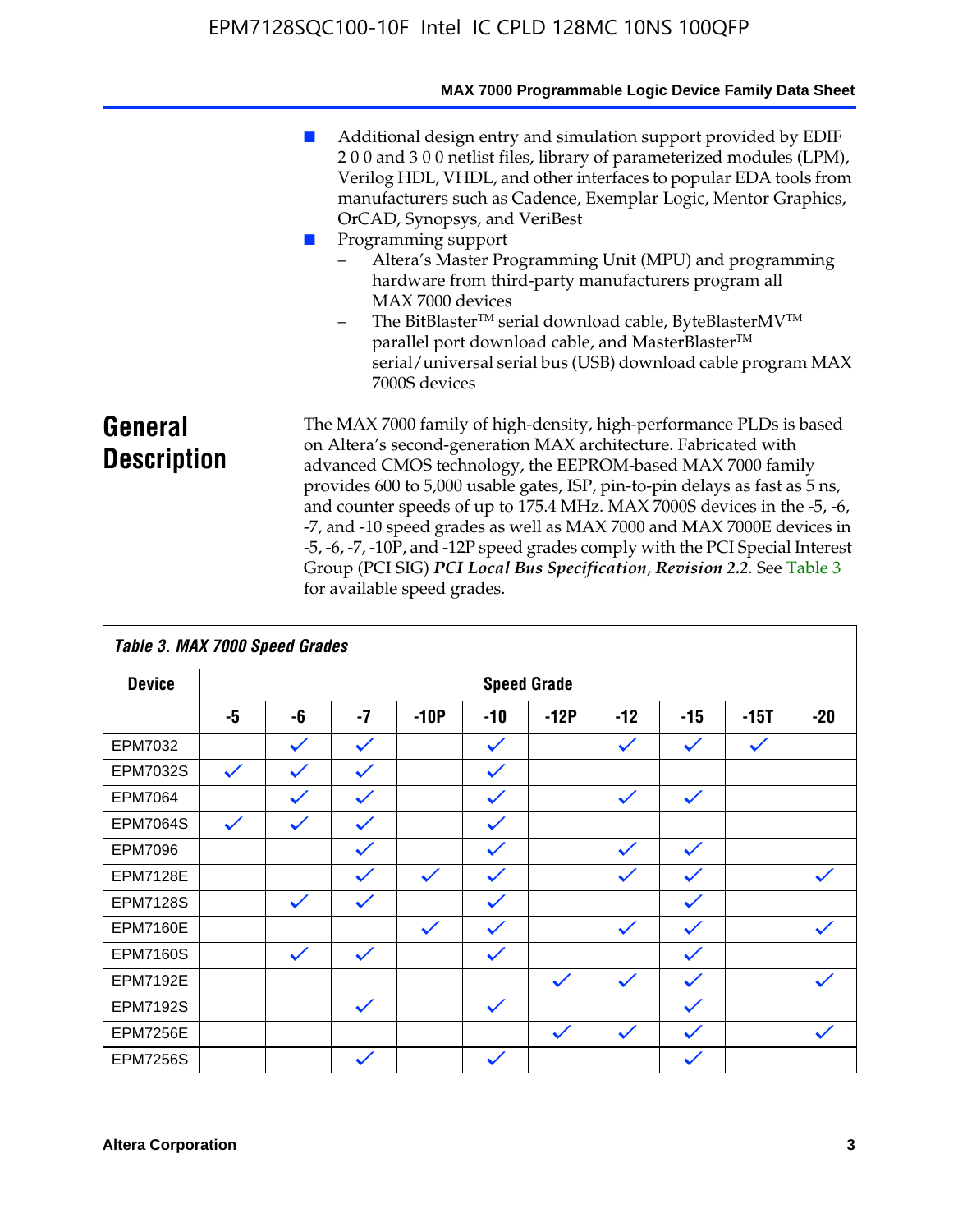#### **MAX 7000 Programmable Logic Device Family Data Sheet**

The MAX 7000E devices—including the EPM7128E, EPM7160E, EPM7192E, and EPM7256E devices—have several enhanced features: additional global clocking, additional output enable controls, enhanced interconnect resources, fast input registers, and a programmable slew rate.

In-system programmable MAX 7000 devices—called MAX 7000S devices—include the EPM7032S, EPM7064S, EPM7128S, EPM7160S, EPM7192S, and EPM7256S devices. MAX 7000S devices have the enhanced features of MAX 7000E devices as well as JTAG BST circuitry in devices with 128 or more macrocells, ISP, and an open-drain output option. See Table 4.

| Table 4. MAX 7000 Device Features |                                                    |                                           |                                           |  |  |  |  |
|-----------------------------------|----------------------------------------------------|-------------------------------------------|-------------------------------------------|--|--|--|--|
| <b>Feature</b>                    | <b>EPM7032</b><br><b>EPM7064</b><br><b>EPM7096</b> | All<br><b>MAX 7000E</b><br><b>Devices</b> | All<br><b>MAX 7000S</b><br><b>Devices</b> |  |  |  |  |
| ISP via JTAG interface            |                                                    |                                           |                                           |  |  |  |  |
| JTAG BST circuitry                |                                                    |                                           | $\checkmark$ (1)                          |  |  |  |  |
| Open-drain output option          |                                                    |                                           |                                           |  |  |  |  |
| Fast input registers              |                                                    |                                           |                                           |  |  |  |  |
| Six global output enables         |                                                    |                                           |                                           |  |  |  |  |
| Two global clocks                 |                                                    |                                           |                                           |  |  |  |  |
| Slew-rate control                 |                                                    |                                           |                                           |  |  |  |  |
| MultiVolt interface (2)           |                                                    |                                           |                                           |  |  |  |  |
| Programmable register             |                                                    |                                           |                                           |  |  |  |  |
| Parallel expanders                |                                                    |                                           |                                           |  |  |  |  |
| Shared expanders                  |                                                    |                                           |                                           |  |  |  |  |
| Power-saving mode                 |                                                    |                                           |                                           |  |  |  |  |
| Security bit                      |                                                    |                                           |                                           |  |  |  |  |
| PCI-compliant devices available   |                                                    |                                           |                                           |  |  |  |  |

*Notes:*

(1) Available only in EPM7128S, EPM7160S, EPM7192S, and EPM7256S devices only.

(2) The MultiVolt I/O interface is not available in 44-pin packages.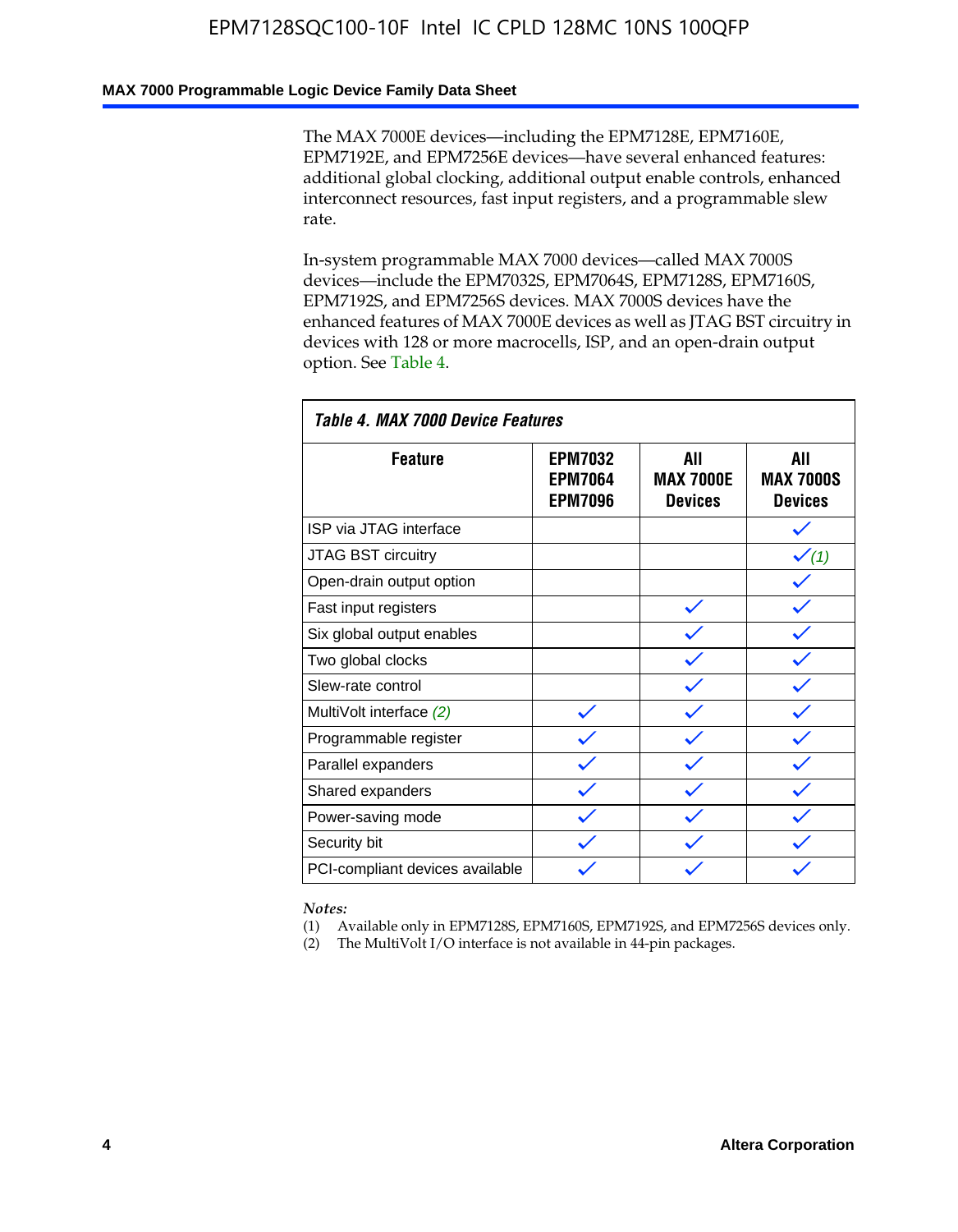The MAX 7000 architecture supports 100% TTL emulation and high-density integration of SSI, MSI, and LSI logic functions. The MAX 7000 architecture easily integrates multiple devices ranging from PALs, GALs, and 22V10s to MACH and pLSI devices. MAX 7000 devices are available in a wide range of packages, including PLCC, PGA, PQFP, RQFP, and TQFP packages. See Table 5.

|                 | Table 5. MAX 7000 Maximum User I/O Pins<br>Note (1) |                           |                    |                           |                           |                               |                            |                               |                       |                              |                               |                               |
|-----------------|-----------------------------------------------------|---------------------------|--------------------|---------------------------|---------------------------|-------------------------------|----------------------------|-------------------------------|-----------------------|------------------------------|-------------------------------|-------------------------------|
| <b>Device</b>   | 44-<br>Pin<br><b>PLCC</b>                           | 44-<br>Pin<br><b>PQFP</b> | 44-<br>Pin<br>TQFP | 68-<br>Pin<br><b>PLCC</b> | 84-<br>Pin<br><b>PLCC</b> | $100 -$<br>Pin<br><b>PQFP</b> | 100-<br>Pin<br><b>TQFP</b> | $160 -$<br>Pin<br><b>PQFP</b> | $160 -$<br>Pin<br>PGA | $192 -$<br>Pin<br><b>PGA</b> | $208 -$<br>Pin<br><b>PQFP</b> | $208 -$<br>Pin<br><b>RQFP</b> |
| EPM7032         | 36                                                  | 36                        | 36                 |                           |                           |                               |                            |                               |                       |                              |                               |                               |
| <b>EPM7032S</b> | 36                                                  |                           | 36                 |                           |                           |                               |                            |                               |                       |                              |                               |                               |
| <b>EPM7064</b>  | 36                                                  |                           | 36                 | 52                        | 68                        | 68                            |                            |                               |                       |                              |                               |                               |
| <b>EPM7064S</b> | 36                                                  |                           | 36                 |                           | 68                        |                               | 68                         |                               |                       |                              |                               |                               |
| EPM7096         |                                                     |                           |                    | 52                        | 64                        | 76                            |                            |                               |                       |                              |                               |                               |
| <b>EPM7128E</b> |                                                     |                           |                    |                           | 68                        | 84                            |                            | 100                           |                       |                              |                               |                               |
| <b>EPM7128S</b> |                                                     |                           |                    |                           | 68                        | 84                            | 84(2)                      | 100                           |                       |                              |                               |                               |
| <b>EPM7160E</b> |                                                     |                           |                    |                           | 64                        | 84                            |                            | 104                           |                       |                              |                               |                               |
| <b>EPM7160S</b> |                                                     |                           |                    |                           | 64                        |                               | 84(2)                      | 104                           |                       |                              |                               |                               |
| <b>EPM7192E</b> |                                                     |                           |                    |                           |                           |                               |                            | 124                           | 124                   |                              |                               |                               |
| <b>EPM7192S</b> |                                                     |                           |                    |                           |                           |                               |                            | 124                           |                       |                              |                               |                               |
| <b>EPM7256E</b> |                                                     |                           |                    |                           |                           |                               |                            | 132(2)                        |                       | 164                          |                               | 164                           |
| <b>EPM7256S</b> |                                                     |                           |                    |                           |                           |                               |                            |                               |                       |                              | 164 $(2)$                     | 164                           |

#### *Notes:*

(1) When the JTAG interface in MAX 7000S devices is used for either boundary-scan testing or for ISP, four I/O pins become JTAG pins.

(2) Perform a complete thermal analysis before committing a design to this device package. For more information, see the *Operating Requirements for Altera Devices Data Sheet*.

> MAX 7000 devices use CMOS EEPROM cells to implement logic functions. The user-configurable MAX 7000 architecture accommodates a variety of independent combinatorial and sequential logic functions. The devices can be reprogrammed for quick and efficient iterations during design development and debug cycles, and can be programmed and erased up to 100 times.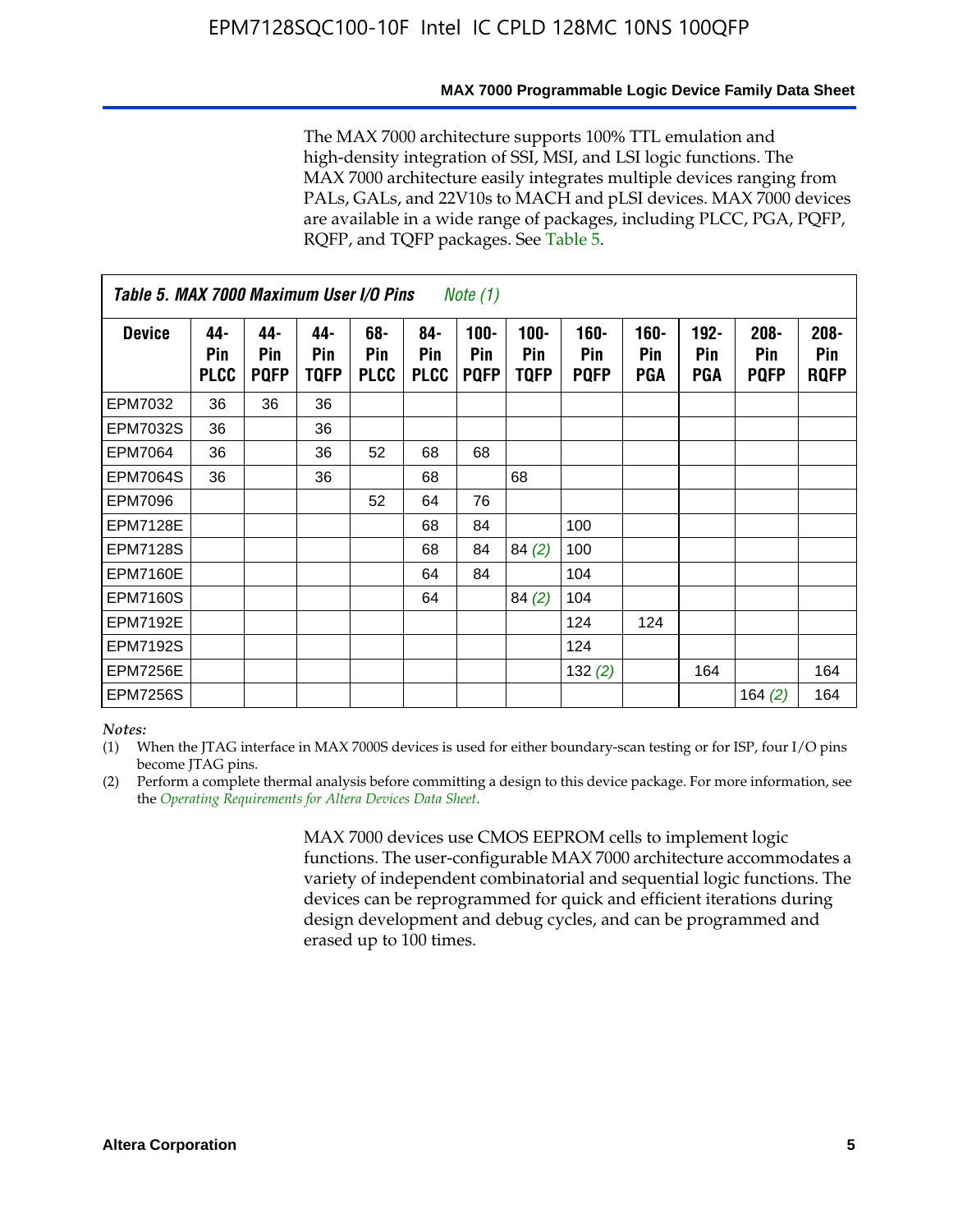#### **MAX 7000 Programmable Logic Device Family Data Sheet**

MAX 7000 devices contain from 32 to 256 macrocells that are combined into groups of 16 macrocells, called logic array blocks (LABs). Each macrocell has a programmable-AND/fixed-OR array and a configurable register with independently programmable clock, clock enable, clear, and preset functions. To build complex logic functions, each macrocell can be supplemented with both shareable expander product terms and highspeed parallel expander product terms to provide up to 32 product terms per macrocell.

The MAX 7000 family provides programmable speed/power optimization. Speed-critical portions of a design can run at high speed/full power, while the remaining portions run at reduced speed/low power. This speed/power optimization feature enables the designer to configure one or more macrocells to operate at 50% or lower power while adding only a nominal timing delay. MAX 7000E and MAX 7000S devices also provide an option that reduces the slew rate of the output buffers, minimizing noise transients when non-speed-critical signals are switching. The output drivers of all MAX 7000 devices (except 44-pin devices) can be set for either 3.3-V or 5.0-V operation, allowing MAX 7000 devices to be used in mixed-voltage systems.

The MAX 7000 family is supported byAltera development systems, which are integrated packages that offer schematic, text—including VHDL, Verilog HDL, and the Altera Hardware Description Language (AHDL) and waveform design entry, compilation and logic synthesis, simulation and timing analysis, and device programming. The [software provides](http://www.altera.com/literature/ds/dsmii.pdf)  [EDIF 2 0 0 and 3 0 0, LPM, VHDL, Verilog HDL, and other in](http://www.altera.com/literature/ds/dsmii.pdf)terfaces for [additional design entry and simulation support from other industry](http://www.altera.com/literature/ds/quartus.pdf)standard PC- and UNIX-workstation-based EDA tools. The software runs on Windows-based PCs, as well as Sun SPARCstation, and HP 9000 Series 700/800 workstations.

For more information on development tools, see the **MAX+PLUS II** *Programmable Logic Development System & Software Data Sheet* and the *Quartus Programmable Logic Development System & Software Data Sheet*.

The MAX 7000 architecture includes the following elements:

# **Functional Description**

- Logic array blocks
- **Macrocells**
- Expander product terms (shareable and parallel)
- Programmable interconnect array
- I/O control blocks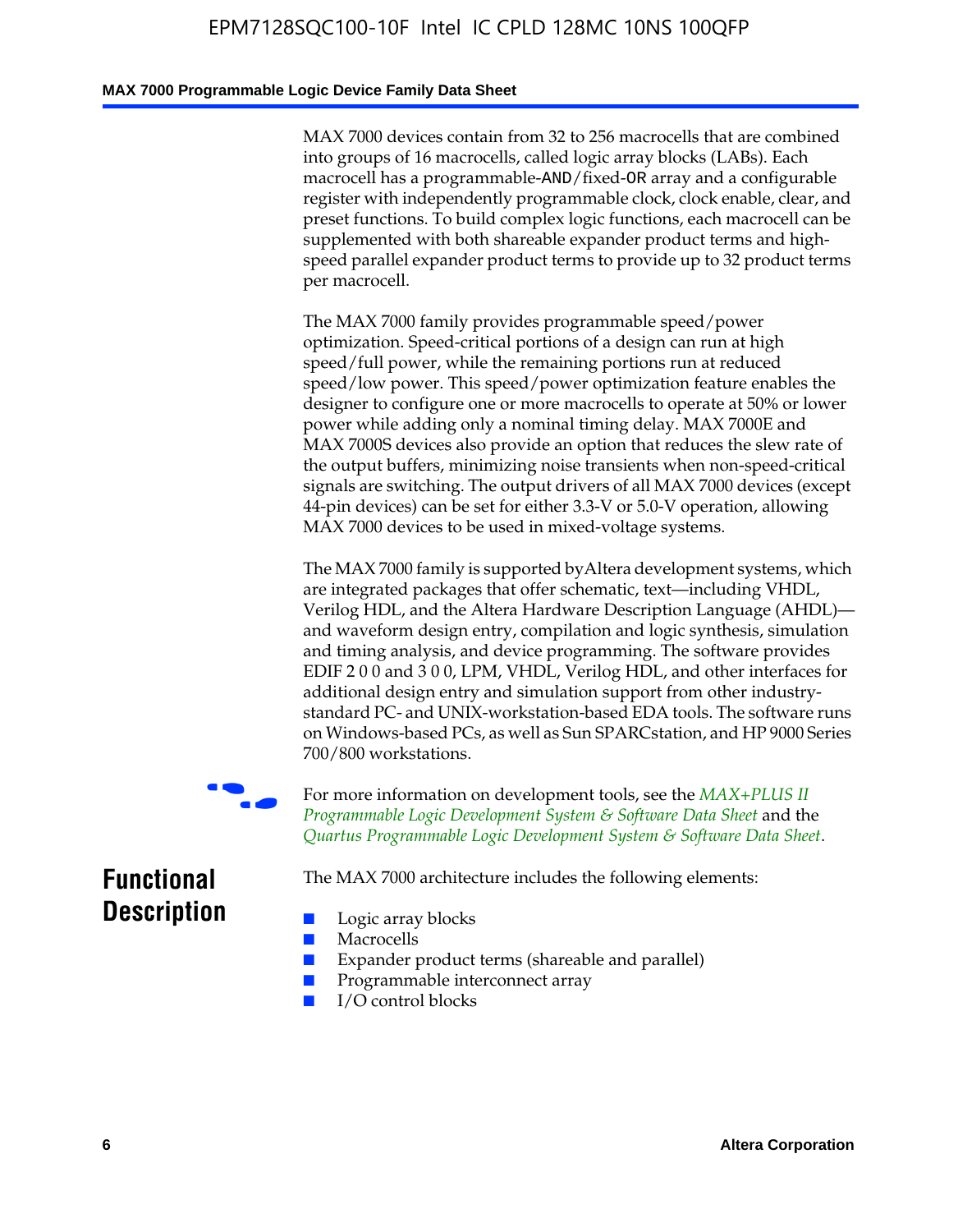#### **MAX 7000 Programmable Logic Device Family Data Sheet**

The MAX 7000 architecture includes four dedicated inputs that can be used as general-purpose inputs or as high-speed, global control signals (clock, clear, and two output enable signals) for each macrocell and I/O pin. Figure 1 shows the architecture of EPM7032, EPM7064, and EPM7096 devices.



*Figure 1. EPM7032, EPM7064 & EPM7096 Device Block Diagram*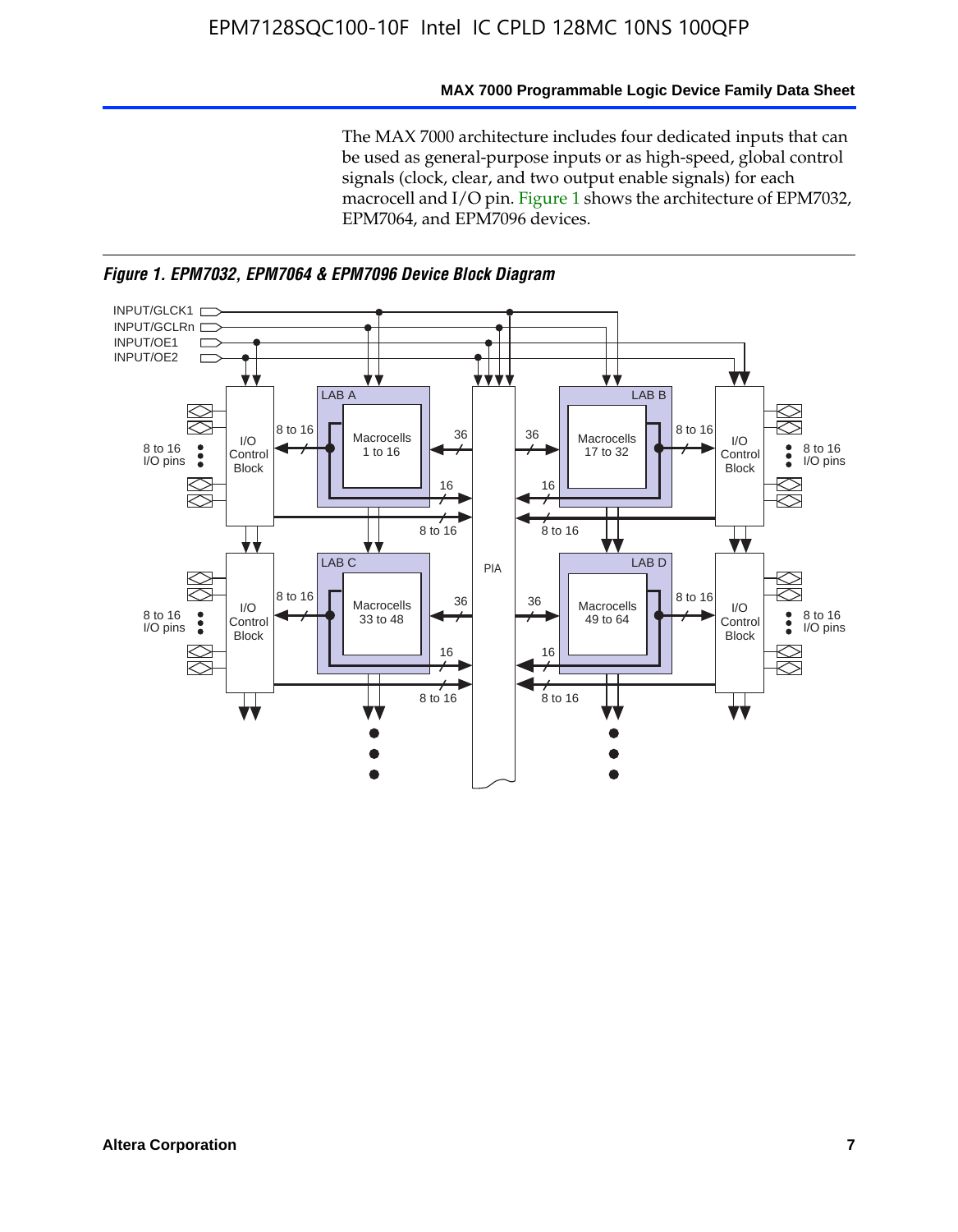Figure 2 shows the architecture of MAX 7000E and MAX 7000S devices.

#### **MAX 7000 Programmable Logic Device Family Data Sheet**





## **Logic Array Blocks**

The MAX 7000 device architecture is based on the linking of highperformance, flexible, logic array modules called logic array blocks (LABs). LABs consist of 16-macrocell arrays, as shown in Figures 1 and 2. Multiple LABs are linked together via the programmable interconnect array (PIA), a global bus that is fed by all dedicated inputs, I/O pins, and macrocells.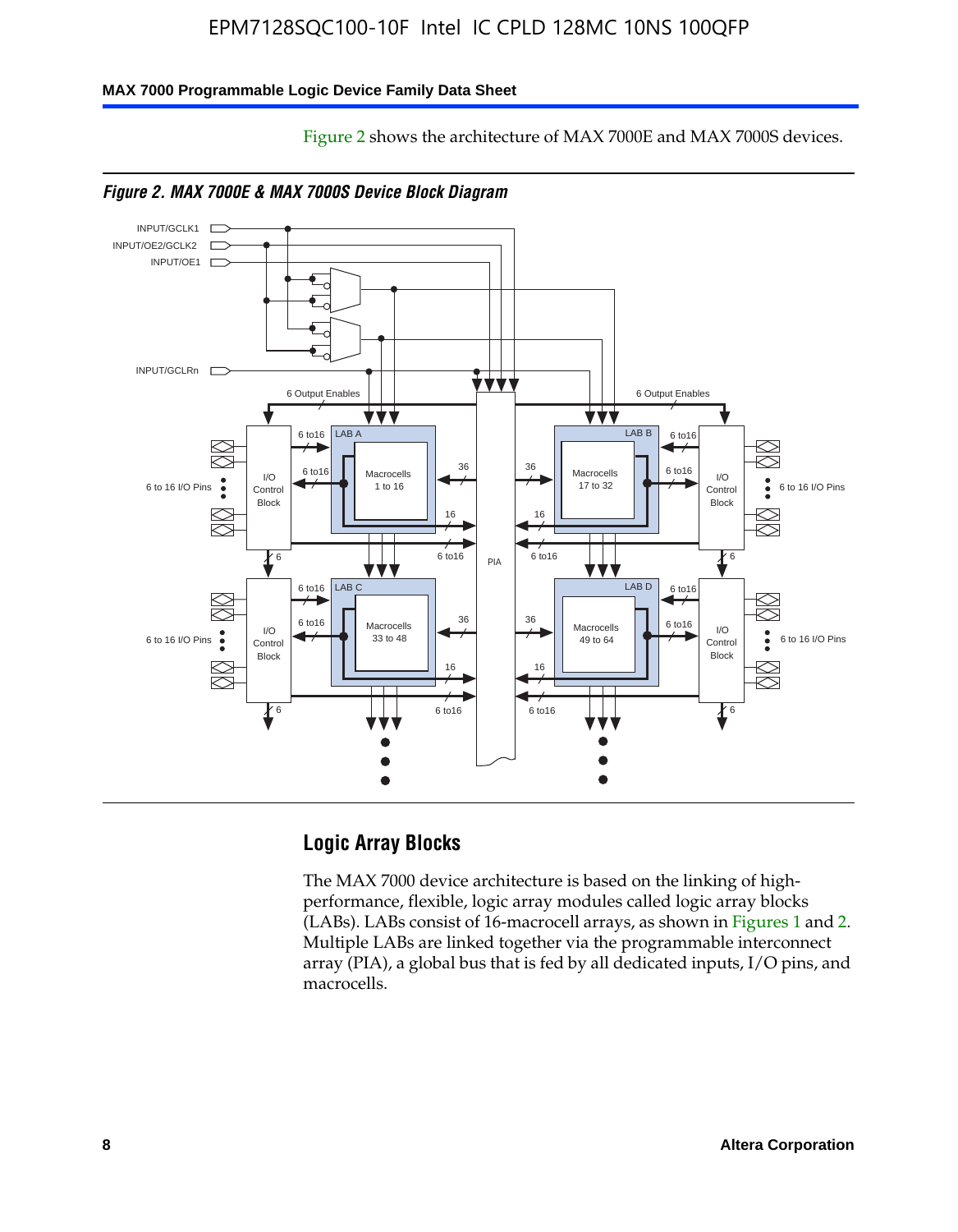#### **MAX 7000 Programmable Logic Device Family Data Sheet**

Each LAB is fed by the following signals:

- 36 signals from the PIA that are used for general logic inputs
- Global controls that are used for secondary register functions
- Direct input paths from I/O pins to the registers that are used for fast setup times for MAX 7000E and MAX 7000S devices

## **Macrocells**

The MAX 7000 macrocell can be individually configured for either sequential or combinatorial logic operation. The macrocell consists of three functional blocks: the logic array, the product-term select matrix, and the programmable register. The macrocell of EPM7032, EPM7064, and EPM7096 devices is shown in Figure 3.

*Figure 3. EPM7032, EPM7064 & EPM7096 Device Macrocell*

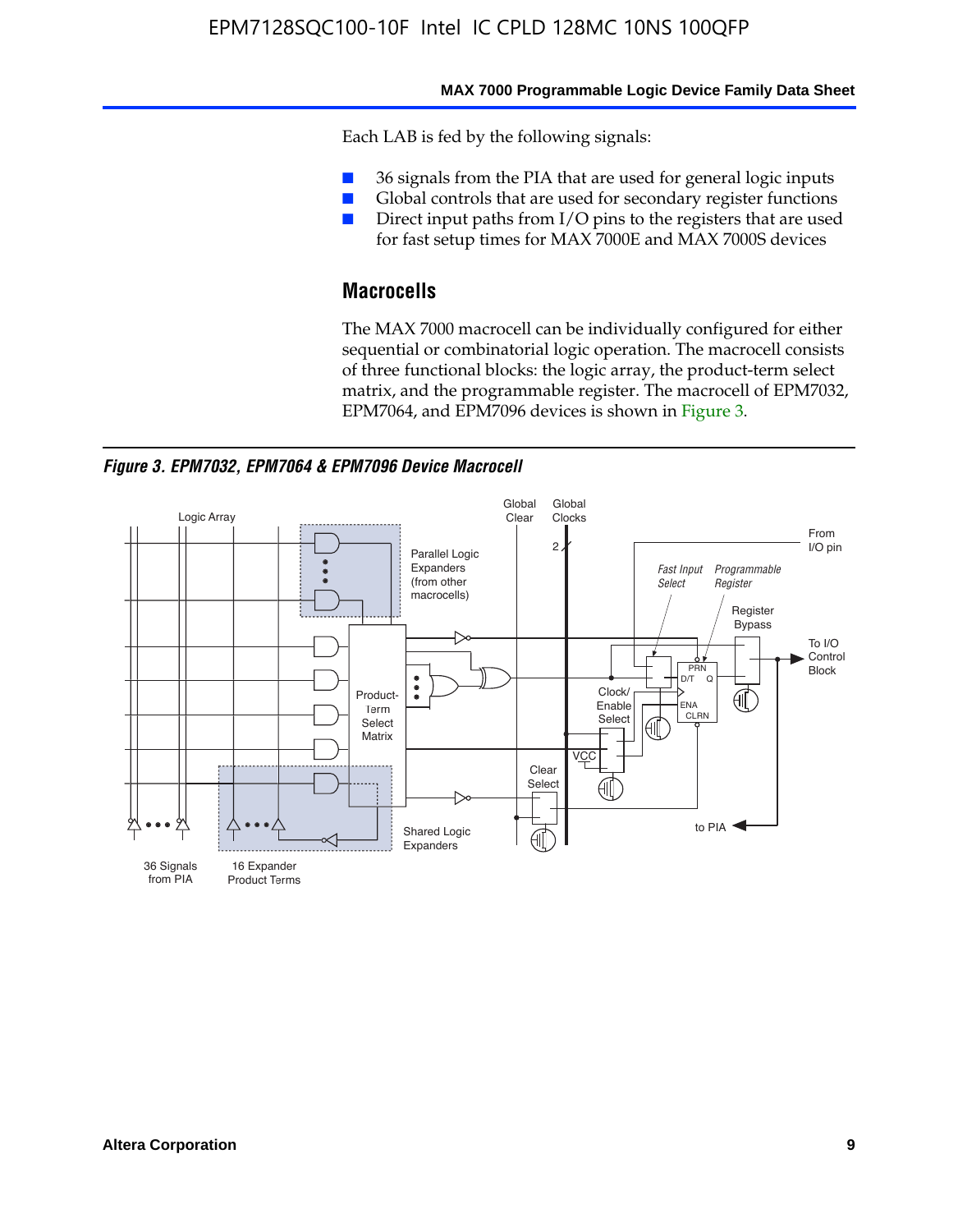#### **MAX 7000 Programmable Logic Device Family Data Sheet**



Figure 4 shows a MAX 7000E and MAX 7000S device macrocell.

*Figure 4. MAX 7000E & MAX 7000S Device Macrocell*

Combinatorial logic is implemented in the logic array, which provides five product terms per macrocell. The product-term select matrix allocates these product terms for use as either primary logic inputs (to the OR and XOR gates) to implement combinatorial functions, or as secondary inputs to the macrocell's register clear, preset, clock, and clock enable control functions. Two kinds of expander product terms ("expanders") are available to supplement macrocell logic resources:

- Shareable expanders, which are inverted product terms that are fed back into the logic array
- Parallel expanders, which are product terms borrowed from adjacent macrocells

The Altera development system automatically optimizes product-term allocation according to the logic requirements of the design.

For registered functions, each macrocell flipflop can be individually programmed to implement D, T, JK, or SR operation with programmable clock control. The flipflop can be bypassed for combinatorial operation. During design entry, the designer specifies the desired flipflop type; the Altera development software then selects the most efficient flipflop operation for each registered function to optimize resource utilization.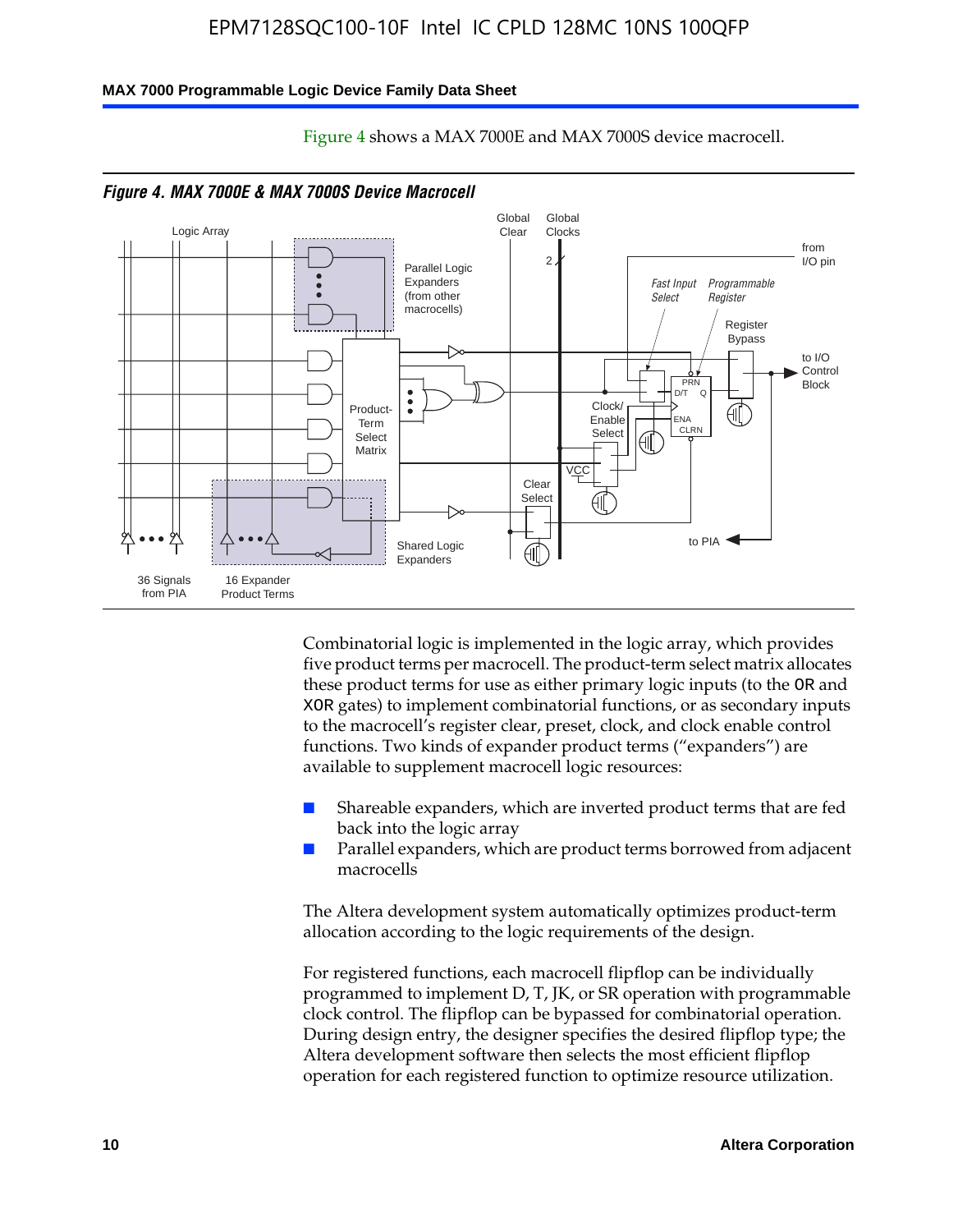Each programmable register can be clocked in three different modes:

- By a global clock signal. This mode achieves the fastest clock-tooutput performance.
- By a global clock signal and enabled by an active-high clock enable. This mode provides an enable on each flipflop while still achieving the fast clock-to-output performance of the global clock.
- By an array clock implemented with a product term. In this mode, the flipflop can be clocked by signals from buried macrocells or I/O pins.

In EPM7032, EPM7064, and EPM7096 devices, the global clock signal is available from a dedicated clock pin, GCLK1, as shown in Figure 1. In MAX 7000E and MAX 7000S devices, two global clock signals are available. As shown in Figure 2, these global clock signals can be the true or the complement of either of the global clock pins, GCLK1 or GCLK2.

Each register also supports asynchronous preset and clear functions. As shown in Figures 3 and 4, the product-term select matrix allocates product terms to control these operations. Although the product-term-driven preset and clear of the register are active high, active-low control can be obtained by inverting the signal within the logic array. In addition, each register clear function can be individually driven by the active-low dedicated global clear pin (GCLRn). Upon power-up, each register in the device will be set to a low state.

All MAX 7000E and MAX 7000S I/O pins have a fast input path to a macrocell register. This dedicated path allows a signal to bypass the PIA and combinatorial logic and be driven to an input D flipflop with an extremely fast (2.5 ns) input setup time.

## **Expander Product Terms**

Although most logic functions can be implemented with the five product terms available in each macrocell, the more complex logic functions require additional product terms. Another macrocell can be used to supply the required logic resources; however, the MAX 7000 architecture also allows both shareable and parallel expander product terms ("expanders") that provide additional product terms directly to any macrocell in the same LAB. These expanders help ensure that logic is synthesized with the fewest possible logic resources to obtain the fastest possible speed.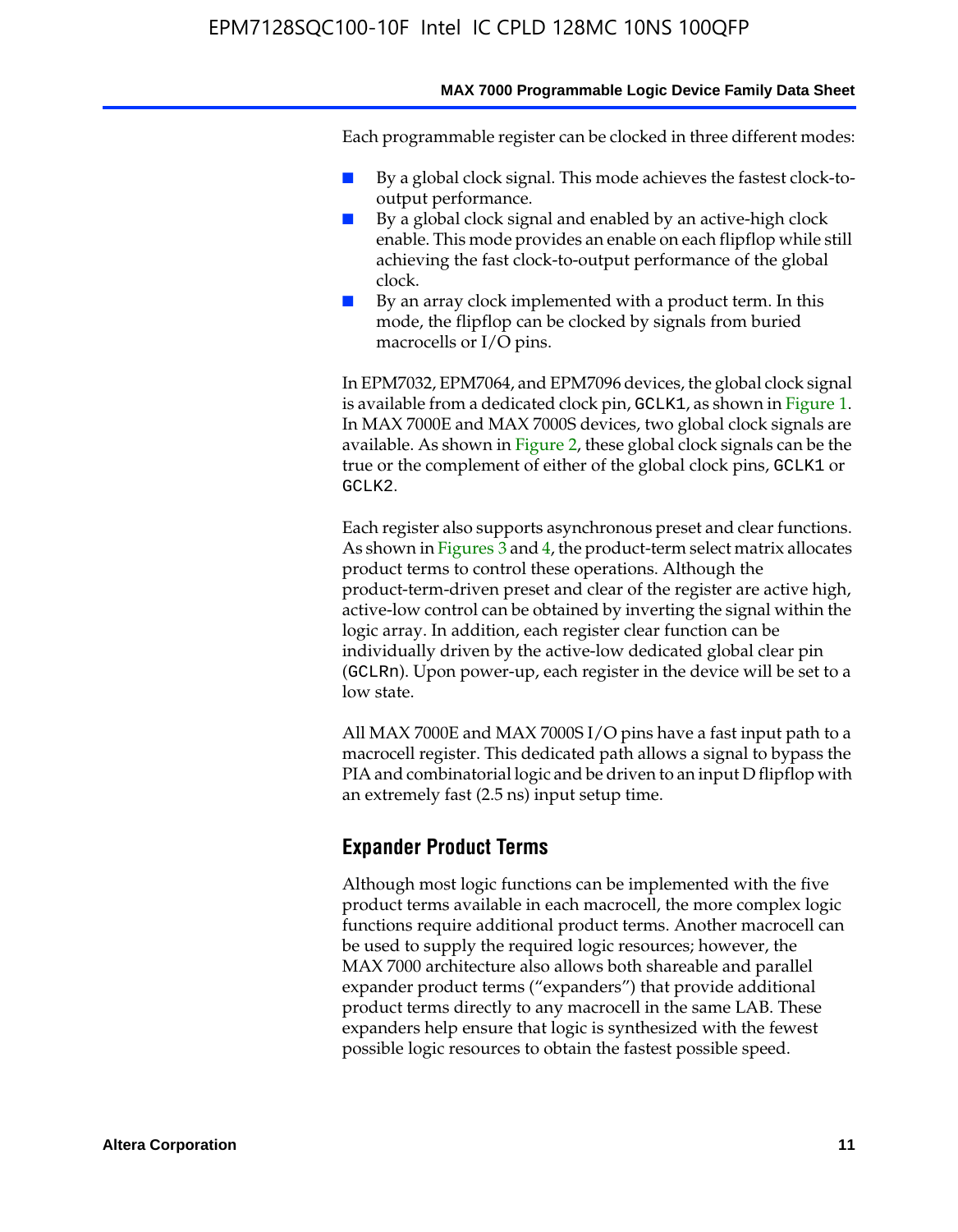#### **MAX 7000 Programmable Logic Device Family Data Sheet**

#### *Shareable Expanders*

Each LAB has 16 shareable expanders that can be viewed as a pool of uncommitted single product terms (one from each macrocell) with inverted outputs that feed back into the logic array. Each shareable expander can be used and shared by any or all macrocells in the LAB to build complex logic functions. A small delay ( $t_{SEXP}$ ) is incurred when shareable expanders are used. Figure 5 shows how shareable expanders can feed multiple macrocells.

#### *Figure 5. Shareable Expanders*



*Shareable expanders can be shared by any or all macrocells in an LAB.*

#### *Parallel Expanders*

Parallel expanders are unused product terms that can be allocated to a neighboring macrocell to implement fast, complex logic functions. Parallel expanders allow up to 20 product terms to directly feed the macrocell OR logic, with five product terms provided by the macrocell and 15 parallel expanders provided by neighboring macrocells in the LAB.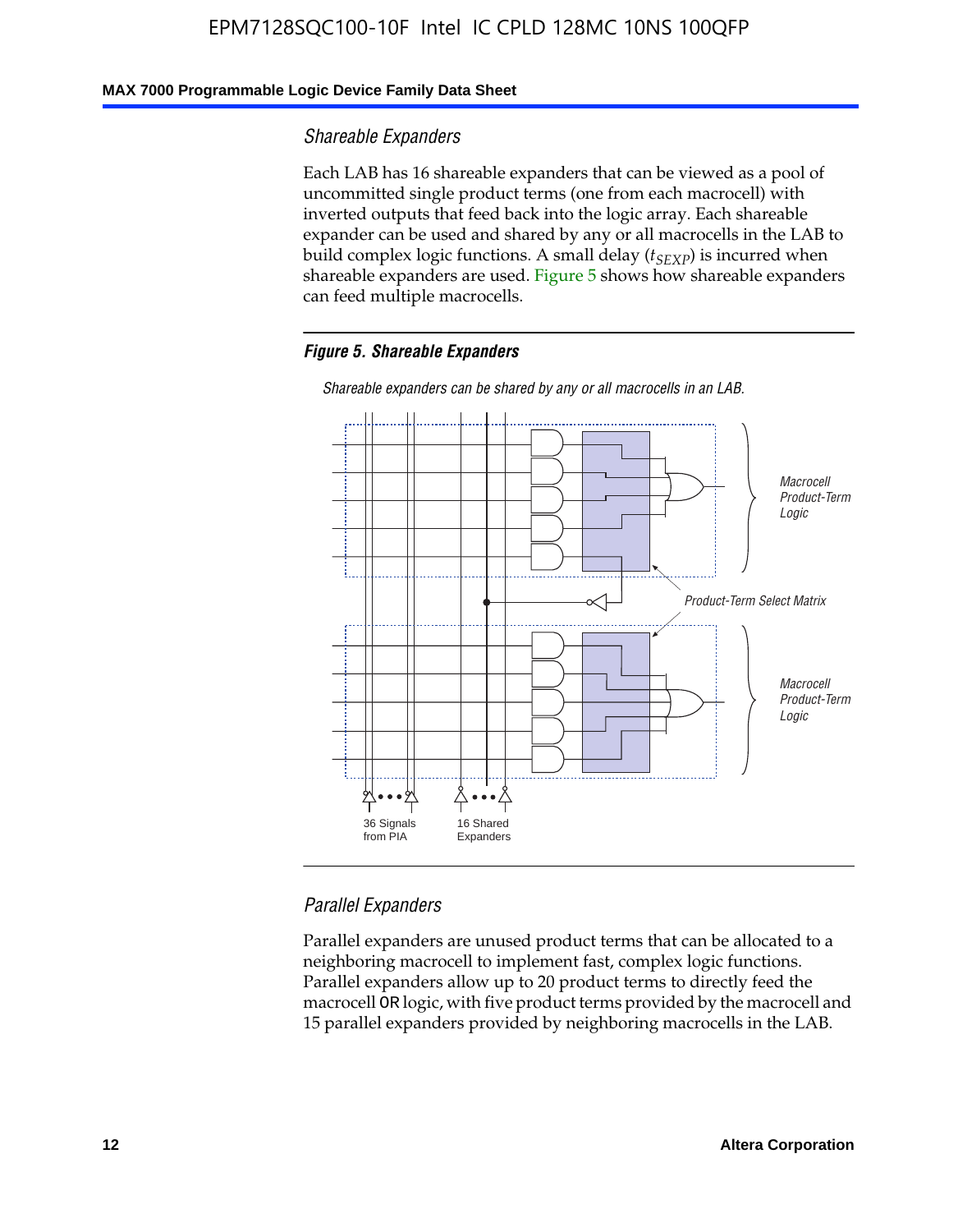The compiler can allocate up to three sets of up to five parallel expanders automatically to the macrocells that require additional product terms. Each set of five parallel expanders incurs a small, incremental timing delay (*t<sub>PEXP</sub>*). For example, if a macrocell requires 14 product terms, the Compiler uses the five dedicated product terms within the macrocell and allocates two sets of parallel expanders; the first set includes five product terms and the second set includes four product terms, increasing the total delay by  $2 \times t_{PFXP}$ .

Two groups of 8 macrocells within each LAB (e.g., macrocells 1 through 8 and 9 through 16) form two chains to lend or borrow parallel expanders. A macrocell borrows parallel expanders from lowernumbered macrocells. For example, macrocell 8 can borrow parallel expanders from macrocell 7, from macrocells 7 and 6, or from macrocells 7, 6, and 5. Within each group of 8, the lowest-numbered macrocell can only lend parallel expanders and the highest-numbered macrocell can only borrow them. Figure 6 shows how parallel expanders can be borrowed from a neighboring macrocell.

#### *Figure 6. Parallel Expanders*

*Unused product terms in a macrocell can be allocated to a neighboring macrocell.*

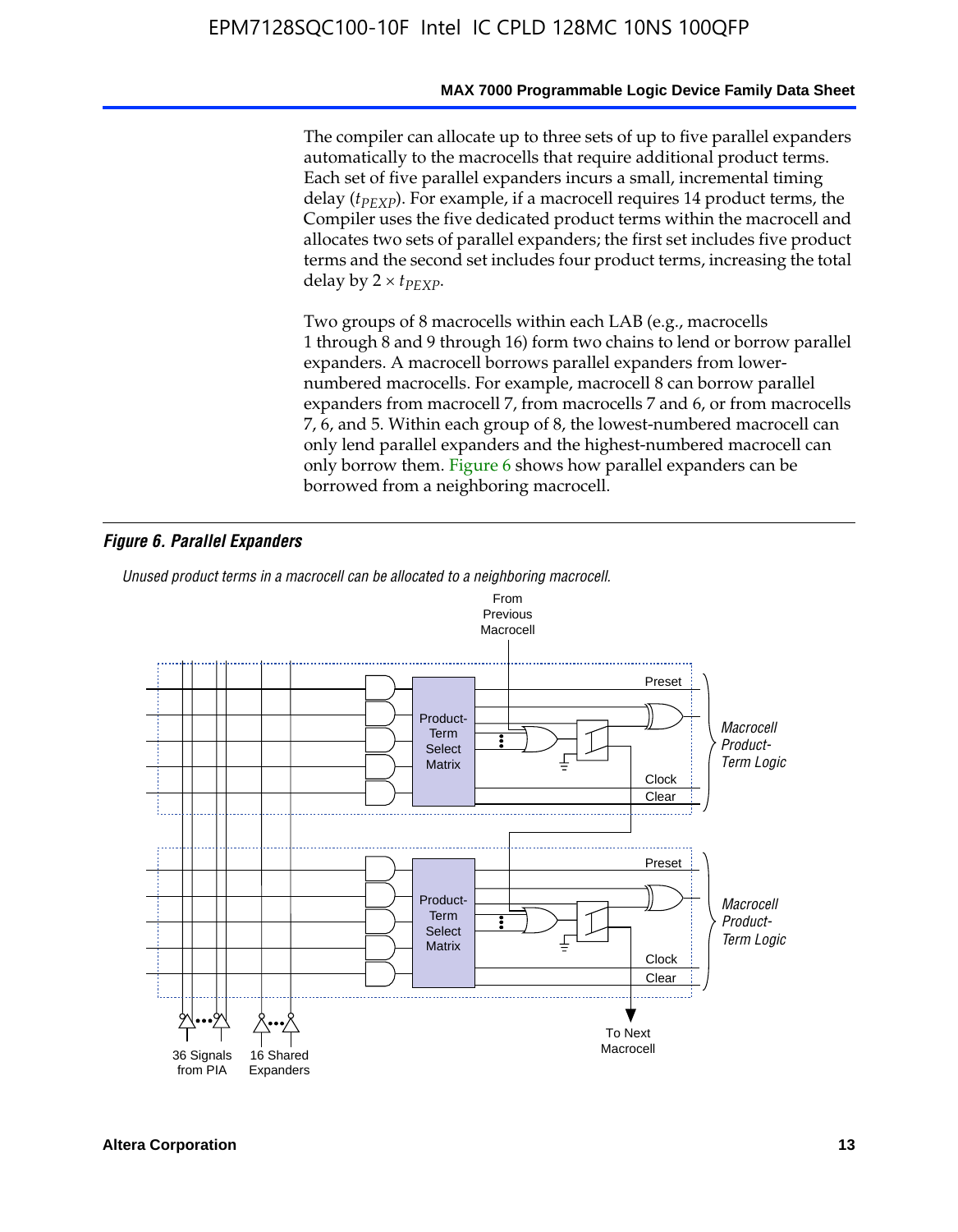#### **MAX 7000 Programmable Logic Device Family Data Sheet**

#### **Programmable Interconnect Array**

Logic is routed between LABs via the programmable interconnect array (PIA). This global bus is a programmable path that connects any signal source to any destination on the device. All MAX 7000 dedicated inputs, I/O pins, and macrocell outputs feed the PIA, which makes the signals available throughout the entire device. Only the signals required by each LAB are actually routed from the PIA into the LAB. Figure 7 shows how the PIA signals are routed into the LAB. An EEPROM cell controls one input to a 2-input AND gate, which selects a PIA signal to drive into the LAB.





While the routing delays of channel-based routing schemes in masked or FPGAs are cumulative, variable, and path-dependent, the MAX 7000 PIA has a fixed delay. The PIA thus eliminates skew between signals and makes timing performance easy to predict.

## **I/O Control Blocks**

The I/O control block allows each I/O pin to be individually configured for input, output, or bidirectional operation. All I/O pins have a tri-state buffer that is individually controlled by one of the global output enable signals or directly connected to ground or  $V_{CC}$ . Figure 8 shows the I/O control block for the MAX 7000 family. The I/O control block of EPM7032, EPM7064, and EPM7096 devices has two global output enable signals that are driven by two dedicated active-low output enable pins (OE1 and OE2). The I/O control block of MAX 7000E and MAX 7000S devices has six global output enable signals that are driven by the true or complement of two output enable signals, a subset of the I/O pins, or a subset of the I/O macrocells.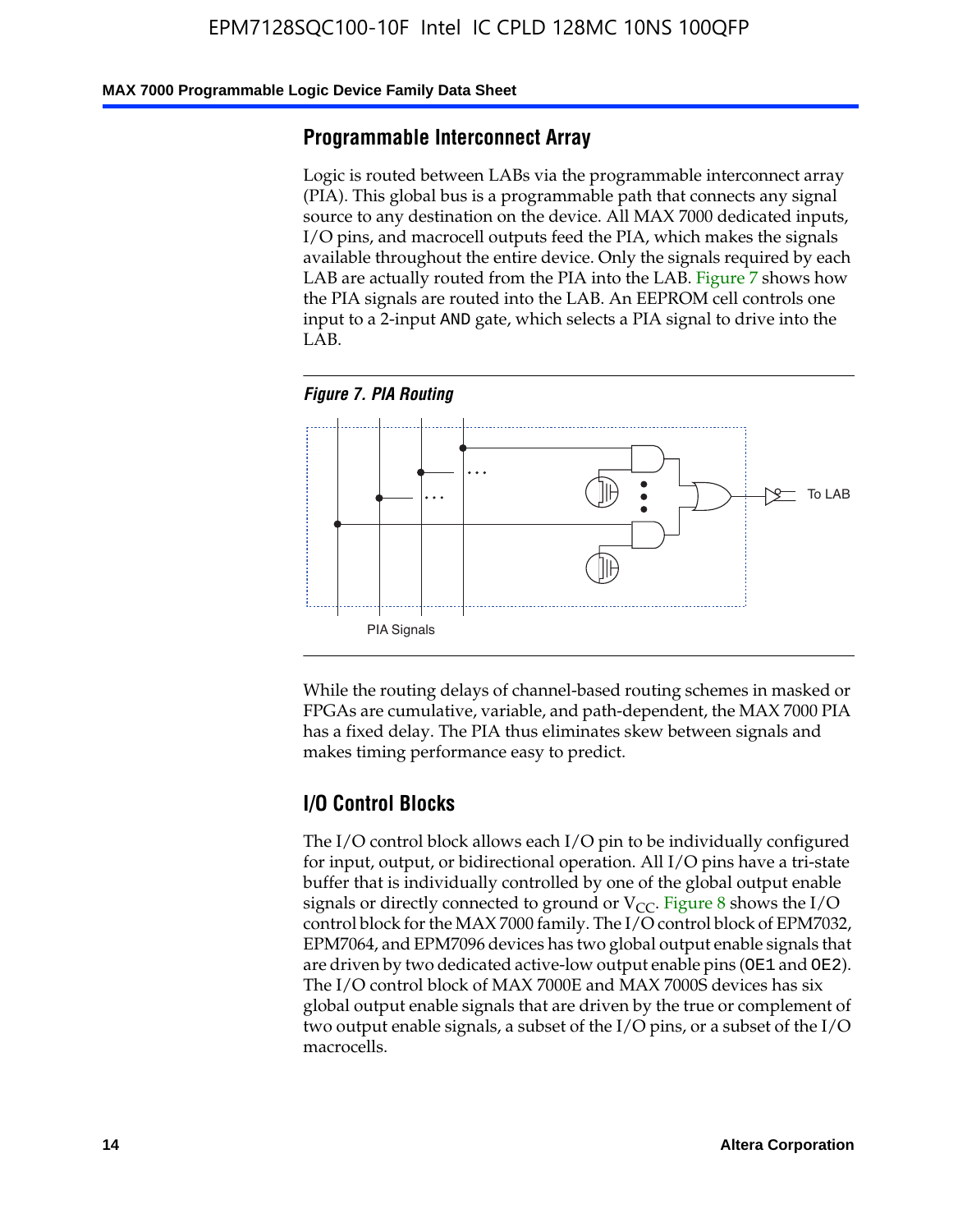*Figure 8. I/O Control Block of MAX 7000 Devices*

#### **EPM7032, EPM7064 & EPM7096 Devices**







#### *Note:*

(1) The open-drain output option is available only in MAX 7000S devices.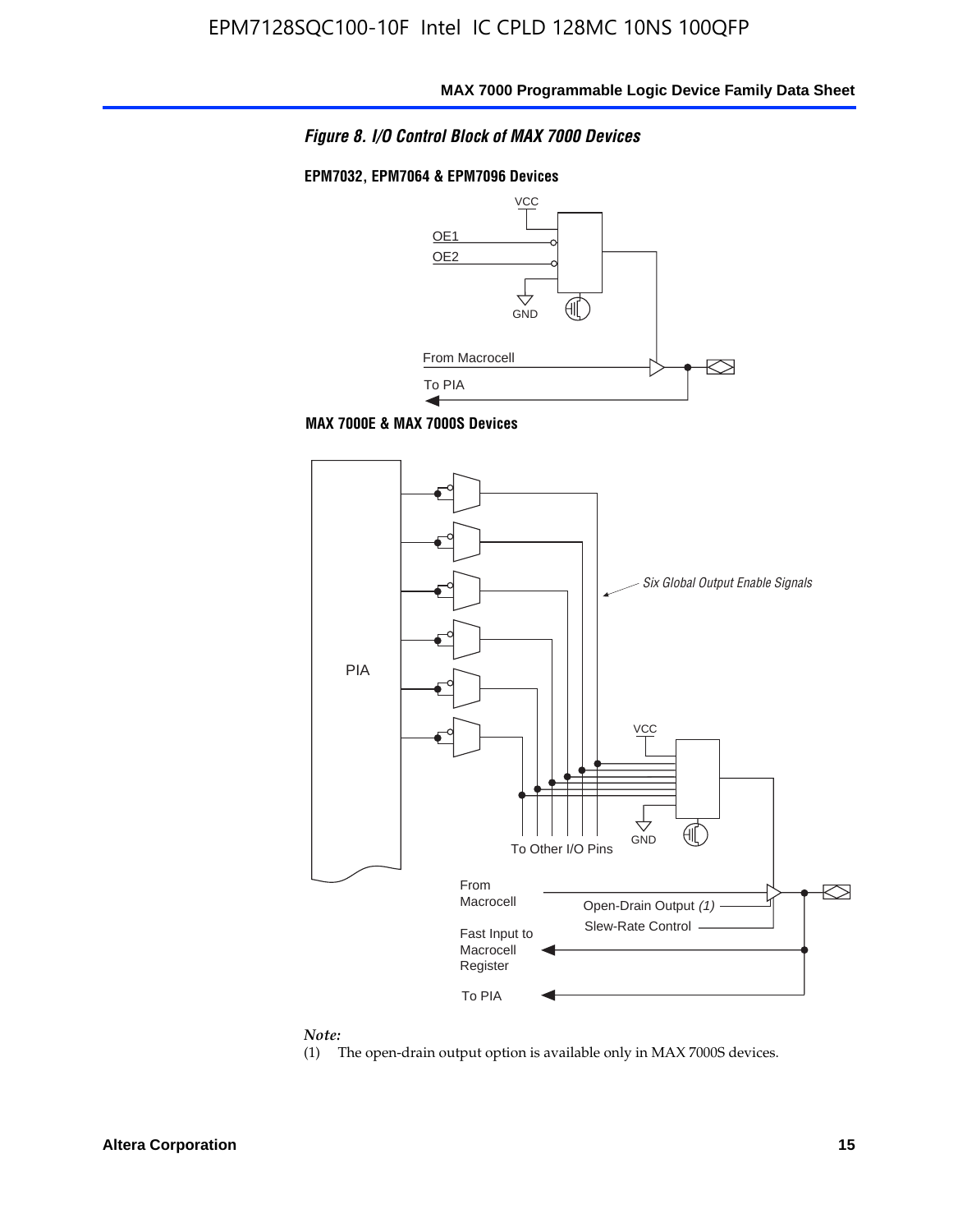When the tri-state buffer control is connected to ground, the output is tri-stated (high impedance) and the I/O pin can be used as a dedicated input. When the tri-state buffer control is connected to  $V_{CC}$ , the output is enabled.

The MAX 7000 architecture provides dual I/O feedback, in which macrocell and pin feedbacks are independent. When an I/O pin is configured as an input, the associated macrocell can be used for buried logic.

# **In-System Programmability (ISP)**

MAX 7000S devices are in-system programmable via an industry-standard 4-pin Joint Test Action Group (JTAG) interface (IEEE Std. 1149.1-1990). ISP allows quick, efficient iterations during design development and debugging cycles. The MAX 7000S architecture internally generates the high programming voltage required to program EEPROM cells, allowing in-system programming with only a single 5.0 V power supply. During in-system programming, the I/O pins are tri-stated and pulled-up to eliminate board conflicts. The pull-up value is nominally 50 k¾.

ISP simplifies the manufacturing flow by allowing devices to be mounted on a printed circuit board with standard in-circuit test equipment before they are programmed. MAX 7000S devices can be programmed by downloading the information via in-circuit testers (ICT), embedded processors, or the Altera MasterBlaster, ByteBlasterMV, ByteBlaster, BitBlaster download cables. (The ByteBlaster cable is obsolete and is replaced by the ByteBlasterMV cable, which can program and configure 2.5-V, 3.3-V, and 5.0-V devices.) Programming the devices after they are placed on the board eliminates lead damage on high-pin-count packages (e.g., QFP packages) due to device handling and allows devices to be reprogrammed after a system has already shipped to the field. For example, product upgrades can be performed in the field via software or modem.

In-system programming can be accomplished with either an adaptive or constant algorithm. An adaptive algorithm reads information from the unit and adapts subsequent programming steps to achieve the fastest possible programming time for that unit. Because some in-circuit testers cannot support an adaptive algorithm, Altera offers devices tested with a constant algorithm. Devices tested to the constant algorithm have an "F" suffix in the ordering code.

The Jam™ Standard Test and Programming Language (STAPL) can be used to program MAX 7000S devices with in-circuit testers, PCs, or embedded processor.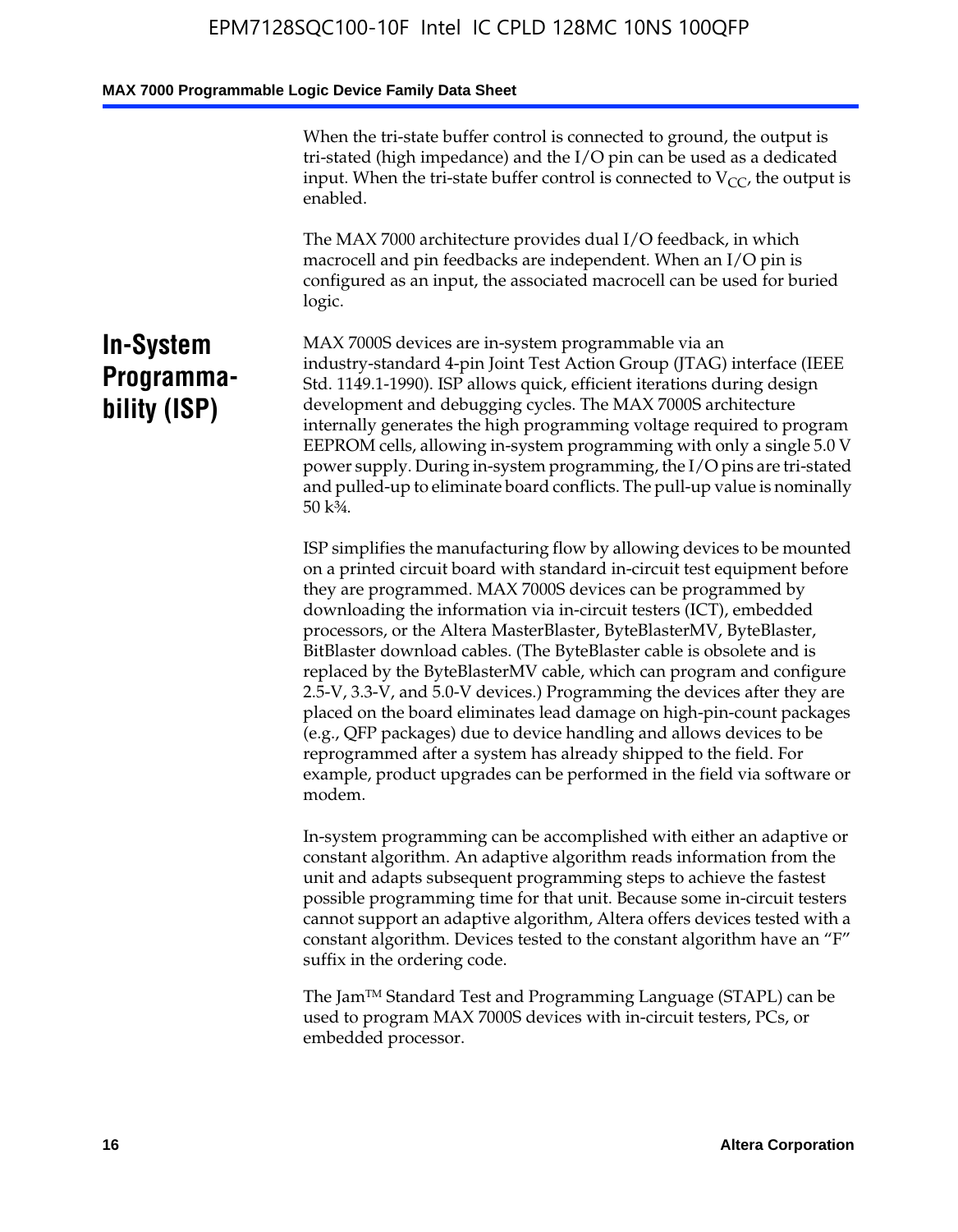For more information on using the Jam language, refer to *AN* 122: Using *Jam STAPL for ISP & ICR via an Embedded Processor*.

The ISP circuitry in MAX 7000S devices is compatible with IEEE Std. 1532 specification. The IEEE Std. 1532 is a standard developed to allow concurrent ISP between multiple PLD vendors.

# **Programming Sequence**

During in-system programming, instructions, addresses, and data are shifted into the MAX 7000S device through the TDI input pin. Data is shifted out through the TDO output pin and compared against the expected data.

Programming a pattern into the device requires the following six ISP stages. A stand-alone verification of a programmed pattern involves only stages 1, 2, 5, and 6.

- 1. *Enter ISP*. The enter ISP stage ensures that the I/O pins transition smoothly from user mode to ISP mode. The enter ISP stage requires 1 ms.
- 2. *Check ID*. Before any program or verify process, the silicon ID is checked. The time required to read this silicon ID is relatively small compared to the overall programming time.
- 3. *Bulk Erase*. Erasing the device in-system involves shifting in the instructions to erase the device and applying one erase pulse of 100 ms.
- 4. *Program*. Programming the device in-system involves shifting in the address and data and then applying the programming pulse to program the EEPROM cells. This process is repeated for each EEPROM address.
- 5. *Verify*. Verifying an Altera device in-system involves shifting in addresses, applying the read pulse to verify the EEPROM cells, and shifting out the data for comparison. This process is repeated for each EEPROM address.
- 6. *Exit ISP*. An exit ISP stage ensures that the I/O pins transition smoothly from ISP mode to user mode. The exit ISP stage requires 1 ms.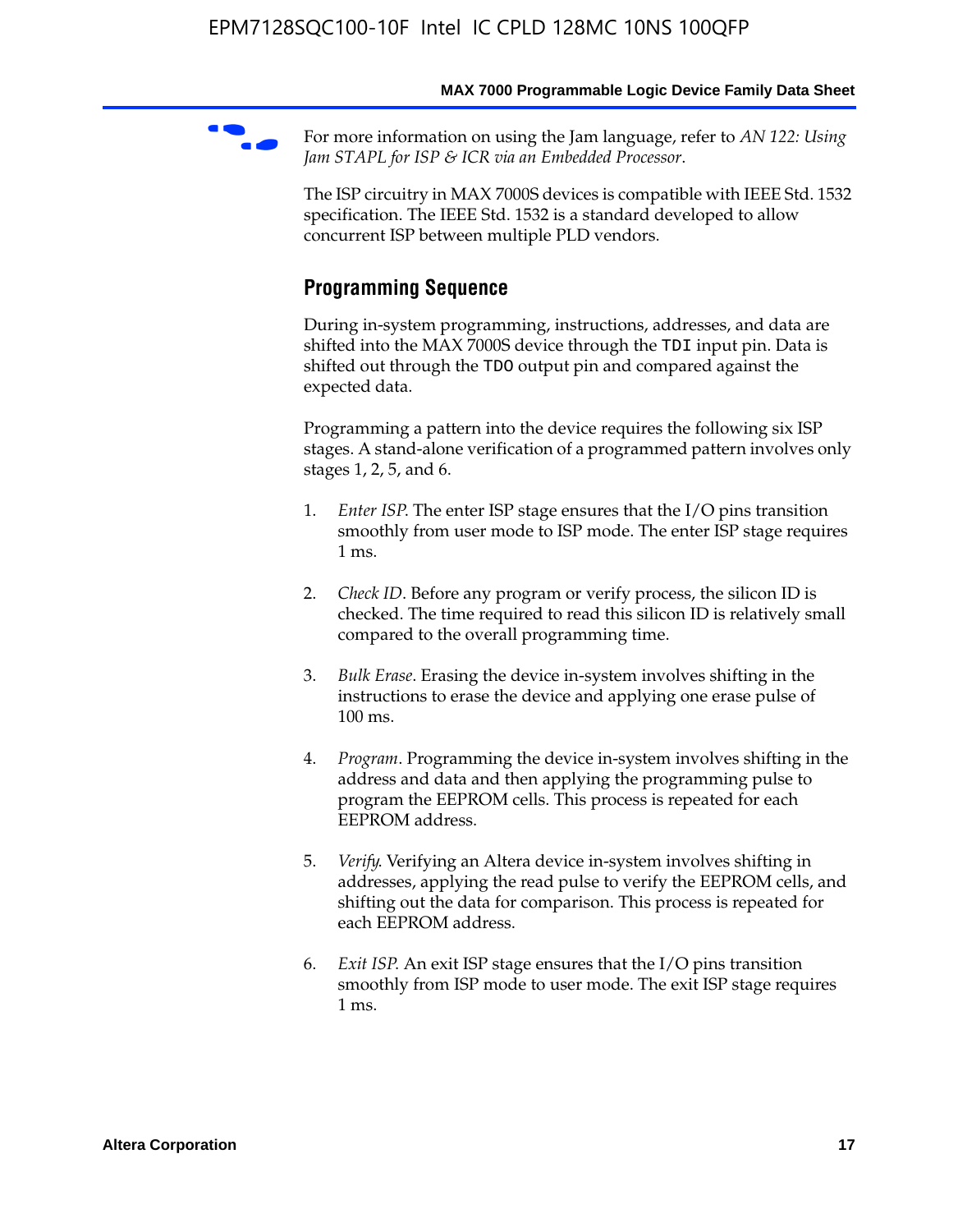## **Programming Times**

The time required to implement each of the six programming stages can be broken into the following two elements:

- A pulse time to erase, program, or read the EEPROM cells.
- A shifting time based on the test clock (TCK) frequency and the number of TCK cycles to shift instructions, address, and data into the device.

By combining the pulse and shift times for each of the programming stages, the program or verify time can be derived as a function of the TCK frequency, the number of devices, and specific target device(s). Because different ISP-capable devices have a different number of EEPROM cells, both the total fixed and total variable times are unique for a single device.

#### *Programming a Single MAX 7000S Device*

The time required to program a single MAX 7000S device in-system can be calculated from the following formula:

$$
t_{PROG} = t_{PPULSE} + \frac{C_{ycle_{PTCK}}}{f_{TCK}}
$$
  
where:  $t_{PROG}$  = Programming time  
 $t_{PPULSE}$  = Sum of the fixed times to erase, program, and  
verify the EEPROM cells  
 $C_{ycle_{PTCK}}$  = Number of TCK cycles to program a device  
 $f_{TCK}$  = TCK frequency

The ISP times for a stand-alone verification of a single MAX 7000S device can be calculated from the following formula:

|                  | $t_{VER} = t_{VPULSE} + \frac{Cycle_{VTCK}}{f_{TCK}}$ |                                                                                                                                 |
|------------------|-------------------------------------------------------|---------------------------------------------------------------------------------------------------------------------------------|
| where: $t_{VFR}$ | $t_{VPULSE}$                                          | = Verify time<br>$=$ Sum of the fixed times to verify the EEPROM cells<br>$CycleVTCK$ = Number of TCK cycles to verify a device |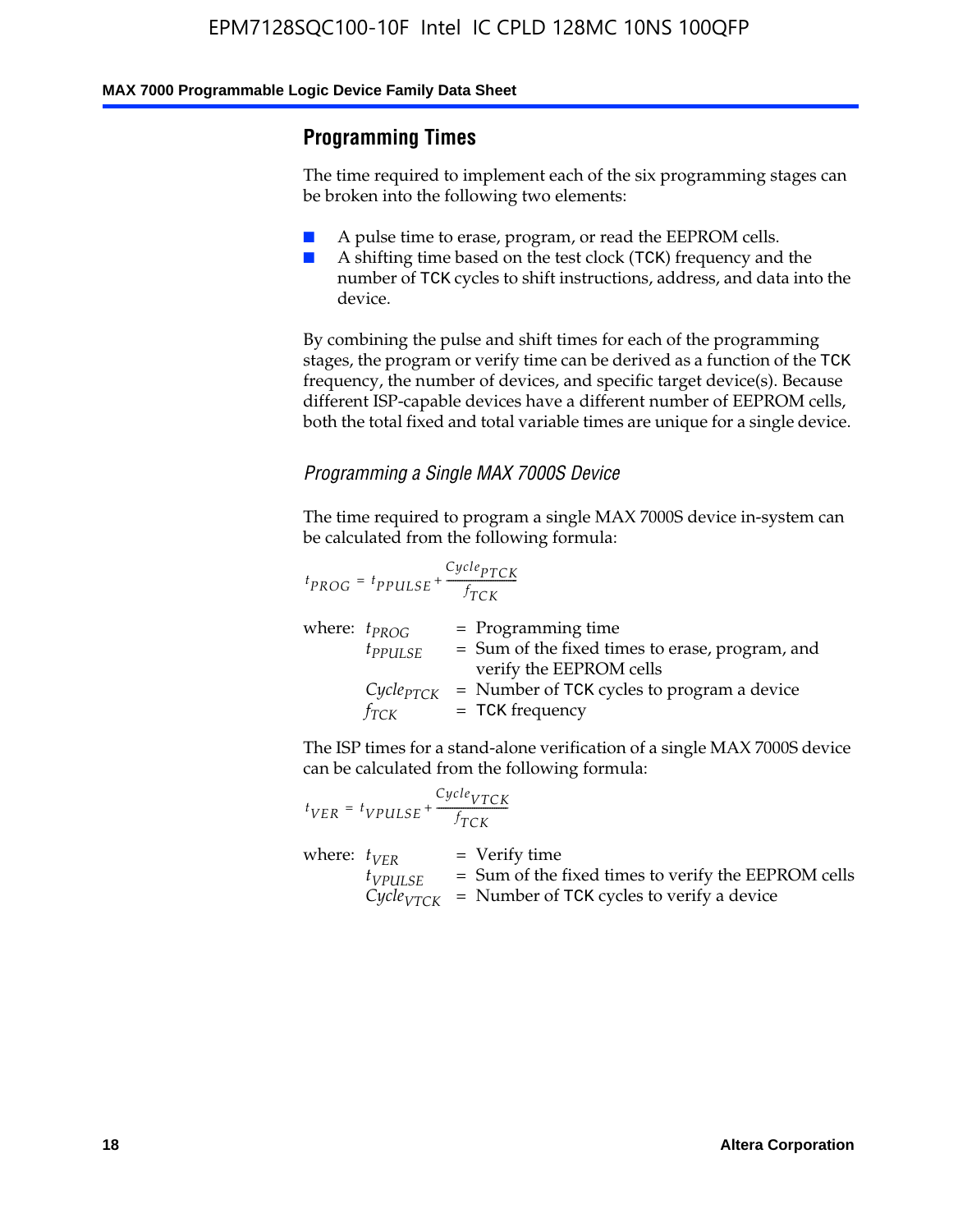## **MAX 7000 Programmable Logic Device Family Data Sheet**

The programming times described in Tables 6 through 8 are associated with the worst-case method using the enhanced ISP algorithm.

| Table 6. MAX 7000S t <sub>PULSE</sub> & Cycle <sub>TCK</sub> Values |                               |                       |                                 |                       |  |  |  |
|---------------------------------------------------------------------|-------------------------------|-----------------------|---------------------------------|-----------------------|--|--|--|
| <b>Device</b>                                                       | <b>Programming</b>            |                       | <b>Stand-Alone Verification</b> |                       |  |  |  |
|                                                                     | <i>t<sub>PPULSE</sub></i> (S) | Cycle <sub>PTCK</sub> | $t_{VPULSE}(s)$                 | Cycle <sub>VTCK</sub> |  |  |  |
| EPM7032S                                                            | 4.02                          | 342,000               | 0.03                            | 200,000               |  |  |  |
| <b>EPM7064S</b>                                                     | 4.50                          | 504.000               | 0.03                            | 308,000               |  |  |  |
| <b>EPM7128S</b>                                                     | 5.11                          | 832,000               | 0.03                            | 528,000               |  |  |  |
| <b>EPM7160S</b>                                                     | 5.35                          | 1,001,000             | 0.03                            | 640,000               |  |  |  |
| <b>EPM7192S</b>                                                     | 5.71                          | 1,192,000             | 0.03                            | 764,000               |  |  |  |
| <b>EPM7256S</b>                                                     | 6.43                          | 1,603,000             | 0.03                            | 1,024,000             |  |  |  |

Tables 7 and 8 show the in-system programming and stand alone verification times for several common test clock frequencies.

| Table 7. MAX 7000S In-System Programming Times for Different Test Clock Frequencies |                    |       |       |       |                |                |                |               |   |
|-------------------------------------------------------------------------------------|--------------------|-------|-------|-------|----------------|----------------|----------------|---------------|---|
| <b>Device</b>                                                                       | $t_{\textit{TCK}}$ |       |       |       |                |                |                | <b>Units</b>  |   |
|                                                                                     | <b>10 MHz</b>      | 5 MHz | 2 MHz | 1 MHz | <b>500 kHz</b> | <b>200 kHz</b> | <b>100 kHz</b> | <b>50 kHz</b> |   |
| <b>EPM7032S</b>                                                                     | 4.06               | 4.09  | 4.19  | 4.36  | 4.71           | 5.73           | 7.44           | 10.86         | s |
| <b>EPM7064S</b>                                                                     | 4.55               | 4.60  | 4.76  | 5.01  | 5.51           | 7.02           | 9.54           | 14.58         | s |
| <b>EPM7128S</b>                                                                     | 5.19               | 5.27  | 5.52  | 5.94  | 6.77           | 9.27           | 13.43          | 21.75         | s |
| <b>EPM7160S</b>                                                                     | 5.45               | 5.55  | 5.85  | 6.35  | 7.35           | 10.35          | 15.36          | 25.37         | s |
| <b>EPM7192S</b>                                                                     | 5.83               | 5.95  | 6.30  | 6.90  | 8.09           | 11.67          | 17.63          | 29.55         | s |
| <b>EPM7256S</b>                                                                     | 6.59               | 6.75  | 7.23  | 8.03  | 9.64           | 14.45          | 22.46          | 38.49         | s |

|                 | Table 8. MAX 7000S Stand-Alone Verification Times for Different Test Clock Frequencies |       |       |       |                  |                |                |               |              |
|-----------------|----------------------------------------------------------------------------------------|-------|-------|-------|------------------|----------------|----------------|---------------|--------------|
| <b>Device</b>   |                                                                                        |       |       |       | f <sub>тск</sub> |                |                |               | <b>Units</b> |
|                 | <b>10 MHz</b>                                                                          | 5 MHz | 2 MHz | 1 MHz | <b>500 kHz</b>   | <b>200 kHz</b> | <b>100 kHz</b> | <b>50 kHz</b> |              |
| EPM7032S        | 0.05                                                                                   | 0.07  | 0.13  | 0.23  | 0.43             | 1.03           | 2.03           | 4.03          | s            |
| <b>EPM7064S</b> | 0.06                                                                                   | 0.09  | 0.18  | 0.34  | 0.64             | 1.57           | 3.11           | 6.19          | s            |
| <b>EPM7128S</b> | 0.08                                                                                   | 0.14  | 0.29  | 0.56  | 1.09             | 2.67           | 5.31           | 10.59         | s            |
| <b>EPM7160S</b> | 0.09                                                                                   | 0.16  | 0.35  | 0.67  | 1.31             | 3.23           | 6.43           | 12.83         | s            |
| <b>EPM7192S</b> | 0.11                                                                                   | 0.18  | 0.41  | 0.79  | 1.56             | 3.85           | 7.67           | 15.31         | s            |
| <b>EPM7256S</b> | 0.13                                                                                   | 0.24  | 0.54  | 1.06  | 2.08             | 5.15           | 10.27          | 20.51         | s            |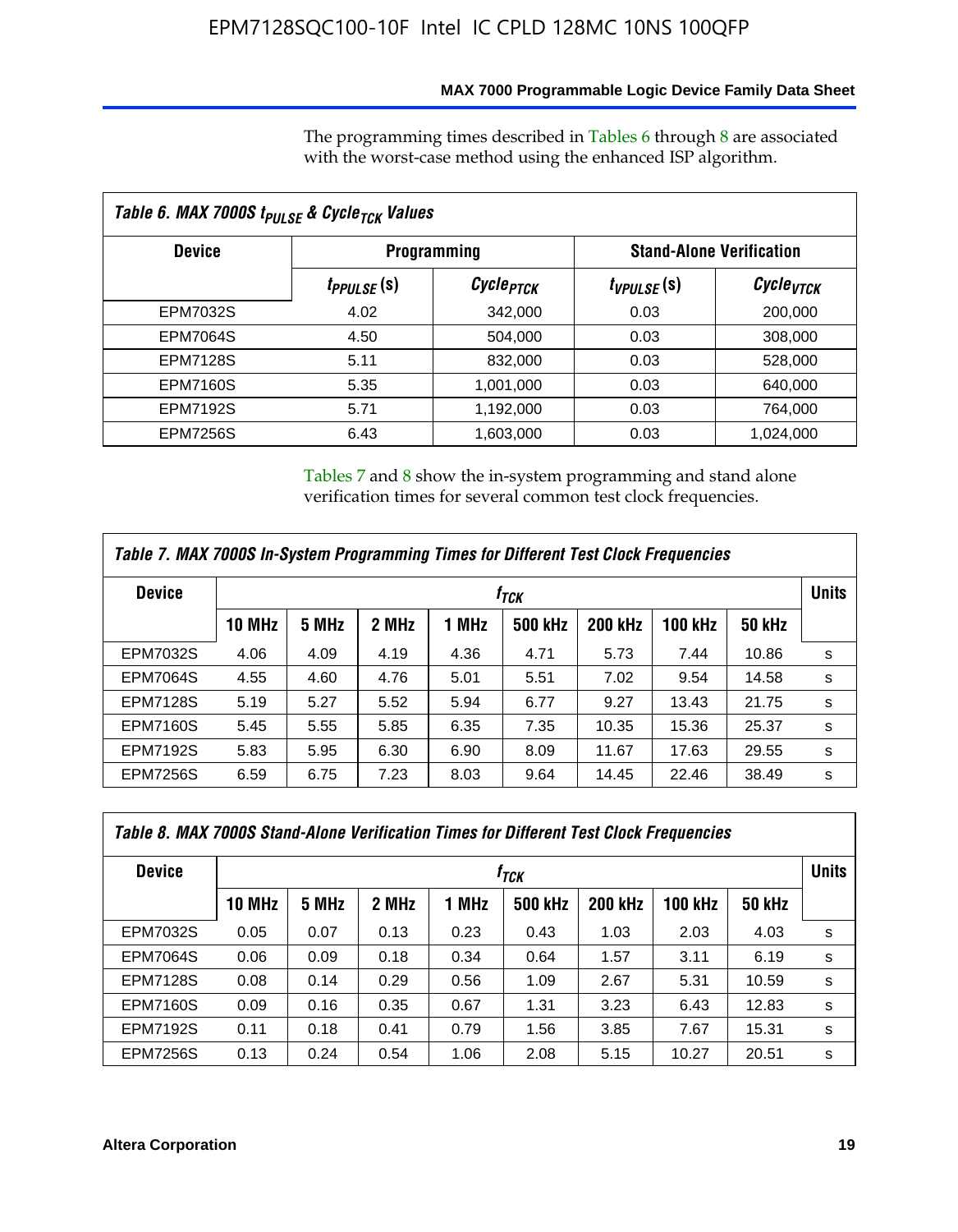# **Programmable Speed/Power Control**

MAX 7000 devices offer a power-saving mode that supports low-power operation across user-defined signal paths or the entire device. This feature allows total power dissipation to be reduced by 50% or more, because most logic applications require only a small fraction of all gates to operate at maximum frequency.

The designer can program each individual macrocell in a MAX 7000 device for either high-speed (i.e., with the Turbo  $Bit^{TM}$  option turned on) or low-power (i.e., with the Turbo Bit option turned off) operation. As a result, speed-critical paths in the design can run at high speed, while the remaining paths can operate at reduced power. Macrocells that run at low power incur a nominal timing delay adder  $(t_{LPA})$  for the  $t_{LAD}$ ,  $t_{LAC}$ ,  $t_{IC}$ ,  $t_{EN}$ , and  $t_{SEXP}$ ,  $t_{ACL}$ , and  $t_{CPPW}$  parameters.

# **Output Configuration**

MAX 7000 device outputs can be programmed to meet a variety of system-level requirements.

# **MultiVolt I/O Interface**

MAX 7000 devices—except 44-pin devices—support the MultiVolt I/O interface feature, which allows MAX 7000 devices to interface with systems that have differing supply voltages. The 5.0-V devices in all packages can be set for 3.3-V or 5.0-V I/O pin operation. These devices have one set of VCC pins for internal operation and input buffers (VCCINT), and another set for I/O output drivers (VCCIO).

The VCCINT pins must always be connected to a 5.0-V power supply. With a 5.0-V  $V_{\text{CCINT}}$  level, input voltage thresholds are at TTL levels, and are therefore compatible with both 3.3-V and 5.0-V inputs.

The VCCIO pins can be connected to either a 3.3-V or a 5.0-V power supply, depending on the output requirements. When the VCCIO pins are connected to a 5.0-V supply, the output levels are compatible with 5.0-V systems. When  $V_{\text{CGO}}$  is connected to a 3.3-V supply, the output high is 3.3 V and is therefore compatible with 3.3-V or 5.0-V systems. Devices operating with  $V_{\text{CCIO}}$  levels lower than 4.75 V incur a nominally greater timing delay of  $t_{OD2}$  instead of  $t_{OD1}$ .

# **Open-Drain Output Option (MAX 7000S Devices Only)**

MAX 7000S devices provide an optional open-drain (functionally equivalent to open-collector) output for each I/O pin. This open-drain output enables the device to provide system-level control signals (e.g., interrupt and write enable signals) that can be asserted by any of several devices. It can also provide an additional wired-OR plane.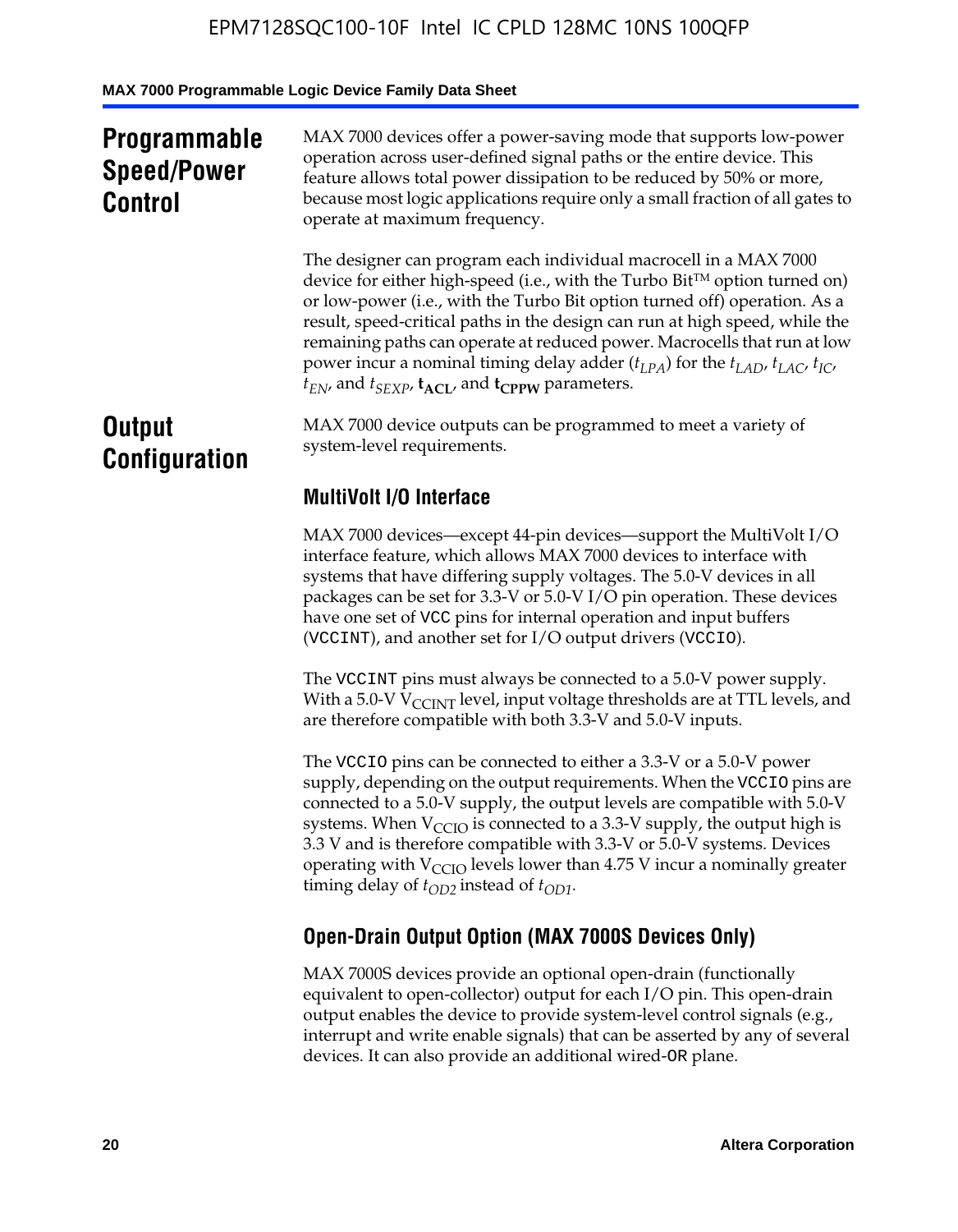By using an external 5.0-V pull-up resistor, output pins on MAX 7000S devices can be set to meet 5.0-V CMOS input voltages. When  $V_{\text{CCIO}}$  is 3.3 V, setting the open drain option will turn off the output pull-up transistor, allowing the external pull-up resistor to pull the output high enough to meet 5.0-V CMOS input voltages. When  $V_{\text{CCIO}}$  is 5.0 V, setting the output drain option is not necessary because the pull-up transistor will already turn off when the pin exceeds approximately 3.8 V, allowing the external pull-up resistor to pull the output high enough to meet 5.0-V CMOS input voltages.

# **Slew-Rate Control**

The output buffer for each MAX 7000E and MAX 7000S I/O pin has an adjustable output slew rate that can be configured for low-noise or high-speed performance. A faster slew rate provides high-speed transitions for high-performance systems. However, these fast transitions may introduce noise transients into the system. A slow slew rate reduces system noise, but adds a nominal delay of 4 to 5 ns. In MAX 7000E devices, when the Turbo Bit is turned off, the slew rate is set for low noise performance. For MAX 7000S devices, each I/O pin has an individual EEPROM bit that controls the slew rate, allowing designers to specify the slew rate on a pin-by-pin basis.

# **Programming with External Hardware**

[MAX](http://www.altera.com/literature/ds/dspghd.pdf) 7000 devices can be prog[rammed on Windows-based PCs with](http://www.altera.com/literature/ds/dspghd.pdf)  the Altera Logic Programmer card, the Master Programming Unit (MPU), and the appropriate device adapter. The MPU performs a continuity check to ensure adequate electrical contact between the adapter and the device.



For more information, see the *Altera Programming Hardware Data Sheet*.

The Altera development system can use text- or waveform-format test vectors created with the Text Editor or Waveform Editor to test the programmed device. For added design verification, designers can perform functional testing to compare the functional behavior of a MAX 7000 device with the results of simulation. Moreover, Data I/O, BP Microsystems, and other programming hardware manufacturers also provide programming support for Altera devices.



For more information, see the *Programming Hardware Manufacturers*.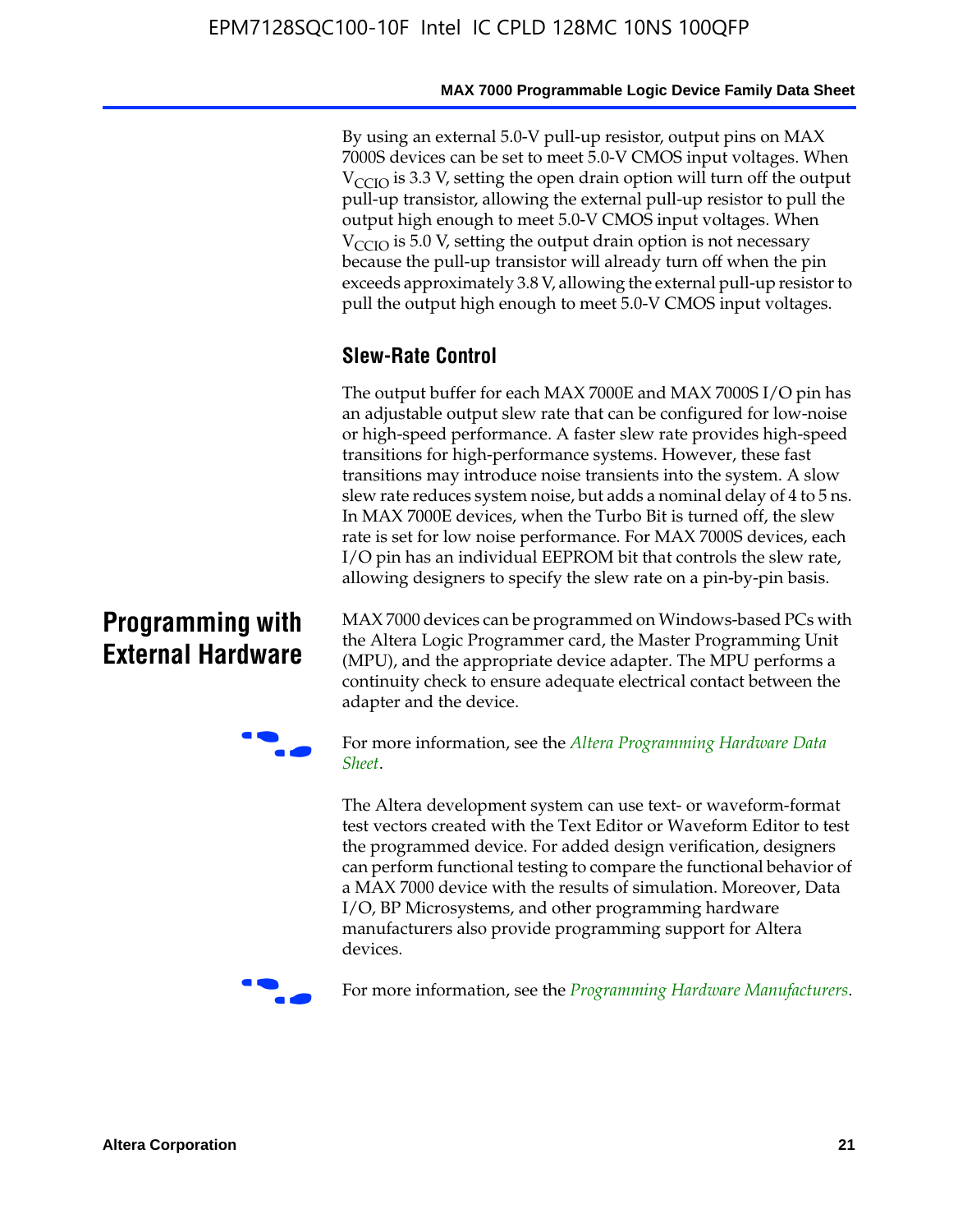## **MAX 7000 Programmable Logic Device Family Data Sheet**

# **IEEE Std. 1149.1 (JTAG) Boundary-Scan Support**

 $\mathsf{r}$ 

MAX 7000 devices support JTAG BST circuitry as specified by IEEE Std. 1149.1-1990. Table 9 describes the JTAG instructions supported by the MAX 7000 family. The pin-out tables (see the Altera web site (**http://www.altera.com**) or the *Altera Digital Library* for pin-out information) show the location of the JTAG control pins for each device. If the JTAG interface is not required, the JTAG pins are available as user I/O pins.

| Table 9. MAX 7000 JTAG Instructions |                                                                                                                |                                                                                                                                                                                                                                                                                                         |
|-------------------------------------|----------------------------------------------------------------------------------------------------------------|---------------------------------------------------------------------------------------------------------------------------------------------------------------------------------------------------------------------------------------------------------------------------------------------------------|
| <b>JTAG Instruction</b>             | <b>Devices</b>                                                                                                 | <b>Description</b>                                                                                                                                                                                                                                                                                      |
| SAMPLE/PRELOAD                      | <b>EPM7128S</b><br><b>EPM7160S</b><br><b>EPM7192S</b><br><b>EPM7256S</b>                                       | Allows a snapshot of signals at the device pins to be captured and<br>examined during normal device operation, and permits an initial data<br>pattern output at the device pins.                                                                                                                        |
| <b>EXTEST</b>                       | <b>EPM7128S</b><br><b>EPM7160S</b><br><b>EPM7192S</b><br><b>EPM7256S</b>                                       | Allows the external circuitry and board-level interconnections to be<br>tested by forcing a test pattern at the output pins and capturing test<br>results at the input pins.                                                                                                                            |
| <b>BYPASS</b>                       | EPM7032S<br><b>EPM7064S</b><br><b>EPM7128S</b><br><b>EPM7160S</b><br><b>EPM7192S</b><br><b>EPM7256S</b>        | Places the 1-bit bypass register between the TDI and TDO pins, which<br>allows the BST data to pass synchronously through a selected device<br>to adjacent devices during normal device operation.                                                                                                      |
| <b>IDCODE</b>                       | EPM7032S<br><b>EPM7064S</b><br><b>EPM7128S</b><br><b>EPM7160S</b><br><b>EPM7192S</b><br><b>EPM7256S</b>        | Selects the IDCODE register and places it between TDI and TDO,<br>allowing the IDCODE to be serially shifted out of TDO.                                                                                                                                                                                |
| <b>ISP</b> Instructions             | <b>EPM7032S</b><br><b>EPM7064S</b><br><b>EPM7128S</b><br><b>EPM7160S</b><br><b>EPM7192S</b><br><b>EPM7256S</b> | These instructions are used when programming MAX 7000S devices<br>via the JTAG ports with the MasterBlaster, ByteBlasterMV, BitBlaster<br>download cable, or using a Jam File (.jam), Jam Byte-Code file (.jbc),<br>or Serial Vector Format file (.svf) via an embedded processor or test<br>equipment. |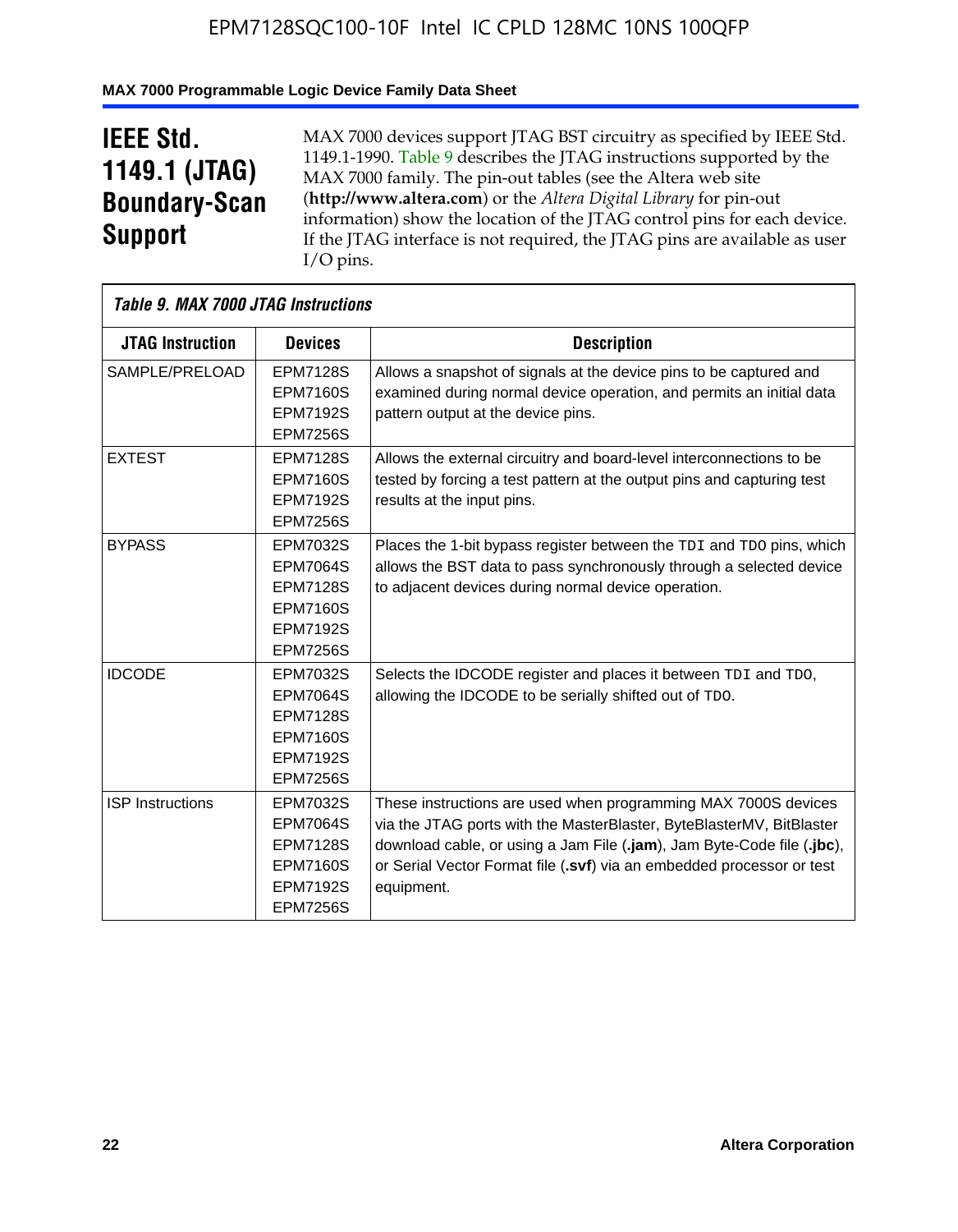The instruction register length of MAX 7000S devices is 10 bits. Tables 10 and 11 show the boundary-scan register length and device IDCODE information for MAX 7000S devices.

| Table 10. MAX 7000S Boundary-Scan Register Length |                                      |  |  |  |  |  |
|---------------------------------------------------|--------------------------------------|--|--|--|--|--|
| <b>Device</b>                                     | <b>Boundary-Scan Register Length</b> |  |  |  |  |  |
| EPM7032S                                          | 1 (1)                                |  |  |  |  |  |
| <b>EPM7064S</b>                                   | 1 $(1)$                              |  |  |  |  |  |
| <b>EPM7128S</b>                                   | 288                                  |  |  |  |  |  |
| <b>EPM7160S</b>                                   | 312                                  |  |  |  |  |  |
| <b>EPM7192S</b>                                   | 360                                  |  |  |  |  |  |
| <b>EPM7256S</b>                                   | 480                                  |  |  |  |  |  |

*Note:*

(1) This device does not support JTAG boundary-scan testing. Selecting either the EXTEST or SAMPLE/PRELOAD instruction will select the one-bit bypass register.

| Table 11, 32-Bit MAX 7000 Device IDCODE<br>Note (1) |                            |                              |                                                    |                  |  |  |  |
|-----------------------------------------------------|----------------------------|------------------------------|----------------------------------------------------|------------------|--|--|--|
| <b>Device</b>                                       |                            | <b>IDCODE (32 Bits)</b>      |                                                    |                  |  |  |  |
|                                                     | <b>Version</b><br>(4 Bits) | Part Number (16 Bits)        | <b>Manufacturer's</b><br><b>Identity (11 Bits)</b> | 1 (1 Bit)<br>(2) |  |  |  |
| EPM7032S                                            | 0000                       | 0010<br>0111<br>0000<br>0011 | 00001101110                                        | 1                |  |  |  |
| <b>EPM7064S</b>                                     | 0000                       | 0000<br>0110<br>0100<br>0111 | 00001101110                                        | 1                |  |  |  |
| <b>EPM7128S</b>                                     | 0000                       | 0001 0010<br>1000<br>0111    | 00001101110                                        | 1                |  |  |  |
| <b>EPM7160S</b>                                     | 0000                       | 0001<br>0110<br>0000<br>0111 | 00001101110                                        | $\mathbf{1}$     |  |  |  |
| <b>EPM7192S</b>                                     | 0000                       | 1001<br>0010<br>0111<br>0001 | 00001101110                                        | 1                |  |  |  |
| EPM7256S                                            | 0000                       | 0111<br>0010<br>0101<br>0110 | 00001101110                                        | 1                |  |  |  |

*Notes:*

(1) The most significant bit (MSB) is on the left.

(2) The least significant bit (LSB) for all JTAG IDCODEs is 1.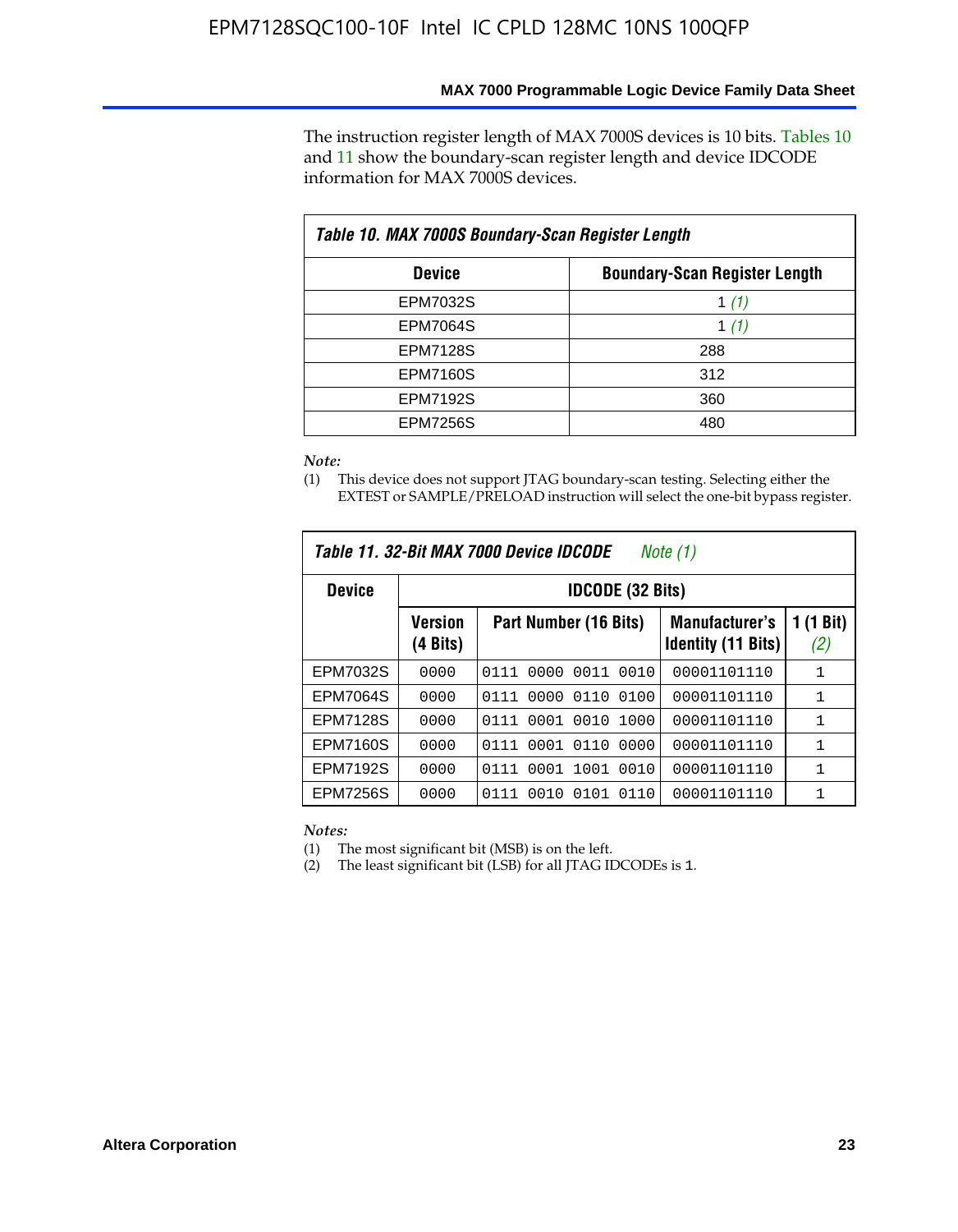#### **MAX 7000 Programmable Logic Device Family Data Sheet**

Figure 9 shows the timing requirements for the JTAG signals.



Table 12 shows the JTAG timing parameters and values for MAX 7000S devices.

|                   | Table 12. JTAG Timing Parameters & Values for MAX 7000S Devices |     |     |      |
|-------------------|-----------------------------------------------------------------|-----|-----|------|
| <b>Symbol</b>     | Parameter                                                       | Min | Max | Unit |
| t <sub>JCP</sub>  | TCK clock period                                                | 100 |     | ns   |
| t <sub>JCH</sub>  | TCK clock high time                                             | 50  |     | ns   |
| $t_{JCL}$         | <b>TCK clock low time</b>                                       | 50  |     | ns   |
| tjpsu             | JTAG port setup time                                            | 20  |     | ns   |
| t <sub>JPH</sub>  | JTAG port hold time                                             | 45  |     | ns   |
| tjpco             | JTAG port clock to output                                       |     | 25  | ns   |
| t <sub>JPZX</sub> | JTAG port high impedance to valid output                        |     | 25  | ns   |
| t <sub>JPXZ</sub> | JTAG port valid output to high impedance                        |     | 25  | ns   |
| tjssu             | Capture register setup time                                     | 20  |     | ns   |
| t <sub>JSH</sub>  | Capture register hold time                                      | 45  |     | ns   |
| tjsco             | Update register clock to output                                 |     | 25  | ns   |
| t <sub>JSZX</sub> | Update register high impedance to valid output                  |     | 25  | ns   |
| tjsxz             | Update register valid output to high impedance                  |     | 25  | ns   |



For more information, see *Application Note 39 (IEEE 1149.1 (JTAG) Boundary-Scan Testing in Altera Devices)*.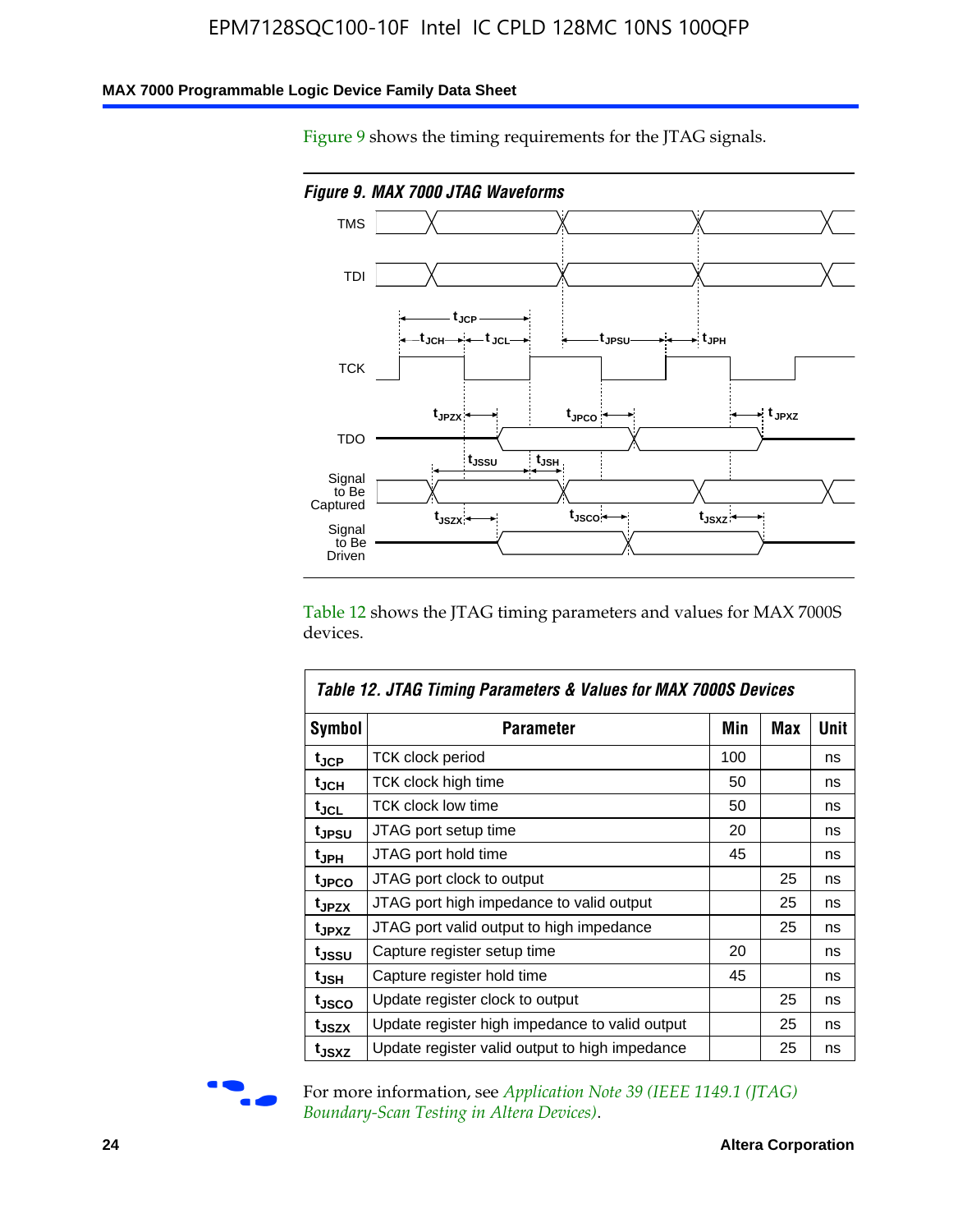#### **MAX 7000 Programmable Logic Device Family Data Sheet**

**Design Security** All MAX 7000 devices contain a programmable security bit that controls access to the data programmed into the device. When this bit is programmed, a proprietary design implemented in the device cannot be copied or retrieved. This feature provides a high level of design security because programmed data within EEPROM cells is invisible. The security bit that controls this function, as well as all other programmed data, is reset only when the device is reprogrammed.

#### **Generic Testing** Each MAX 7000 device is functionally tested. Complete testing of each programmable EEPROM bit and all internal logic elements ensures 100% programming yield. AC test measurements are taken under conditions equivalent to those shown in Figure 10. Test patterns can be used and then erased during early stages of the production flow.

#### *Figure 10. MAX 7000 AC Test Conditions*

*Power supply transients can affect AC measurements. Simultaneous transitions of multiple outputs should be avoided for accurate measurement. Threshold tests must not be performed under AC conditions. Large-amplitude, fast ground-current transients normally occur as the device outputs discharge the load capacitances. When these transients flow through the parasitic inductance between the device ground pin and the test system ground, significant reductions in observable noise immunity can result. Numbers in brackets are for 2.5-V devices and outputs. Numbers without brackets are for 3.3-V devices and outputs.*



# **QFP Carrier & Development Socket**

MAX 7000 and MAX 7000E devices in QFP packages with 10[0 or more](http://www.altera.com/literature/ds/dsqfp.pdf)  [pins are shipped in special plas](http://www.altera.com/literature/ds/dsqfp.pdf)tic carriers to protect the QFP leads. The carrier is used with a prototype development socket and special programming hardware available from Altera. This carrier technology makes it possible to program, test, erase, and reprogram a device without exposing the leads to mechanical stress.

For detailed information and carrier dimensions, refer to the *QFP Carrier & Development Socket Data Sheet*.

MAX 7000S devices are not shipped in carriers.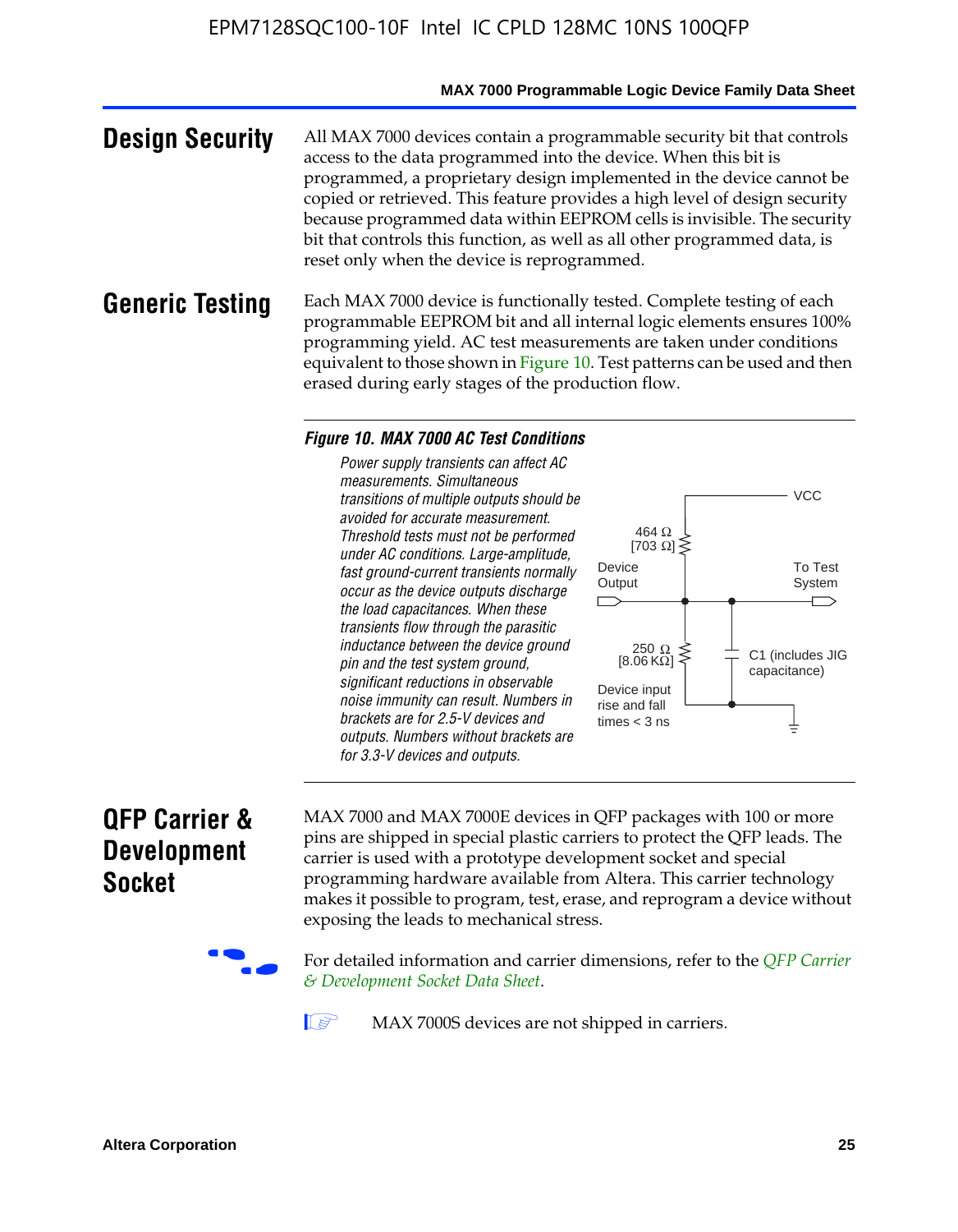## **MAX 7000 Programmable Logic Device Family Data Sheet**

# **Operating Conditions**

Tables 13 through 18 provide information about absolute maximum ratings, recommended operating conditions, operating conditions, and capacitance for 5.0-V MAX 7000 devices.

|                             | Table 13. MAX 7000 5.0-V Device Absolute Maximum Ratings<br>Note (1) |                                    |        |     |      |  |  |  |  |  |
|-----------------------------|----------------------------------------------------------------------|------------------------------------|--------|-----|------|--|--|--|--|--|
| Symbol                      | <b>Parameter</b>                                                     | <b>Conditions</b>                  | Min    | Max | Unit |  |  |  |  |  |
| $V_{\rm CC}$                | Supply voltage                                                       | With respect to ground (2)         | $-2.0$ | 7.0 | V    |  |  |  |  |  |
| $V_{1}$                     | DC input voltage                                                     |                                    | $-2.0$ | 7.0 | V    |  |  |  |  |  |
| $I_{\text{OUT}}$            | DC output current, per pin                                           |                                    | $-25$  | 25  | mA   |  |  |  |  |  |
| $\mathsf{T}_{\text{STG}}$   | Storage temperature                                                  | No bias                            | $-65$  | 150 | ° C  |  |  |  |  |  |
| $\mathsf{T}_{\mathsf{AMB}}$ | Ambient temperature                                                  | Under bias                         | $-65$  | 135 | ° C  |  |  |  |  |  |
| $T_{\rm J}$                 | Junction temperature                                                 | Ceramic packages, under bias       |        | 150 | ° C  |  |  |  |  |  |
|                             |                                                                      | PQFP and RQFP packages, under bias |        | 135 | ° C  |  |  |  |  |  |

|                          |                                                        | Table 14. MAX 7000 5.0-V Device Recommended Operating Conditions |                |                          |              |
|--------------------------|--------------------------------------------------------|------------------------------------------------------------------|----------------|--------------------------|--------------|
| Symbol                   | <b>Parameter</b>                                       | <b>Conditions</b>                                                | Min            | Max                      | Unit         |
| <b>V<sub>CCINT</sub></b> | Supply voltage for internal logic and<br>input buffers | (3), (4), (5)                                                    | 4.75<br>(4.50) | 5.25<br>(5.50)           | $\vee$       |
| V <sub>CCIO</sub>        | Supply voltage for output drivers,<br>5.0-V operation  | (3), (4)                                                         | 4.75<br>(4.50) | 5.25<br>(5.50)           | $\vee$       |
|                          | Supply voltage for output drivers,<br>3.3-V operation  | (3), (4), (6)                                                    | 3.00<br>(3.00) | 3.60<br>(3.60)           | $\vee$       |
| V <sub>CCISP</sub>       | Supply voltage during ISP                              | (7)                                                              | 4.75           | 5.25                     | V            |
| $V_{1}$                  | Input voltage                                          |                                                                  | $-0.5(8)$      | $V_{\text{CCINT}} + 0.5$ | $\vee$       |
| $V_{\rm O}$              | Output voltage                                         |                                                                  | 0              | V <sub>CCIO</sub>        | V            |
| T <sub>A</sub>           | Ambient temperature                                    | For commercial use                                               | $\Omega$       | 70                       | $^{\circ}$ C |
|                          |                                                        | For industrial use                                               | $-40$          | 85                       | °C           |
| $T_{\rm d}$              | Junction temperature                                   | For commercial use                                               | $\Omega$       | 90                       | ° C          |
|                          |                                                        | For industrial use                                               | $-40$          | 105                      | $^{\circ}$ C |
| $t_{R}$                  | Input rise time                                        |                                                                  |                | 40                       | ns           |
| $t_F$                    | Input fall time                                        |                                                                  |                | 40                       | ns           |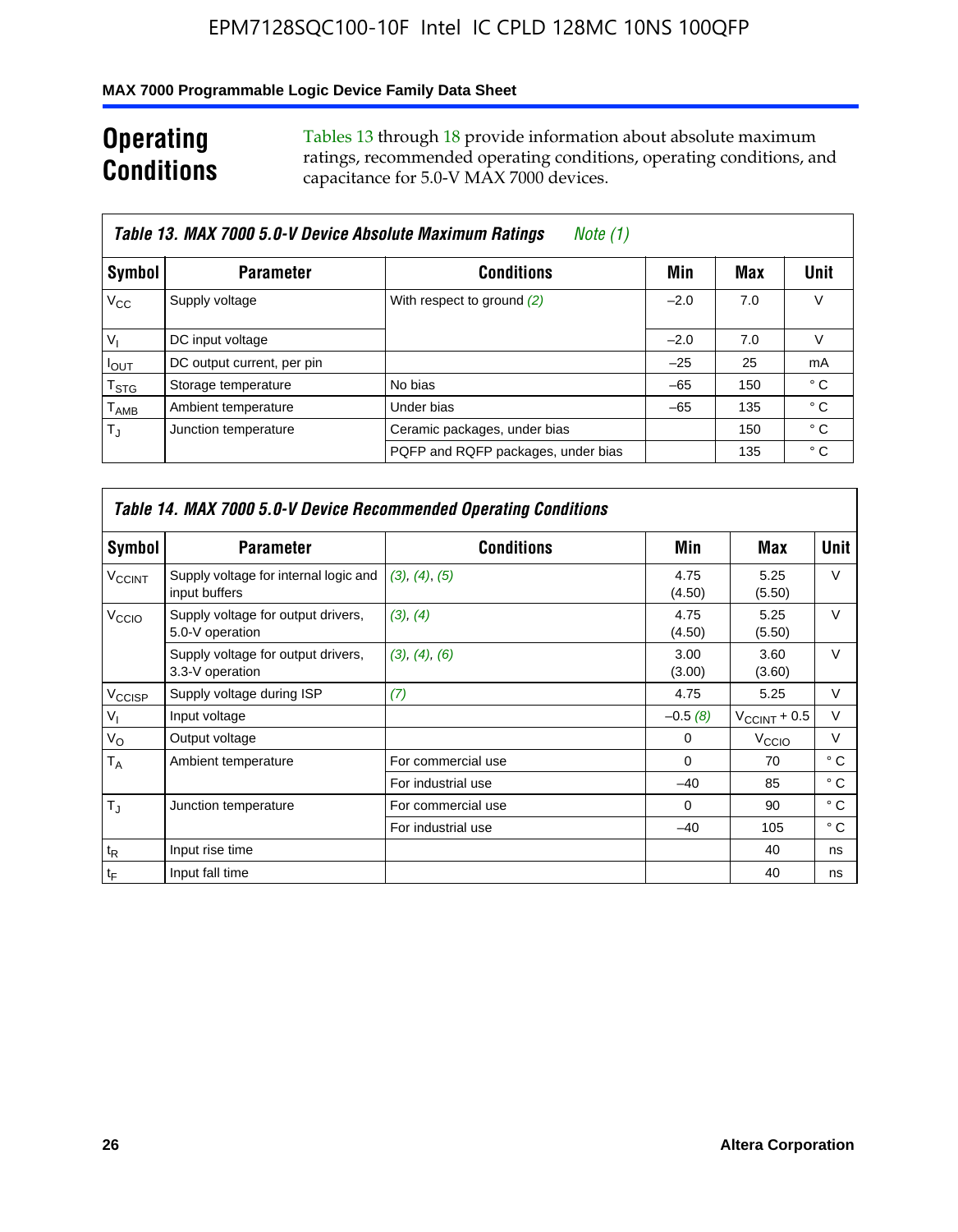|                 | Table 15. MAX 7000 5.0-V Device DC Operating Conditions<br><i>Note</i> $(9)$ |                                                                           |                 |                       |        |  |  |  |  |  |  |
|-----------------|------------------------------------------------------------------------------|---------------------------------------------------------------------------|-----------------|-----------------------|--------|--|--|--|--|--|--|
| Symbol          | <b>Parameter</b>                                                             | <b>Conditions</b>                                                         | Min             | Max                   | Unit   |  |  |  |  |  |  |
| V <sub>IH</sub> | High-level input voltage                                                     |                                                                           | 2.0             | $V_{\rm CCINT}$ + 0.5 | V      |  |  |  |  |  |  |
| $V_{IL}$        | Low-level input voltage                                                      |                                                                           | $-0.5(8)$       | 0.8                   | V      |  |  |  |  |  |  |
| V <sub>OH</sub> | 5.0-V high-level TTL output voltage                                          | $I_{OH} = -4$ mA DC, $V_{CCIO} = 4.75$ V (10)                             | 2.4             |                       | $\vee$ |  |  |  |  |  |  |
|                 | 3.3-V high-level TTL output voltage                                          | $I_{OH} = -4$ mA DC, $V_{CClO} = 3.00$ V (10)                             | 2.4             |                       | $\vee$ |  |  |  |  |  |  |
|                 | 3.3-V high-level CMOS output<br>voltage                                      | $I_{OH} = -0.1$ mA DC, $V_{CClO} = 3.0$ V (10)                            | $V_{CCD}$ – 0.2 |                       | $\vee$ |  |  |  |  |  |  |
| $V_{OL}$        | 5.0-V low-level TTL output voltage                                           | $I_{\text{OI}}$ = 12 mA DC, $V_{\text{CCIO}}$ = 4.75 V (11)               |                 | 0.45                  | V      |  |  |  |  |  |  |
|                 | 3.3-V low-level TTL output voltage                                           | $I_{OL}$ = 12 mA DC, $V_{CCIO}$ = 3.00 V (11)                             |                 | 0.45                  | $\vee$ |  |  |  |  |  |  |
|                 | 3.3-V low-level CMOS output<br>voltage                                       | $I_{\text{OI}} = 0.1 \text{ mA DC}, V_{\text{CCIO}} = 3.0 \text{ V} (11)$ |                 | 0.2                   | $\vee$ |  |  |  |  |  |  |
| 4               | Leakage current of dedicated input<br>pins                                   | $V_1 = -0.5$ to 5.5 V (11)                                                | $-10$           | 10                    | μA     |  |  |  |  |  |  |
| $I_{OZ}$        | I/O pin tri-state output off-state<br>current                                | $V_1 = -0.5$ to 5.5 V (11), (12)                                          | $-40$           | 40                    | μA     |  |  |  |  |  |  |

| Table 16. MAX 7000 5.0-V Device Capacitance: EPM7032, EPM7064 & EPM7096 Devices |                                                     |                                     |  |    |    |
|---------------------------------------------------------------------------------|-----------------------------------------------------|-------------------------------------|--|----|----|
| Symbol                                                                          | Min<br><b>Conditions</b><br>Max<br><b>Parameter</b> |                                     |  |    |    |
| $C_{IN}$                                                                        | Input pin capacitance                               | $V_{IN} = 0 V$ , f = 1.0 MHz        |  | 12 | рF |
| C <sub>I/O</sub>                                                                | I/O pin capacitance                                 | $V_{\text{OUT}} = 0$ V, f = 1.0 MHz |  | 12 | рF |

|                  | Table 17. MAX 7000 5.0-V Device Capacitance: MAX 7000E Devices<br><i>Note (13)</i> |                                |     |     |        |  |  |
|------------------|------------------------------------------------------------------------------------|--------------------------------|-----|-----|--------|--|--|
| Symbol           | <b>Parameter</b>                                                                   | <b>Conditions</b>              | Min | Max | Unit I |  |  |
| $C_{IN}$         | Input pin capacitance                                                              | $V_{1N} = 0 V$ , f = 1.0 MHz   |     | 15  | pF     |  |  |
| C <sub>I/O</sub> | I/O pin capacitance                                                                | $V_{OIII} = 0 V$ , f = 1.0 MHz |     | 15  | pF     |  |  |

|                  | Table 18. MAX 7000 5.0-V Device Capacitance: MAX 7000S Devices<br><i>Note (13)</i> |                                     |     |     |        |  |
|------------------|------------------------------------------------------------------------------------|-------------------------------------|-----|-----|--------|--|
| Symbol           | <b>Parameter</b>                                                                   | <b>Conditions</b>                   | Min | Max | Unit I |  |
| $C_{IN}$         | Dedicated input pin capacitance                                                    | $V_{IN} = 0 V$ , f = 1.0 MHz        |     | 10  | pF     |  |
| C <sub>I/O</sub> | I/O pin capacitance                                                                | $V_{\text{OUT}} = 0$ V, f = 1.0 MHz |     | 10  | pF     |  |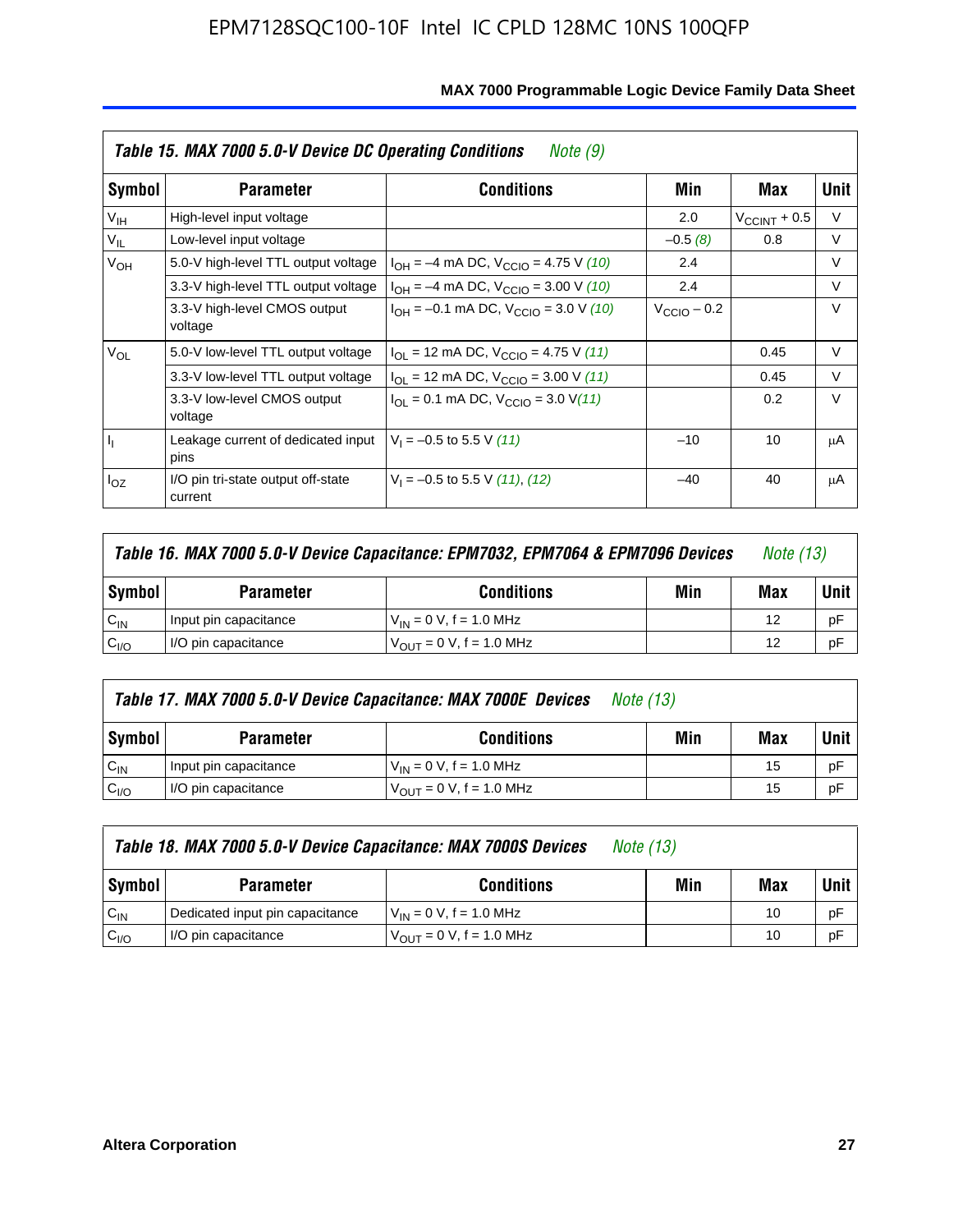#### **MAX 7000 Programmable Logic Device Family Data Sheet**

*Notes to tables:*

- (1) See the *Operating Requirements for Altera Devices Data Sheet*.
- (2) Minimum DC input voltage on I/O pins is –0.5 V and on 4 dedicated input pins is –0.3 V. During transitions, the inputs may undershoot to –2.0 V or overshoot to 7.0 V for input currents less than 100 mA and periods shorter than  $20$  ns.
- (3) Numbers in parentheses are for industrial-temperature-range devices.
- (4)  $V_{CC}$  must rise monotonically.
- (5) The POR time for all 7000S devices does not exceed 300 µs. The sufficient V<sub>CCINT</sub> voltage level for POR is 4.5 V. The device is fully initialized within the POR time after  $V_{\text{CCINT}}$  reaches the sufficient POR voltage level.
- (6) 3.3-V I/O operation is not available for 44-pin packages.
- (7) The  $V_{\text{CCISP}}$  parameter applies only to MAX 7000S devices.
- (8) During in-system programming, the minimum DC input voltage is –0.3 V.
- (9) These values are specified under the MAX 7000 recommended operating conditions in Table 14 on page 26.
- (10) The parameter is measured with 50% of the outputs each sourcing the specified current. The  $I_{OH}$  parameter refers to high-level TTL or CMOS output current.
- (11) The parameter is measured with 50% of the outputs each sinking the specified current. The  $I_{OL}$  parameter refers to low-level TTL, PCI, or CMOS output current.
- (12) When the JTAG interface is enabled in MAX 7000S devices, the input leakage current on the JTAG pins is typically –60 μA.
- (13) Capacitance is measured at 25° C and is sample-tested only. The OE1 pin has a maximum capacitance of 20 pF.

Figure 11 shows the typical output drive characteristics of MAX 7000 devices.

#### *Figure 11. Output Drive Characteristics of 5.0-V MAX 7000 Devices*



**Timing Model** MAX 7000 device timing can be analyzed with the Altera software, with a variety of popular industry-standard EDA simulators and timing analyzers, or with the timing model shown in Figure 12. MAX 7000 devices have fixed internal delays that enable the designer to determine the worst-case timing of any design. The Altera software provides timing simulation, point-to-point delay prediction, and detailed timing analysis for a device-wide performance evaluation.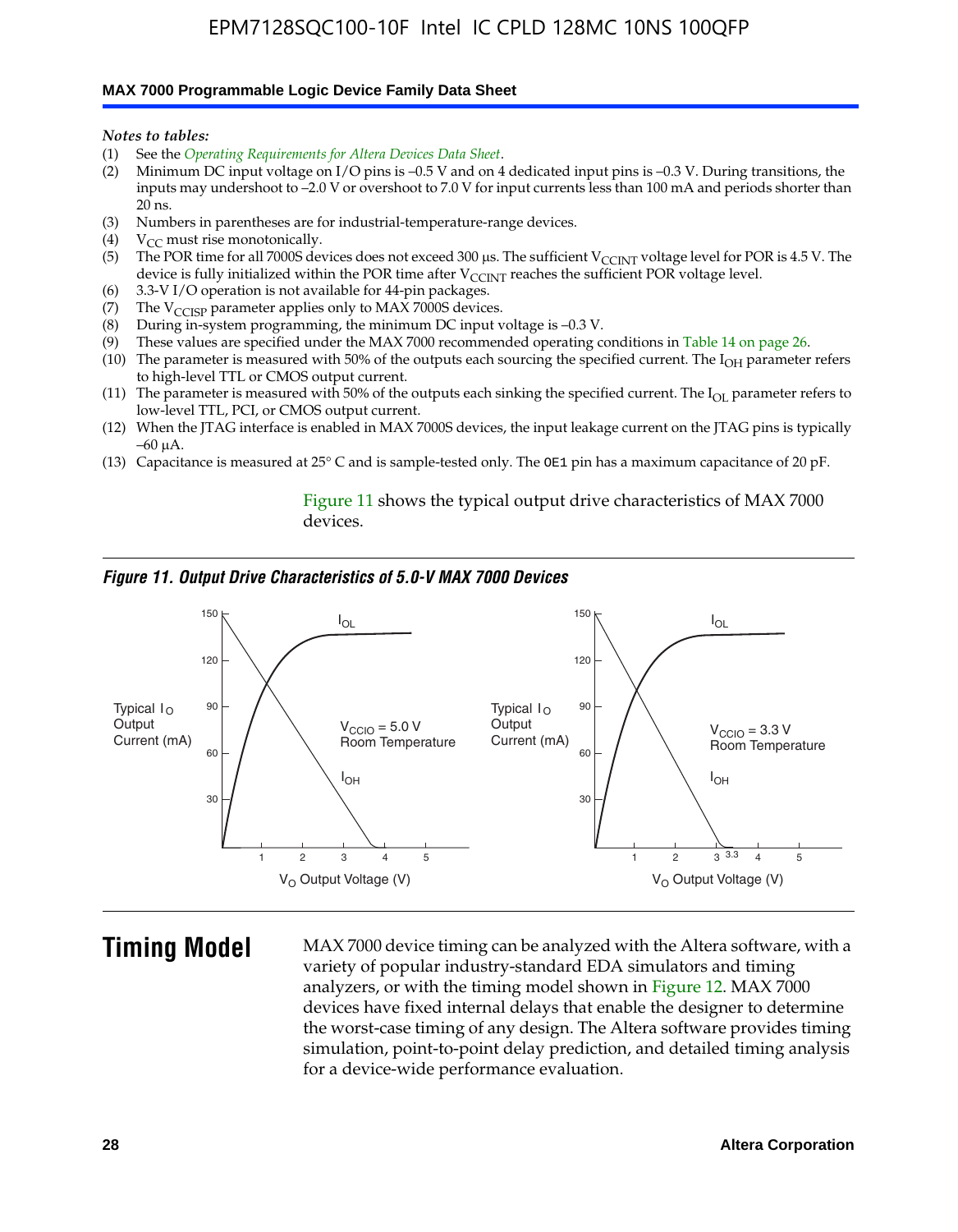

## **MAX 7000 Programmable Logic Device Family Data Sheet**

#### *Notes:*

- (1) Only available in MAX 7000E and MAX 7000S devices.
- (2) Not available in 44-pin devices.

[The tim](http://www.altera.com/literature/an/an094.pdf)ing characteristics [of any signal path can be derived from the](http://www.altera.com/literature/an/an094.pdf)  timing model and parameters of a particular device. External timing parameters, which represent pin-to-pin timing delays, can be calculated as the sum of internal parameters. Figure 13 shows the internal timing relationship of internal and external delay parameters.



For more infomration, see *Application Note 94 (Understanding MAX 7000 Timing)*.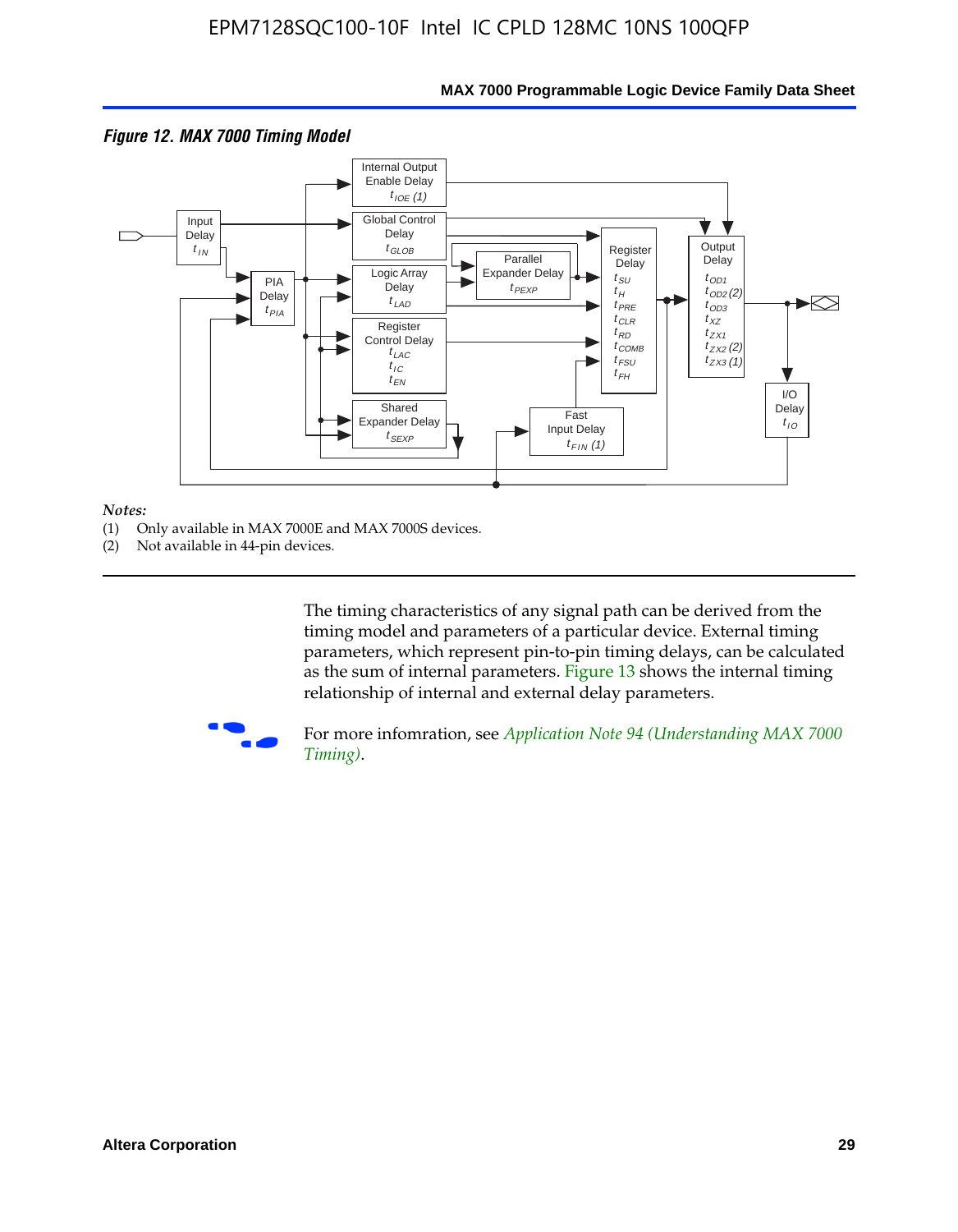#### *Figure 13. Switching Waveforms*

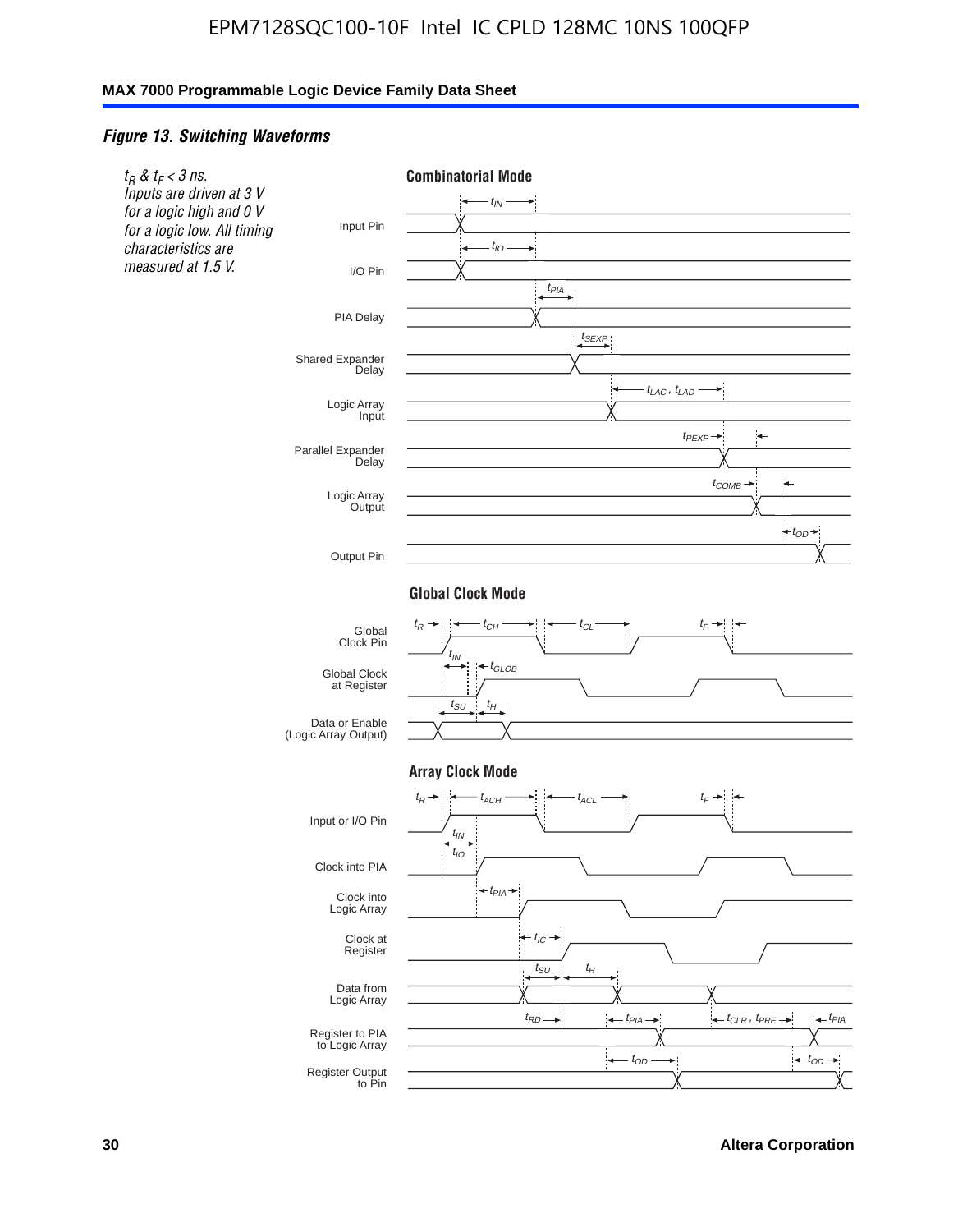|                    | Table 19. MAX 7000 & MAX 7000E External Timing Parameters<br>Note $(1)$ |                    |       |                |       |                |             |  |  |  |
|--------------------|-------------------------------------------------------------------------|--------------------|-------|----------------|-------|----------------|-------------|--|--|--|
| Symbol             | <b>Parameter</b>                                                        | <b>Conditions</b>  |       | -6 Speed Grade |       | -7 Speed Grade | <b>Unit</b> |  |  |  |
|                    |                                                                         |                    | Min   | Max            | Min   | Max            |             |  |  |  |
| t <sub>PD1</sub>   | Input to non-registered output                                          | $C1 = 35 pF$       |       | 6.0            |       | 7.5            | ns          |  |  |  |
| t <sub>PD2</sub>   | I/O input to non-registered output                                      | $C1 = 35 pF$       |       | 6.0            |       | 7.5            | ns          |  |  |  |
| $t_{\text{SU}}$    | Global clock setup time                                                 |                    | 5.0   |                | 6.0   |                | ns          |  |  |  |
| tμ                 | Global clock hold time                                                  |                    | 0.0   |                | 0.0   |                | ns          |  |  |  |
| t <sub>FSU</sub>   | Global clock setup time of fast input                                   | (2)                | 2.5   |                | 3.0   |                | ns          |  |  |  |
| $t_{FH}$           | Global clock hold time of fast input                                    | (2)                | 0.5   |                | 0.5   |                | ns          |  |  |  |
| t <sub>CO1</sub>   | Global clock to output delay                                            | $C1 = 35 pF$       |       | 4.0            |       | 4.5            | ns          |  |  |  |
| $t_{\mathsf{CH}}$  | Global clock high time                                                  |                    | 2.5   |                | 3.0   |                | ns          |  |  |  |
| $t_{CL}$           | Global clock low time                                                   |                    | 2.5   |                | 3.0   |                | ns          |  |  |  |
| t <sub>ASU</sub>   | Array clock setup time                                                  |                    | 2.5   |                | 3.0   |                | ns          |  |  |  |
| t <sub>АН</sub>    | Array clock hold time                                                   |                    | 2.0   |                | 2.0   |                | ns          |  |  |  |
| t <sub>ACO1</sub>  | Array clock to output delay                                             | $C1 = 35 pF$       |       | 6.5            |       | 7.5            | ns          |  |  |  |
| t <sub>ACH</sub>   | Array clock high time                                                   |                    | 3.0   |                | 3.0   |                | ns          |  |  |  |
| $t_{\sf ACL}$      | Array clock low time                                                    |                    | 3.0   |                | 3.0   |                | ns          |  |  |  |
| t <sub>CPPW</sub>  | Minimum pulse width for clear and<br>preset                             | (3)                | 3.0   |                | 3.0   |                | ns          |  |  |  |
| t <sub>ODH</sub>   | Output data hold time after clock                                       | $C1 = 35$ pF $(4)$ | 1.0   |                | 1.0   |                | ns          |  |  |  |
| $t_{\mathsf{CNT}}$ | Minimum global clock period                                             |                    |       | 6.6            |       | 8.0            | ns          |  |  |  |
| $f_{\mathsf{CNT}}$ | Maximum internal global clock<br>frequency                              | (5)                | 151.5 |                | 125.0 |                | <b>MHz</b>  |  |  |  |
| t <sub>ACNT</sub>  | Minimum array clock period                                              |                    |       | 6.6            |       | 8.0            | ns          |  |  |  |
| $f_{ACNT}$         | Maximum internal array clock<br>frequency                               | (5)                | 151.5 |                | 125.0 |                | <b>MHz</b>  |  |  |  |
| f <sub>MAX</sub>   | Maximum clock frequency                                                 | (6)                | 200   |                | 166.7 |                | <b>MHz</b>  |  |  |  |

# **MAX 7000 Programmable Logic Device Family Data Sheet**

Tables 19 through 26 show the MAX 7000 and MAX 7000E AC operating conditions.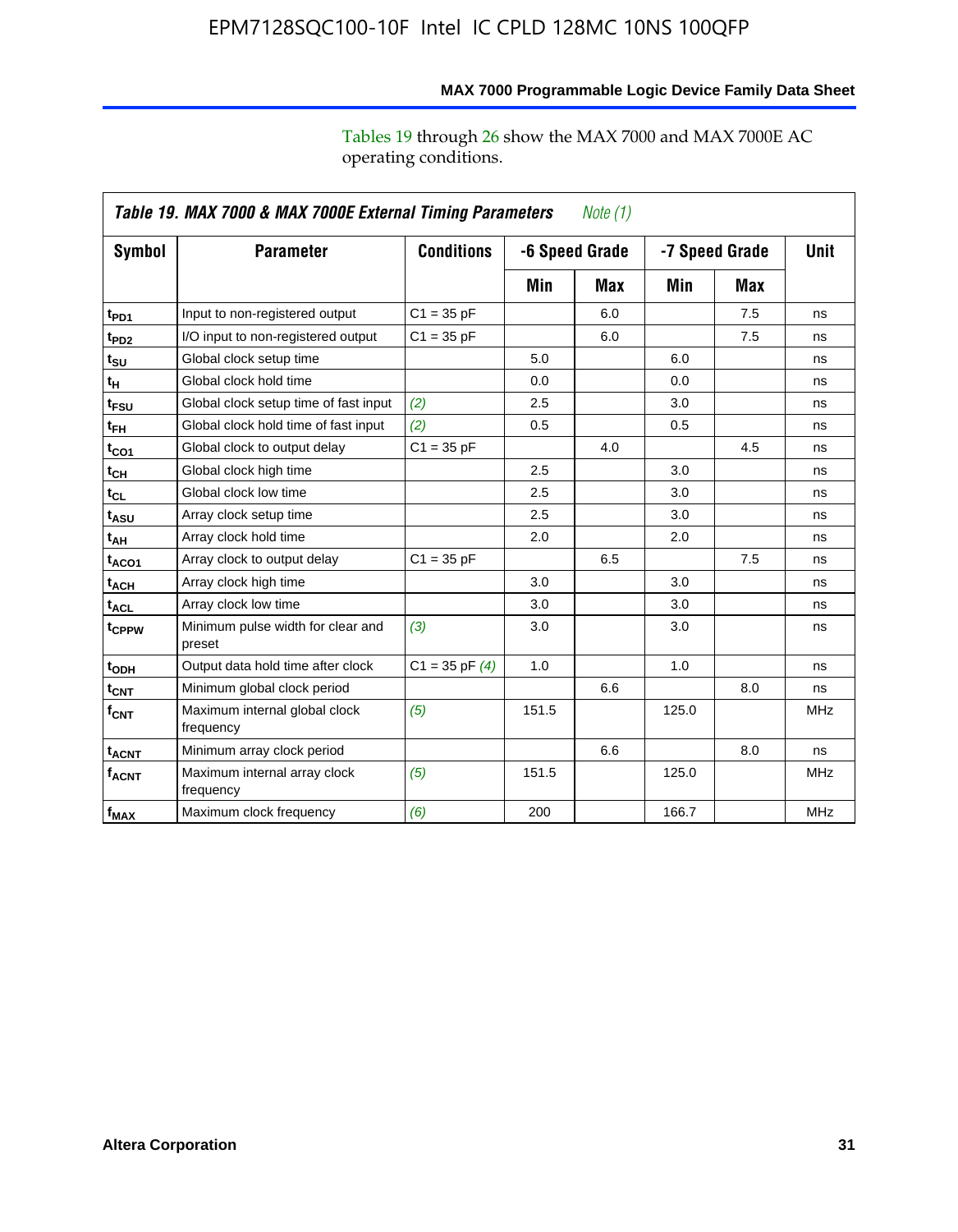| <b>Symbol</b>               | <b>Parameter</b>                                                                                             | <b>Conditions</b>  |     | Speed Grade -6 | Speed Grade -7 | Unit |    |
|-----------------------------|--------------------------------------------------------------------------------------------------------------|--------------------|-----|----------------|----------------|------|----|
|                             |                                                                                                              |                    | Min | Max            | Min            | Max  |    |
| $t_{IN}$                    | Input pad and buffer delay                                                                                   |                    |     | 0.4            |                | 0.5  | ns |
| $t_{IO}$                    | I/O input pad and buffer delay                                                                               |                    |     | 0.4            |                | 0.5  | ns |
| $t_{\sf FIN}$               | Fast input delay                                                                                             | (2)                |     | 0.8            |                | 1.0  | ns |
| <sup>t</sup> SEXP           | Shared expander delay                                                                                        |                    |     | 3.5            |                | 4.0  | ns |
| t <sub>PEXP</sub>           | Parallel expander delay                                                                                      |                    |     | 0.8            |                | 0.8  | ns |
| t <sub>LAD</sub>            | Logic array delay                                                                                            |                    |     | 2.0            |                | 3.0  | ns |
| $t_{LAC}$                   | Logic control array delay                                                                                    |                    |     | 2.0            |                | 3.0  | ns |
| $t_{IOE}$                   | Internal output enable delay                                                                                 | (2)                |     |                |                | 2.0  | ns |
| $t_{OD1}$                   | Output buffer and pad delay<br>Slow slew rate = off, $V_{\text{CCIO}} = 5.0 V$                               | $C1 = 35 pF$       |     | 2.0            |                | 2.0  | ns |
| $t_{OD2}$                   | Output buffer and pad delay<br>Slow slew rate = off, $V_{\text{CCIO}} = 3.3$ V                               | $C1 = 35$ pF $(7)$ |     | 2.5            |                | 2.5  | ns |
| $t_{OD3}$                   | Output buffer and pad delay<br>Slow slew rate $=$ on,<br>$V_{\text{CCIO}} = 5.0 \text{ V or } 3.3 \text{ V}$ | $C1 = 35$ pF $(2)$ |     | 7.0            |                | 7.0  | ns |
| $t_{ZX1}$                   | Output buffer enable delay<br>Slow slew rate = off, $V_{\text{CCIO}} = 5.0 V$                                | $C1 = 35 pF$       |     | 4.0            |                | 4.0  | ns |
| t <sub>ZX2</sub>            | Output buffer enable delay<br>Slow slew rate = off, $V_{\text{CCIO}} = 3.3 \text{ V}$                        | $C1 = 35$ pF $(7)$ |     | 4.5            |                | 4.5  | ns |
| tzx3                        | Output buffer enable delay<br>Slow slew rate $=$ on<br>$V_{\text{CCIO}} = 5.0 \text{ V or } 3.3 \text{ V}$   | $C1 = 35$ pF $(2)$ |     | 9.0            |                | 9.0  | ns |
| $t_{\mathsf{XZ}}$           | Output buffer disable delay                                                                                  | $C1 = 5pF$         |     | 4.0            |                | 4.0  | ns |
| $t_{\scriptstyle\text{SU}}$ | Register setup time                                                                                          |                    | 3.0 |                | 3.0            |      | ns |
| $t_H$                       | Register hold time                                                                                           |                    | 1.5 |                | 2.0            |      | ns |
| t <sub>FSU</sub>            | Register setup time of fast input                                                                            | (2)                | 2.5 |                | 3.0            |      | ns |
| $t_{FH}$                    | Register hold time of fast input                                                                             | (2)                | 0.5 |                | 0.5            |      | ns |
| t <sub>RD</sub>             | Register delay                                                                                               |                    |     | 0.8            |                | 1.0  | ns |
| $t_{\mathsf{COMB}}$         | Combinatorial delay                                                                                          |                    |     | 0.8            |                | 1.0  | ns |
| $t_{IC}$                    | Array clock delay                                                                                            |                    |     | 2.5            |                | 3.0  | ns |
| $t_{EN}$                    | Register enable time                                                                                         |                    |     | 2.0            |                | 3.0  | ns |
| t <sub>GLOB</sub>           | Global control delay                                                                                         |                    |     | 0.8            |                | 1.0  | ns |
| $t_{PRE}$                   | Register preset time                                                                                         |                    |     | 2.0            |                | 2.0  | ns |
| $t_{\sf CLR}$               | Register clear time                                                                                          |                    |     | 2.0            |                | 2.0  | ns |
| $t_{PIA}$                   | PIA delay                                                                                                    |                    |     | 0.8            |                | 1.0  | ns |
| $t_{LPA}$                   | Low-power adder                                                                                              | (8)                |     | 10.0           |                | 10.0 | ns |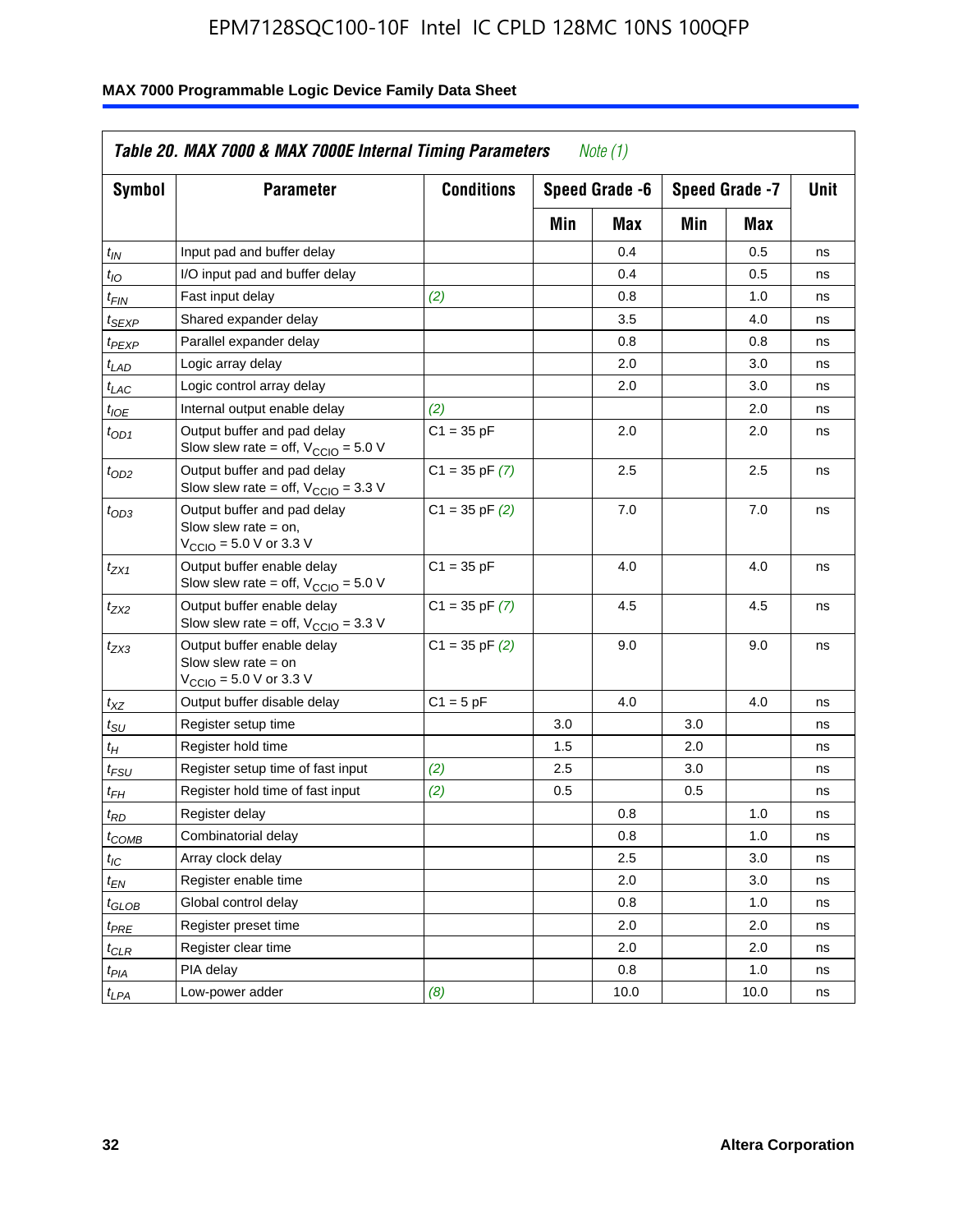| Symbol                  | <b>Parameter</b>                            | <b>Conditions</b>  |       | <b>Speed Grade</b>      |       |                                   | <b>Unit</b> |
|-------------------------|---------------------------------------------|--------------------|-------|-------------------------|-------|-----------------------------------|-------------|
|                         |                                             |                    |       | <b>MAX 7000E (-10P)</b> |       | MAX 7000 (-10)<br>MAX 7000E (-10) |             |
|                         |                                             |                    | Min   | Max                     | Min   | Max                               |             |
| t <sub>PD1</sub>        | Input to non-registered output              | $C1 = 35 pF$       |       | 10.0                    |       | 10.0                              | ns          |
| t <sub>PD2</sub>        | I/O input to non-registered output          | $C1 = 35 pF$       |       | 10.0                    |       | 10.0                              | ns          |
| t <sub>su</sub>         | Global clock setup time                     |                    | 7.0   |                         | 8.0   |                                   | ns          |
| tμ                      | Global clock hold time                      |                    | 0.0   |                         | 0.0   |                                   | ns          |
| t <sub>FSU</sub>        | Global clock setup time of fast input (2)   |                    | 3.0   |                         | 3.0   |                                   | ns          |
| t <sub>FH</sub>         | Global clock hold time of fast input        | (2)                | 0.5   |                         | 0.5   |                                   | ns          |
| t <sub>CO1</sub>        | Global clock to output delay                | $C1 = 35 pF$       |       | 5.0                     |       | 5                                 | ns          |
| $t_{\mathsf{CH}}$       | Global clock high time                      |                    | 4.0   |                         | 4.0   |                                   | ns          |
| t <sub>CL</sub>         | Global clock low time                       |                    | 4.0   |                         | 4.0   |                                   | ns          |
| t <sub>ASU</sub>        | Array clock setup time                      |                    | 2.0   |                         | 3.0   |                                   | ns          |
| t <sub>АН</sub>         | Array clock hold time                       |                    | 3.0   |                         | 3.0   |                                   | ns          |
| t <sub>ACO1</sub>       | Array clock to output delay                 | $C1 = 35 pF$       |       | 10.0                    |       | 10.0                              | ns          |
| t <sub>ACH</sub>        | Array clock high time                       |                    | 4.0   |                         | 4.0   |                                   | ns          |
| $t_{\sf ACL}$           | Array clock low time                        |                    | 4.0   |                         | 4.0   |                                   | ns          |
| t <sub>CPPW</sub>       | Minimum pulse width for clear and<br>preset | (3)                | 4.0   |                         | 4.0   |                                   | ns          |
| t <sub>ODH</sub>        | Output data hold time after clock           | $C1 = 35$ pF $(4)$ | 1.0   |                         | 1.0   |                                   | ns          |
| $t_{\mathsf{CNT}}$      | Minimum global clock period                 |                    |       | 10.0                    |       | 10.0                              | ns          |
| $f_{\mathsf{CNT}}$      | Maximum internal global clock<br>frequency  | (5)                | 100.0 |                         | 100.0 |                                   | <b>MHz</b>  |
| <b>t<sub>ACNT</sub></b> | Minimum array clock period                  |                    |       | 10.0                    |       | 10.0                              | ns          |
| f <sub>ACNT</sub>       | Maximum internal array clock<br>frequency   | (5)                | 100.0 |                         | 100.0 |                                   | <b>MHz</b>  |
| f <sub>MAX</sub>        | Maximum clock frequency                     | (6)                | 125.0 |                         | 125.0 |                                   | <b>MHz</b>  |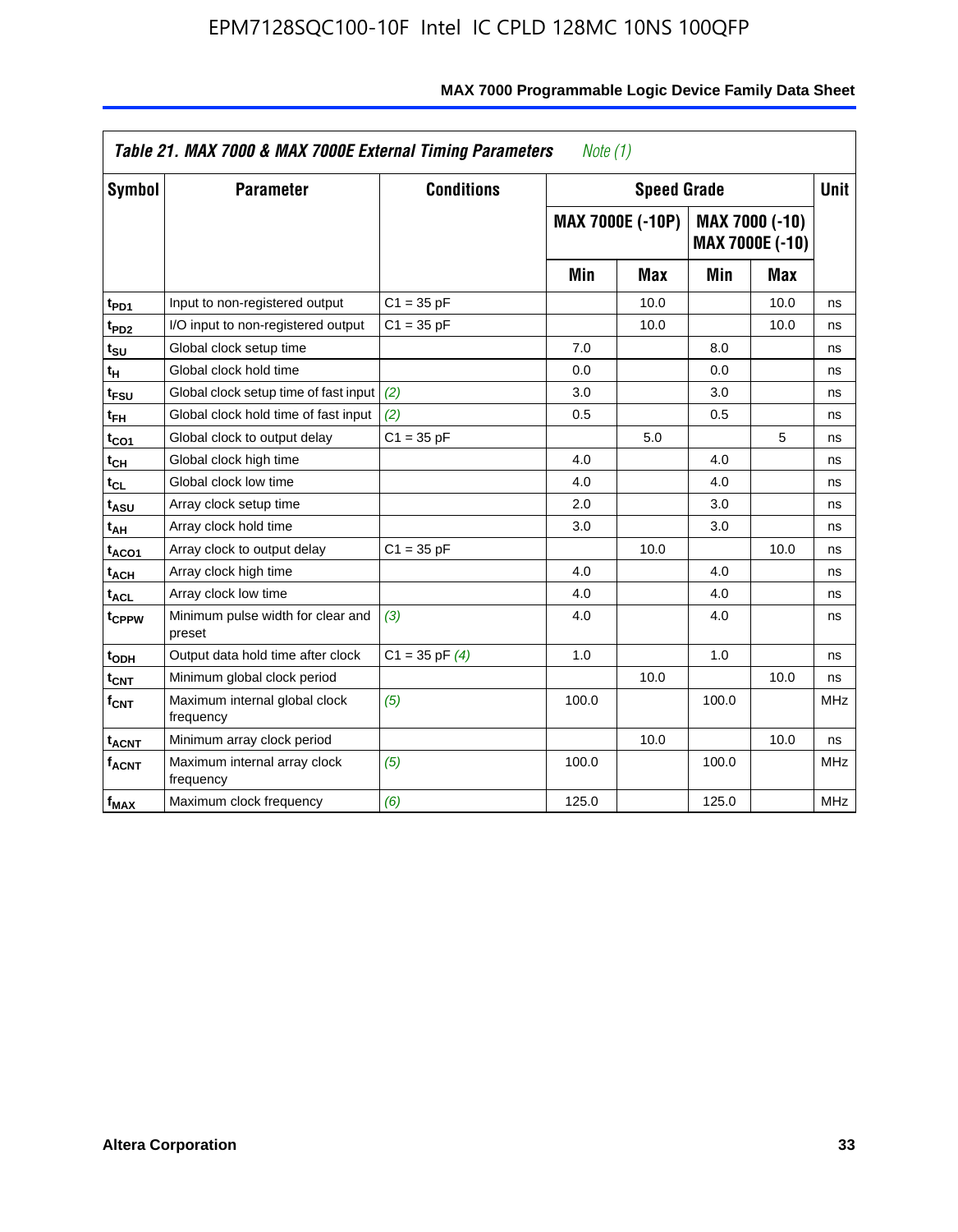| Symbol            | <b>Parameter</b>                                                                                            | <b>Conditions</b>  |     | <b>Speed Grade</b>      |     |                                   | Unit |
|-------------------|-------------------------------------------------------------------------------------------------------------|--------------------|-----|-------------------------|-----|-----------------------------------|------|
|                   |                                                                                                             |                    |     | <b>MAX 7000E (-10P)</b> |     | MAX 7000 (-10)<br>MAX 7000E (-10) |      |
|                   |                                                                                                             |                    | Min | Max                     | Min | Max                               |      |
| $t_{IN}$          | Input pad and buffer delay                                                                                  |                    |     | 0.5                     |     | 1.0                               | ns   |
| $t_{IO}$          | I/O input pad and buffer delay                                                                              |                    |     | 0.5                     |     | 1.0                               | ns   |
| t <sub>FIN</sub>  | Fast input delay                                                                                            | (2)                |     | 1.0                     |     | 1.0                               | ns   |
| <sup>t</sup> SEXP | Shared expander delay                                                                                       |                    |     | 5.0                     |     | 5.0                               | ns   |
| t <sub>PEXP</sub> | Parallel expander delay                                                                                     |                    |     | 0.8                     |     | 0.8                               | ns   |
| $t_{LAD}$         | Logic array delay                                                                                           |                    |     | 5.0                     |     | 5.0                               | ns   |
| $t_{LAC}$         | Logic control array delay                                                                                   |                    |     | 5.0                     |     | 5.0                               | ns   |
| $t_{IOE}$         | Internal output enable delay                                                                                | (2)                |     | 2.0                     |     | 2.0                               | ns   |
| $t_{OD1}$         | Output buffer and pad delay<br>Slow slew rate $=$ off<br>$VCCIO = 5.0 V$                                    | $C1 = 35 pF$       |     | 1.5                     |     | 2.0                               | ns   |
| $t_{OD2}$         | Output buffer and pad delay<br>Slow slew rate = off<br>$VCCIO = 3.3 V$                                      | $C1 = 35$ pF $(7)$ |     | 2.0                     |     | 2.5                               | ns   |
| $t_{OD3}$         | Output buffer and pad delay<br>Slow slew rate $=$ on<br>$V_{\text{CCIO}} = 5.0 \text{ V or } 3.3 \text{ V}$ | $C1 = 35$ pF $(2)$ |     | 5.5                     |     | 6.0                               | ns   |
| $t_{ZX1}$         | Output buffer enable delay<br>Slow slew rate $=$ off<br>$VCCIO = 5.0 V$                                     | $C1 = 35 pF$       |     | 5.0                     |     | 5.0                               | ns   |
| $t_{ZX2}$         | Output buffer enable delay<br>Slow slew rate $=$ off<br>$V_{\text{CCIO}} = 3.3 \text{ V}$                   | $C1 = 35$ pF $(7)$ |     | 5.5                     |     | 5.5                               | ns   |
| t <sub>ZX3</sub>  | Output buffer enable delay<br>Slow slew rate $=$ on<br>$V_{\text{CCIO}} = 5.0 \text{ V or } 3.3 \text{ V}$  | $C1 = 35$ pF $(2)$ |     | 9.0                     |     | 9.0                               | ns   |
| $t_{XZ}$          | Output buffer disable delay                                                                                 | $C1 = 5$ pF        |     | 5.0                     |     | 5.0                               | ns   |
| $t_{\sf SU}$      | Register setup time                                                                                         |                    | 2.0 |                         | 3.0 |                                   | ns   |
| $t_H$             | Register hold time                                                                                          |                    | 3.0 |                         | 3.0 |                                   | ns   |
| t <sub>FSU</sub>  | Register setup time of fast input                                                                           | (2)                | 3.0 |                         | 3.0 |                                   | ns   |
| $t_{FH}$          | Register hold time of fast input                                                                            | (2)                | 0.5 |                         | 0.5 |                                   | ns   |
| $t_{RD}$          | Register delay                                                                                              |                    |     | 2.0                     |     | 1.0                               | ns   |
| $t_{COMB}$        | Combinatorial delay                                                                                         |                    |     | 2.0                     |     | 1.0                               | ns   |
| $I_{\textrm{IC}}$ | Array clock delay                                                                                           |                    |     | 5.0                     |     | 5.0                               | ns   |
| $t_{EN}$          | Register enable time                                                                                        |                    |     | 5.0                     |     | 5.0                               | ns   |
| $t_{GLOB}$        | Global control delay                                                                                        |                    |     | 1.0                     |     | 1.0                               | ns   |
| $t_{PRE}$         | Register preset time                                                                                        |                    |     | 3.0                     |     | 3.0                               | ns   |
| $t_{CLR}$         | Register clear time                                                                                         |                    |     | 3.0                     |     | 3.0                               | ns   |
| $t_{PIA}$         | PIA delay                                                                                                   |                    |     | 1.0                     |     | 1.0                               | ns   |
| $t_{LPA}$         | Low-power adder                                                                                             | (8)                |     | 11.0                    |     | 11.0                              | ns   |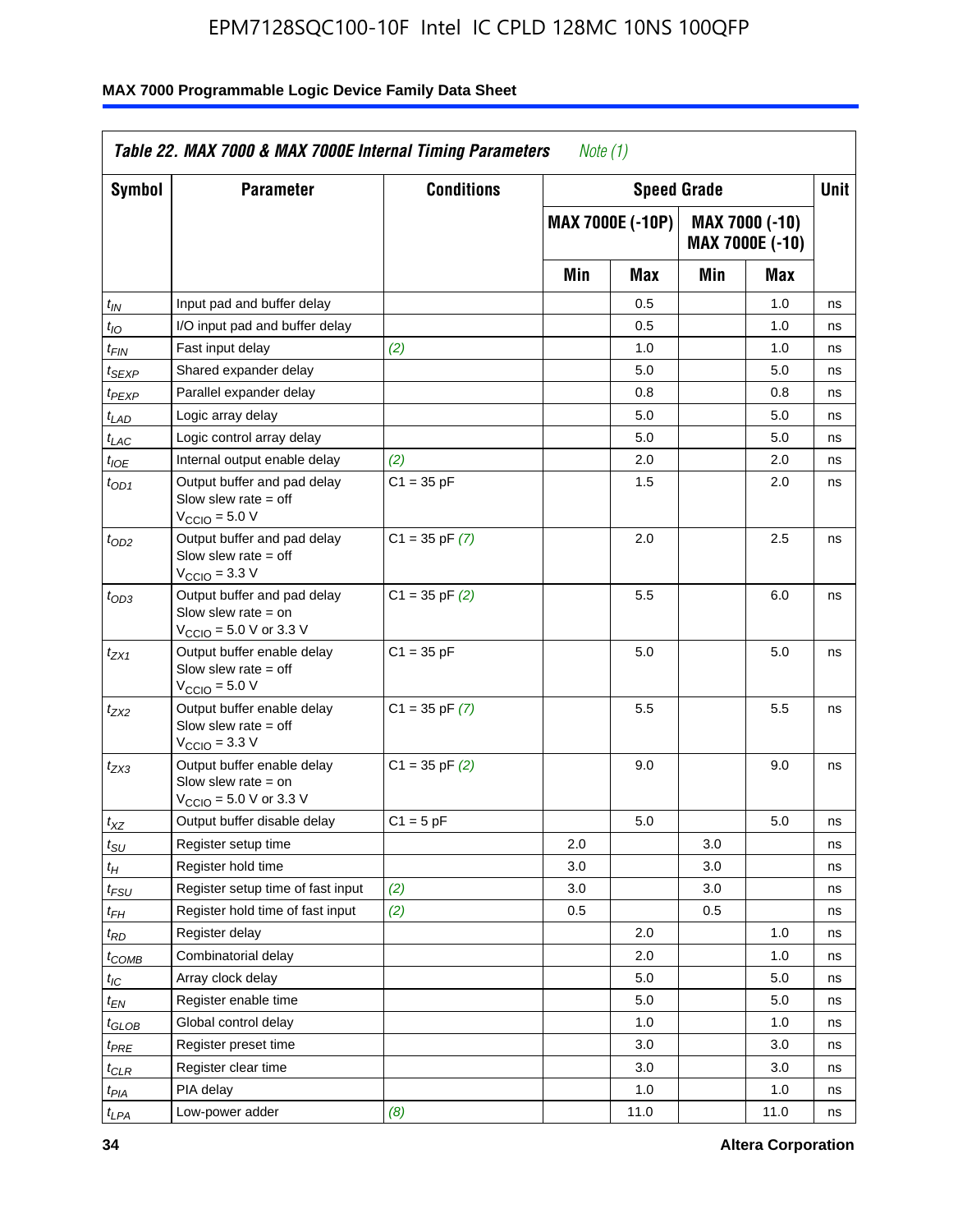| Symbol                       | <b>Parameter</b>                            | <b>Conditions</b>  |       | <b>Speed Grade</b>      |                |                 | <b>Unit</b> |
|------------------------------|---------------------------------------------|--------------------|-------|-------------------------|----------------|-----------------|-------------|
|                              |                                             |                    |       | <b>MAX 7000E (-12P)</b> | MAX 7000 (-12) | MAX 7000E (-12) |             |
|                              |                                             |                    | Min   | <b>Max</b>              | Min            | Max             |             |
| t <sub>PD1</sub>             | Input to non-registered output              | $C1 = 35 pF$       |       | 12.0                    |                | 12.0            | ns          |
| t <sub>PD2</sub>             | I/O input to non-registered output          | $C1 = 35 pF$       |       | 12.0                    |                | 12.0            | ns          |
| t <sub>SU</sub>              | Global clock setup time                     |                    | 7.0   |                         | 10.0           |                 | ns          |
| tμ                           | Global clock hold time                      |                    | 0.0   |                         | 0.0            |                 | ns          |
| t <sub>FSU</sub>             | Global clock setup time of fast input       | (2)                | 3.0   |                         | 3.0            |                 | ns          |
| t <sub>FH</sub>              | Global clock hold time of fast input        | (2)                | 0.0   |                         | 0.0            |                 | ns          |
| t <sub>CO1</sub>             | Global clock to output delay                | $C1 = 35 pF$       |       | 6.0                     |                | 6.0             | ns          |
| $\mathfrak{t}_{\textsf{CH}}$ | Global clock high time                      |                    | 4.0   |                         | 4.0            |                 | ns          |
| $t_{CL}$                     | Global clock low time                       |                    | 4.0   |                         | 4.0            |                 | ns          |
| t <sub>ASU</sub>             | Array clock setup time                      |                    | 3.0   |                         | 4.0            |                 | ns          |
| t <sub>АН</sub>              | Array clock hold time                       |                    | 4.0   |                         | 4.0            |                 | ns          |
| t <sub>ACO1</sub>            | Array clock to output delay                 | $C1 = 35 pF$       |       | 12.0                    |                | 12.0            | ns          |
| t <sub>ACH</sub>             | Array clock high time                       |                    | 5.0   |                         | 5.0            |                 | ns          |
| $t_{\sf ACL}$                | Array clock low time                        |                    | 5.0   |                         | 5.0            |                 | ns          |
| t <sub>CPPW</sub>            | Minimum pulse width for clear and<br>preset | (3)                | 5.0   |                         | 5.0            |                 | ns          |
| t <sub>ODH</sub>             | Output data hold time after clock           | $C1 = 35$ pF $(4)$ | 1.0   |                         | 1.0            |                 | ns          |
| $t_{\mathsf{CNT}}$           | Minimum global clock period                 |                    |       | 11.0                    |                | 11.0            | ns          |
| $f_{\mathsf{CNT}}$           | Maximum internal global clock<br>frequency  | (5)                | 90.9  |                         | 90.9           |                 | <b>MHz</b>  |
| <b>t<sub>ACNT</sub></b>      | Minimum array clock period                  |                    |       | 11.0                    |                | 11.0            | ns          |
| f <sub>ACNT</sub>            | Maximum internal array clock<br>frequency   | (5)                | 90.9  |                         | 90.9           |                 | <b>MHz</b>  |
| $f_{MAX}$                    | Maximum clock frequency                     | (6)                | 125.0 |                         | 125.0          |                 | MHz         |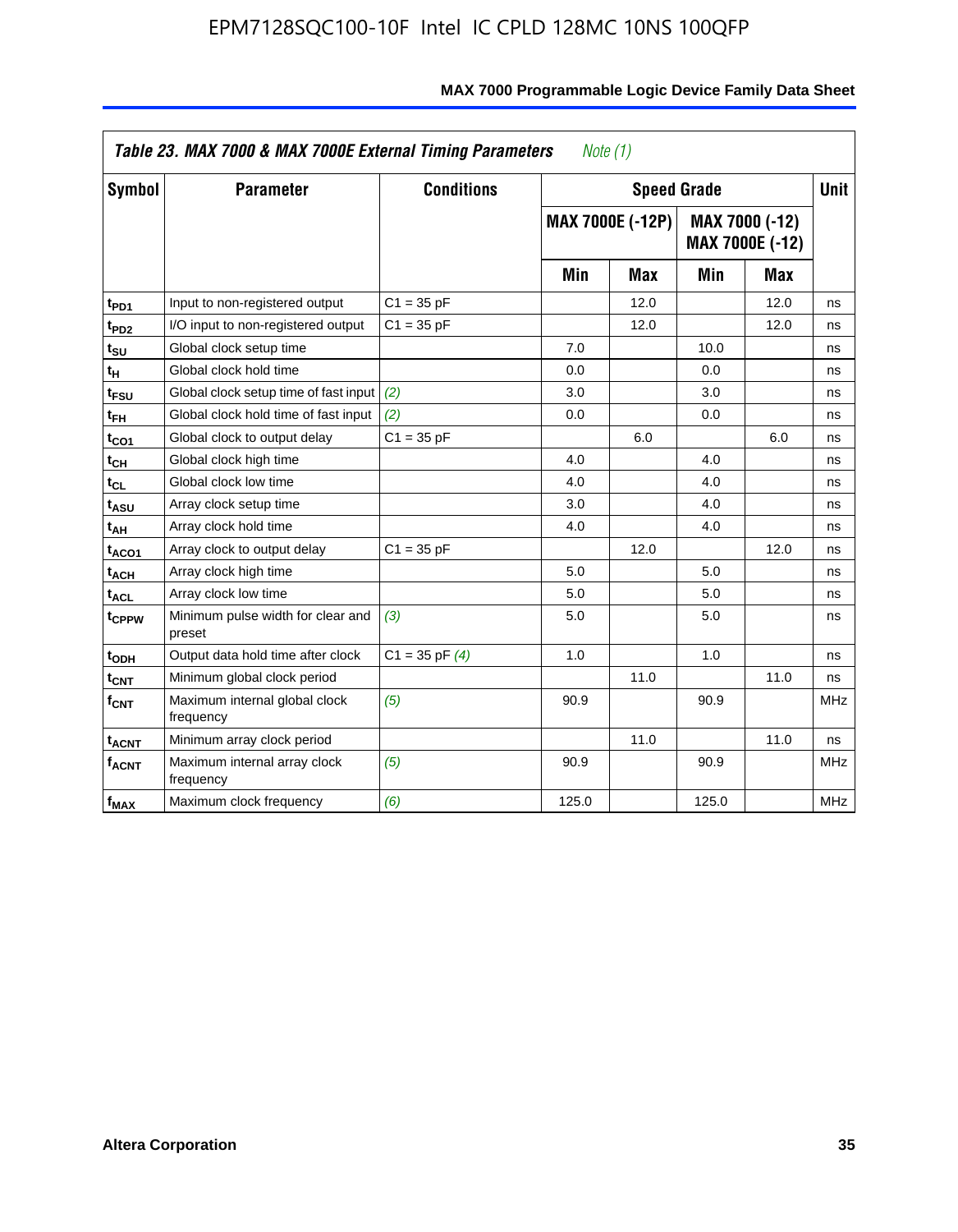| <b>Symbol</b>               | <b>Parameter</b>                                                                                           | <b>Conditions</b>  |     | <b>Speed Grade</b>      |     |                                   | <b>Unit</b> |  |
|-----------------------------|------------------------------------------------------------------------------------------------------------|--------------------|-----|-------------------------|-----|-----------------------------------|-------------|--|
|                             |                                                                                                            |                    |     | <b>MAX 7000E (-12P)</b> |     | MAX 7000 (-12)<br>MAX 7000E (-12) |             |  |
|                             |                                                                                                            |                    | Min | Max                     | Min | Max                               |             |  |
| t <sub>IN</sub>             | Input pad and buffer delay                                                                                 |                    |     | 1.0                     |     | 2.0                               | ns          |  |
| $t_{IO}$                    | I/O input pad and buffer delay                                                                             |                    |     | 1.0                     |     | 2.0                               | ns          |  |
| $t_{\sf FIN}$               | Fast input delay                                                                                           | (2)                |     | 1.0                     |     | 1.0                               | ns          |  |
| t <sub>SEXP</sub>           | Shared expander delay                                                                                      |                    |     | 7.0                     |     | 7.0                               | ns          |  |
| $t_{PEXP}$                  | Parallel expander delay                                                                                    |                    |     | 1.0                     |     | 1.0                               | ns          |  |
| t <sub>LAD</sub>            | Logic array delay                                                                                          |                    |     | 7.0                     |     | 5.0                               | ns          |  |
| $t_{LAC}$                   | Logic control array delay                                                                                  |                    |     | 5.0                     |     | 5.0                               | ns          |  |
| $t_{\mathit{IOE}}$          | Internal output enable delay                                                                               | (2)                |     | 2.0                     |     | 2.0                               | ns          |  |
| $t_{OD1}$                   | Output buffer and pad delay<br>Slow slew rate $=$ off<br>$V_{\text{CCIO}} = 5.0 V$                         | $C1 = 35 pF$       |     | 1.0                     |     | 3.0                               | ns          |  |
| $t_{OD2}$                   | Output buffer and pad delay<br>Slow slew rate $=$ off<br>$VCCIO = 3.3 V$                                   | $C1 = 35$ pF $(7)$ |     | 2.0                     |     | 4.0                               | ns          |  |
| $t_{OD3}$                   | Output buffer and pad delay<br>Slow slew rate = on<br>$V_{\text{CCIO}} = 5.0 \text{ V or } 3.3 \text{ V}$  | $C1 = 35$ pF $(2)$ |     | 5.0                     |     | 7.0                               | ns          |  |
| $t_{ZX1}$                   | Output buffer enable delay<br>Slow slew rate $=$ off<br>$V_{\text{CCIO}} = 5.0 V$                          | $C1 = 35 pF$       |     | 6.0                     |     | 6.0                               | ns          |  |
| $t_{ZX2}$                   | Output buffer enable delay<br>Slow slew rate $=$ off<br>$V_{\text{CCIO}} = 3.3 \text{ V}$                  | $C1 = 35$ pF $(7)$ |     | 7.0                     |     | 7.0                               | ns          |  |
| $t_{ZX3}$                   | Output buffer enable delay<br>Slow slew rate $=$ on<br>$V_{\text{CCIO}} = 5.0 \text{ V or } 3.3 \text{ V}$ | $C1 = 35$ pF $(2)$ |     | 10.0                    |     | 10.0                              | ns          |  |
| $t_{XZ}$                    | Output buffer disable delay                                                                                | $C1 = 5 pF$        |     | 6.0                     |     | 6.0                               | ns          |  |
| $t_{\scriptstyle\text{SU}}$ | Register setup time                                                                                        |                    | 1.0 |                         | 4.0 |                                   | ns          |  |
| $t_H$                       | Register hold time                                                                                         |                    | 6.0 |                         | 4.0 |                                   | ns          |  |
| $t_{\mathit{FSU}}$          | Register setup time of fast input                                                                          | (2)                | 4.0 |                         | 2.0 |                                   | ns          |  |
| t <sub>FH</sub>             | Register hold time of fast input                                                                           | (2)                | 0.0 |                         | 2.0 |                                   | ns          |  |
| $t_{RD}$                    | Register delay                                                                                             |                    |     | 2.0                     |     | 1.0                               | ns          |  |
| $t_{COMB}$                  | Combinatorial delay                                                                                        |                    |     | 2.0                     |     | 1.0                               | ns          |  |
| ЧC                          | Array clock delay                                                                                          |                    |     | $5.0\,$                 |     | 5.0                               | 115         |  |
| $t_{EN}$                    | Register enable time                                                                                       |                    |     | 7.0                     |     | 5.0                               | ns          |  |
| $t_{GLOB}$                  | Global control delay                                                                                       |                    |     | 2.0                     |     | 0.0                               | ns          |  |
| t <sub>PRE</sub>            | Register preset time                                                                                       |                    |     | 4.0                     |     | 3.0                               | ns          |  |
| $t_{CLR}$                   | Register clear time                                                                                        |                    |     | 4.0                     |     | 3.0                               | ns          |  |
| $t_{PIA}$                   | PIA delay                                                                                                  |                    |     | 1.0                     |     | 1.0                               | ns          |  |
| $t_{LPA}$                   | Low-power adder                                                                                            | (8)                |     | 12.0                    |     | 12.0                              | ns          |  |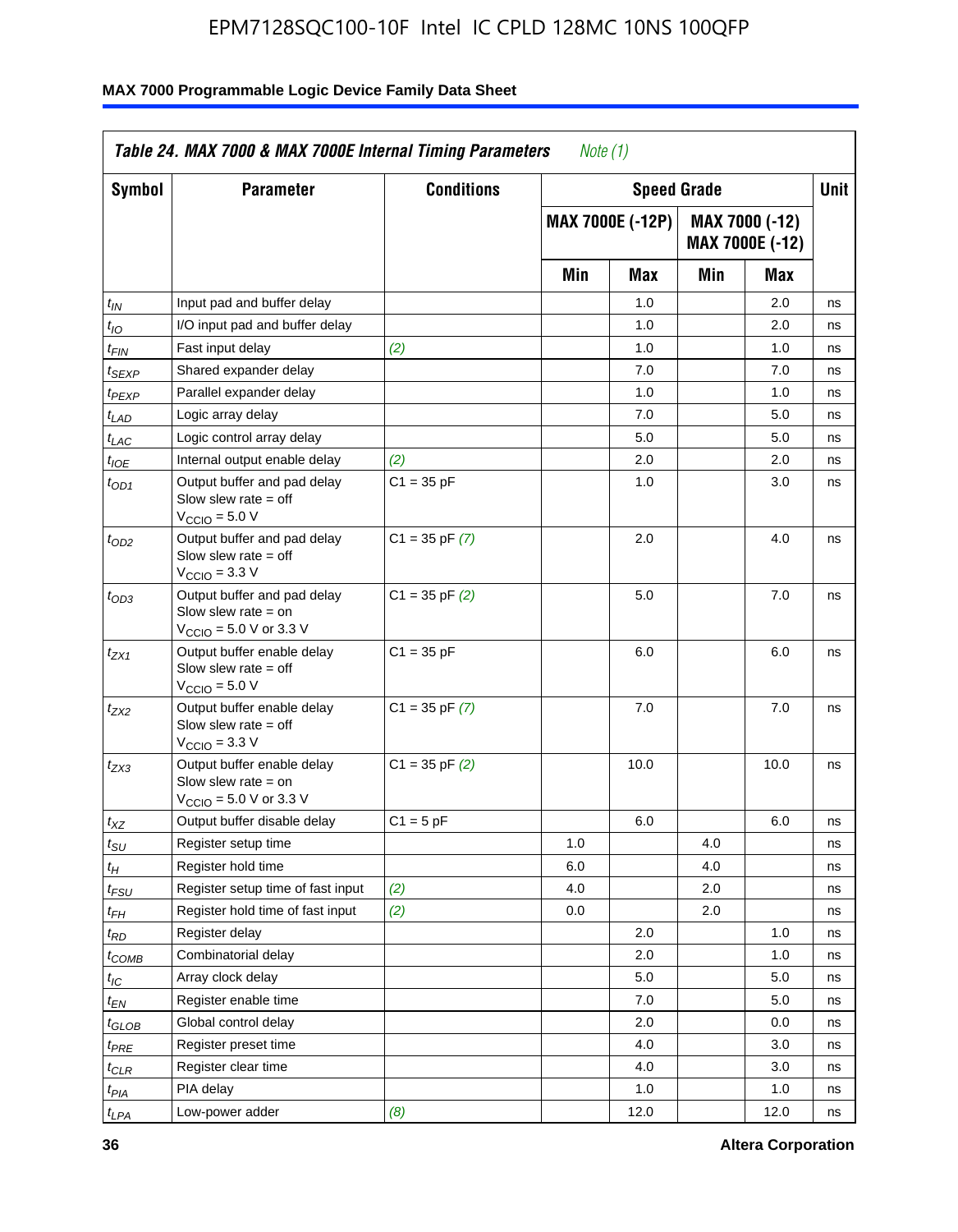| Symbol                  | <b>Parameter</b>                            | <b>Conditions</b>  |      |            |                          | <b>Speed Grade</b> |      |            | <b>Unit</b> |
|-------------------------|---------------------------------------------|--------------------|------|------------|--------------------------|--------------------|------|------------|-------------|
|                         |                                             |                    |      | $-15$      |                          | $-15T$             |      | $-20$      |             |
|                         |                                             |                    | Min  | <b>Max</b> | Min                      | Max                | Min  | <b>Max</b> |             |
| $t_{PD1}$               | Input to non-registered output              | $C1 = 35 pF$       |      | 15.0       |                          | 15.0               |      | 20.0       | ns          |
| $t_{PD2}$               | I/O input to non-registered<br>output       | $C1 = 35 pF$       |      | 15.0       |                          | 15.0               |      | 20.0       | ns          |
| tsu                     | Global clock setup time                     |                    | 11.0 |            | 11.0                     |                    | 12.0 |            | ns          |
| $t_H$                   | Global clock hold time                      |                    | 0.0  |            | 0.0                      |                    | 0.0  |            | ns          |
| t <sub>FSU</sub>        | Global clock setup time of fast<br>input    | (2)                | 3.0  |            |                          |                    | 5.0  |            | ns          |
| $t_{FH}$                | Global clock hold time of fast<br>input     | (2)                | 0.0  |            | $\overline{\phantom{0}}$ |                    | 0.0  |            | ns          |
| $t_{CO1}$               | Global clock to output delay                | $C1 = 35 pF$       |      | 8.0        |                          | 8.0                |      | 12.0       | ns          |
| $t_{CH}$                | Global clock high time                      |                    | 5.0  |            | 6.0                      |                    | 6.0  |            | ns          |
| $t_{CL}$                | Global clock low time                       |                    | 5.0  |            | 6.0                      |                    | 6.0  |            | ns          |
| t <sub>ASU</sub>        | Array clock setup time                      |                    | 4.0  |            | 4.0                      |                    | 5.0  |            | ns          |
| t <sub>АН</sub>         | Array clock hold time                       |                    | 4.0  |            | 4.0                      |                    | 5.0  |            | ns          |
| t <sub>ACO1</sub>       | Array clock to output delay                 | $C1 = 35 pF$       |      | 15.0       |                          | 15.0               |      | 20.0       | ns          |
| $t_{ACH}$               | Array clock high time                       |                    | 6.0  |            | 6.5                      |                    | 8.0  |            | ns          |
| <b>t<sub>ACL</sub></b>  | Array clock low time                        |                    | 6.0  |            | 6.5                      |                    | 8.0  |            | ns          |
| t <sub>CPPW</sub>       | Minimum pulse width for clear<br>and preset | (3)                | 6.0  |            | 6.5                      |                    | 8.0  |            | ns          |
| $t$ <sub>ODH</sub>      | Output data hold time after<br>clock        | $C1 = 35$ pF $(4)$ | 1.0  |            | 1.0                      |                    | 1.0  |            | ns          |
| $t_{\mathsf{CNT}}$      | Minimum global clock period                 |                    |      | 13.0       |                          | 13.0               |      | 16.0       | ns          |
| f <sub>CNT</sub>        | Maximum internal global clock<br>frequency  | (5)                | 76.9 |            | 76.9                     |                    | 62.5 |            | <b>MHz</b>  |
| <b>t<sub>ACNT</sub></b> | Minimum array clock period                  |                    |      | 13.0       |                          | 13.0               |      | 16.0       | ns          |
| $f_{ACNT}$              | Maximum internal array clock<br>frequency   | (5)                | 76.9 |            | 76.9                     |                    | 62.5 |            | <b>MHz</b>  |
| f <sub>MAX</sub>        | Maximum clock frequency                     | (6)                | 100  |            | 83.3                     |                    | 83.3 |            | MHz         |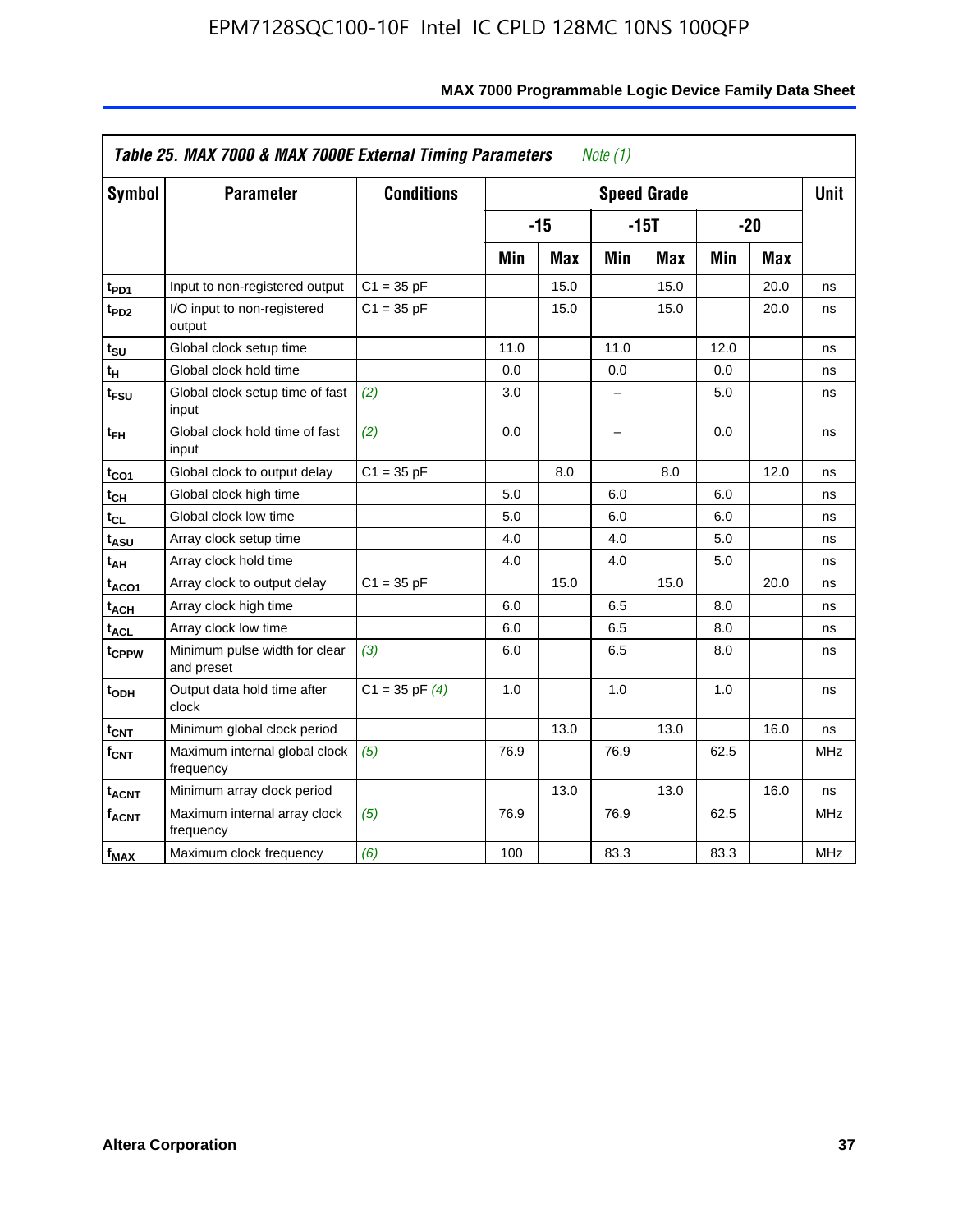| Symbol                        | <b>Parameter</b>                                                                                            | <b>Conditions</b>  |     |       |     | <b>Speed Grade</b> |     |       | Unit |
|-------------------------------|-------------------------------------------------------------------------------------------------------------|--------------------|-----|-------|-----|--------------------|-----|-------|------|
|                               |                                                                                                             |                    |     | $-15$ |     | $-15T$             |     | $-20$ |      |
|                               |                                                                                                             |                    | Min | Max   | Min | Max                | Min | Max   |      |
| $t_{IN}$                      | Input pad and buffer delay                                                                                  |                    |     | 2.0   |     | 2.0                |     | 3.0   | ns   |
| $t_{IO}$                      | I/O input pad and buffer delay                                                                              |                    |     | 2.0   |     | 2.0                |     | 3.0   | ns   |
| $t_{\sf FIN}$                 | Fast input delay                                                                                            | (2)                |     | 2.0   |     | $\overline{a}$     |     | 4.0   | ns   |
| $t_{SEXP}$                    | Shared expander delay                                                                                       |                    |     | 8.0   |     | 10.0               |     | 9.0   | ns   |
| t <sub>PEXP</sub>             | Parallel expander delay                                                                                     |                    |     | 1.0   |     | 1.0                |     | 2.0   | ns   |
| t <sub>LAD</sub>              | Logic array delay                                                                                           |                    |     | 6.0   |     | 6.0                |     | 8.0   | ns   |
| $t_{LAC}$                     | Logic control array delay                                                                                   |                    |     | 6.0   |     | 6.0                |     | 8.0   | ns   |
| $t_{IOE}$                     | Internal output enable delay                                                                                | (2)                |     | 3.0   |     |                    |     | 4.0   | ns   |
| $t_{OD1}$                     | Output buffer and pad delay<br>Slow slew rate $=$ off<br>$V_{\text{CCIO}} = 5.0 V$                          | $C1 = 35 pF$       |     | 4.0   |     | 4.0                |     | 5.0   | ns   |
| $t_{OD2}$                     | Output buffer and pad delay<br>Slow slew rate $=$ off<br>$V_{\text{CCIO}} = 3.3 \text{ V}$                  | $C1 = 35$ pF $(7)$ |     | 5.0   |     |                    |     | 6.0   | ns   |
| $t_{OD3}$                     | Output buffer and pad delay<br>Slow slew rate $=$ on<br>$V_{\text{CCIO}} = 5.0 \text{ V or } 3.3 \text{ V}$ | $C1 = 35$ pF $(2)$ |     | 8.0   |     |                    |     | 9.0   | ns   |
| $t_{ZX1}$                     | Output buffer enable delay<br>Slow slew rate $=$ off<br>$VCCIO = 5.0 V$                                     | $C1 = 35 pF$       |     | 6.0   |     | 6.0                |     | 10.0  | ns   |
| t <sub>ZX2</sub>              | Output buffer enable delay<br>Slow slew rate $=$ off<br>$VCCIO$ = 3.3 V                                     | $C1 = 35$ pF $(7)$ |     | 7.0   |     |                    |     | 11.0  | ns   |
| $t_{ZX3}$                     | Output buffer enable delay<br>Slow slew rate $=$ on<br>$V_{\text{CCIO}} = 5.0 \text{ V or } 3.3 \text{ V}$  | $C1 = 35$ pF $(2)$ |     | 10.0  |     | L,                 |     | 14.0  | ns   |
| $t_{\chi Z}$                  | Output buffer disable delay                                                                                 | $C1 = 5pF$         |     | 6.0   |     | 6.0                |     | 10.0  | ns   |
| $t_{\scriptstyle\text{SU}}$   | Register setup time                                                                                         |                    | 4.0 |       | 4.0 |                    | 4.0 |       | ns   |
| $t_H$                         | Register hold time                                                                                          |                    | 4.0 |       | 4.0 |                    | 5.0 |       | ns   |
| t <sub>FSU</sub>              | Register setup time of fast input                                                                           | (2)                | 2.0 |       | $=$ |                    | 4.0 |       | ns   |
| t <sub>FH</sub>               | Register hold time of fast input                                                                            | (2)                | 2.0 |       |     |                    | 3.0 |       | ns   |
| $t_{RD}$                      | Register delay                                                                                              |                    |     | 1.0   |     | 1.0                |     | 1.0   | ns   |
| $t_{COMB}$                    | Combinatorial delay                                                                                         |                    |     | 1.0   |     | 1.0                |     | 1.0   | ns   |
| $t_{\text{IC}}$               | Array clock delay                                                                                           |                    |     | 6.0   |     | 6.0                |     | 8.0   | ns   |
| $t_{EN}$                      | Register enable time                                                                                        |                    |     | 6.0   |     | 6.0                |     | 8.0   | ns   |
| $t_{\scriptstyle\text{GLOB}}$ | Global control delay                                                                                        |                    |     | 1.0   |     | 1.0                |     | 3.0   | ns   |
| t <sub>PRE</sub>              | Register preset time                                                                                        |                    |     | 4.0   |     | 4.0                |     | 4.0   | ns   |
| $t_{CLR}$                     | Register clear time                                                                                         |                    |     | 4.0   |     | 4.0                |     | 4.0   | ns   |
| t <sub>PIA</sub>              | PIA delay                                                                                                   |                    |     | 2.0   |     | 2.0                |     | 3.0   | ns   |
| $t_{LPA}$                     | Low-power adder                                                                                             | (8)                |     | 13.0  |     | 15.0               |     | 15.0  | ns   |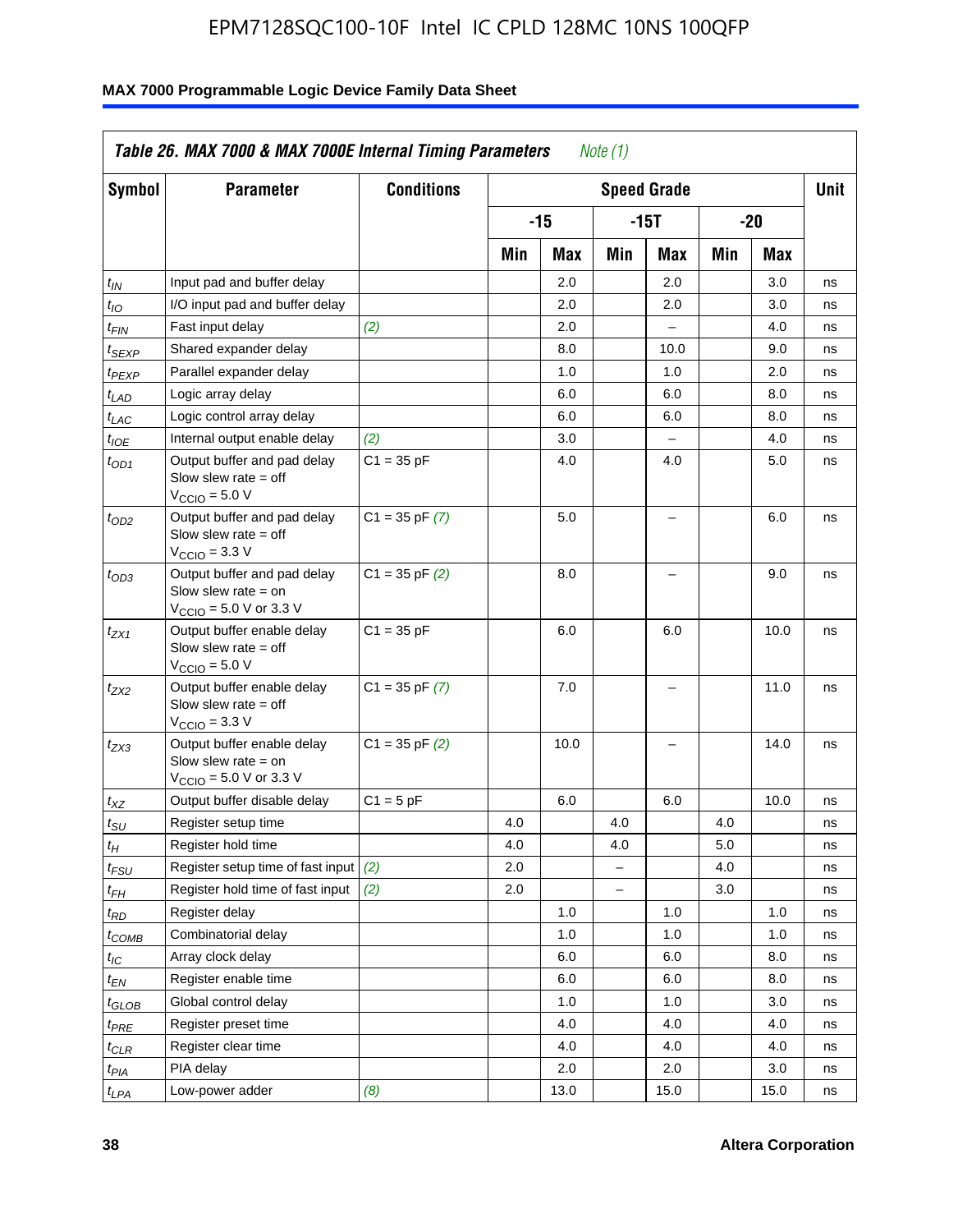**MAX 7000 Programmable Logic Device Family Data Sheet**

#### *Notes to tables:*

- (1) These values are specified under the recommended operating conditions shown in Table 14. See Figure 13 for more information on switching waveforms.
- (2) This parameter applies to MAX 7000E devices only.
- (3) This minimum pulse width for preset and clear applies for both global clear and array controls. The *tLPA* parameter must be added to this minimum width if the clear or reset signal incorporates the  $t_{LAD}$  parameter into the signal path.
- (4) This parameter is a guideline that is sample-tested only and is based on extensive device characterization. This parameter applies for both global and array clocking.
- (5) These parameters are measured with a 16-bit loadable, enabled, up/down counter programmed into each LAB.
- (6) The  $f_{MAX}$  values represent the highest frequency for pipelined data.
- (7) Operating conditions:  $V_{\text{CCIO}} = 3.3 \text{ V} \pm 10\%$  for commercial and industrial use.
- (8) The  $t_{LPA}$  parameter must be added to the  $t_{LAD}$ ,  $t_{LAC}$ ,  $t_{IC}$ ,  $t_{EN}$ ,  $t_{SEXP}$ ,  $t_{ACL}$ , and  $t_{CPPW}$  parameters for macrocells running in the low-power mode.

| Table 27. EPM7032S External Timing Parameters (Part 1 of 2)<br>Note (1) |                                             |                    |       |            |       |     |                    |            |       |            |             |  |  |
|-------------------------------------------------------------------------|---------------------------------------------|--------------------|-------|------------|-------|-----|--------------------|------------|-------|------------|-------------|--|--|
| Symbol                                                                  | <b>Parameter</b>                            | <b>Conditions</b>  |       |            |       |     | <b>Speed Grade</b> |            |       |            | <b>Unit</b> |  |  |
|                                                                         |                                             |                    |       | -5         |       | -6  |                    | -7         |       | $-10$      |             |  |  |
|                                                                         |                                             |                    | Min   | <b>Max</b> | Min   | Max | Min                | <b>Max</b> | Min   | <b>Max</b> |             |  |  |
| t <sub>PD1</sub>                                                        | Input to non-registered output              | $C1 = 35 pF$       |       | 5.0        |       | 6.0 |                    | 7.5        |       | 10.0       | ns          |  |  |
| $t_{PD2}$                                                               | I/O input to non-registered<br>output       | $C1 = 35 pF$       |       | 5.0        |       | 6.0 |                    | 7.5        |       | 10.0       | ns          |  |  |
| tsu                                                                     | Global clock setup time                     |                    | 2.9   |            | 4.0   |     | 5.0                |            | 7.0   |            | ns          |  |  |
| t <sub>H</sub>                                                          | Global clock hold time                      |                    | 0.0   |            | 0.0   |     | 0.0                |            | 0.0   |            | ns          |  |  |
| $t_{\text{FSU}}$                                                        | Global clock setup time of fast<br>input    |                    | 2.5   |            | 2.5   |     | 2.5                |            | 3.0   |            | ns          |  |  |
| $t_{FH}$                                                                | Global clock hold time of fast<br>input     |                    | 0.0   |            | 0.0   |     | 0.0                |            | 0.5   |            | ns          |  |  |
| $t_{CO1}$                                                               | Global clock to output delay                | $C1 = 35 pF$       |       | 3.2        |       | 3.5 |                    | 4.3        |       | 5.0        | ns          |  |  |
| $t_{\mathsf{CH}}$                                                       | Global clock high time                      |                    | 2.0   |            | 2.5   |     | 3.0                |            | 4.0   |            | ns          |  |  |
| $t_{CL}$                                                                | Global clock low time                       |                    | 2.0   |            | 2.5   |     | 3.0                |            | 4.0   |            | ns          |  |  |
| t <sub>ASU</sub>                                                        | Array clock setup time                      |                    | 0.7   |            | 0.9   |     | 1.1                |            | 2.0   |            | ns          |  |  |
| t <sub>АН</sub>                                                         | Array clock hold time                       |                    | 1.8   |            | 2.1   |     | 2.7                |            | 3.0   |            | ns          |  |  |
| t <sub>ACO1</sub>                                                       | Array clock to output delay                 | $C1 = 35 pF$       |       | 5.4        |       | 6.6 |                    | 8.2        |       | 10.0       | ns          |  |  |
| t <sub>ACH</sub>                                                        | Array clock high time                       |                    | 2.5   |            | 2.5   |     | 3.0                |            | 4.0   |            | ns          |  |  |
| t <sub>ACL</sub>                                                        | Array clock low time                        |                    | 2.5   |            | 2.5   |     | 3.0                |            | 4.0   |            | ns          |  |  |
| t <sub>CPPW</sub>                                                       | Minimum pulse width for clear<br>and preset | (2)                | 2.5   |            | 2.5   |     | 3.0                |            | 4.0   |            | ns          |  |  |
| t <sub>ODH</sub>                                                        | Output data hold time after<br>clock        | $C1 = 35$ pF $(3)$ | 1.0   |            | 1.0   |     | 1.0                |            | 1.0   |            | ns          |  |  |
| $t_{\mathsf{CNT}}$                                                      | Minimum global clock period                 |                    |       | 5.7        |       | 7.0 |                    | 8.6        |       | 10.0       | ns          |  |  |
| $f_{\mathsf{CNT}}$                                                      | Maximum internal global clock<br>frequency  | (4)                | 175.4 |            | 142.9 |     | 116.3              |            | 100.0 |            | <b>MHz</b>  |  |  |
| t <sub>ACNT</sub>                                                       | Minimum array clock period                  |                    |       | 5.7        |       | 7.0 |                    | 8.6        |       | 10.0       | ns          |  |  |

#### Tables 27 and 28 show the EPM7032S AC operating conditions.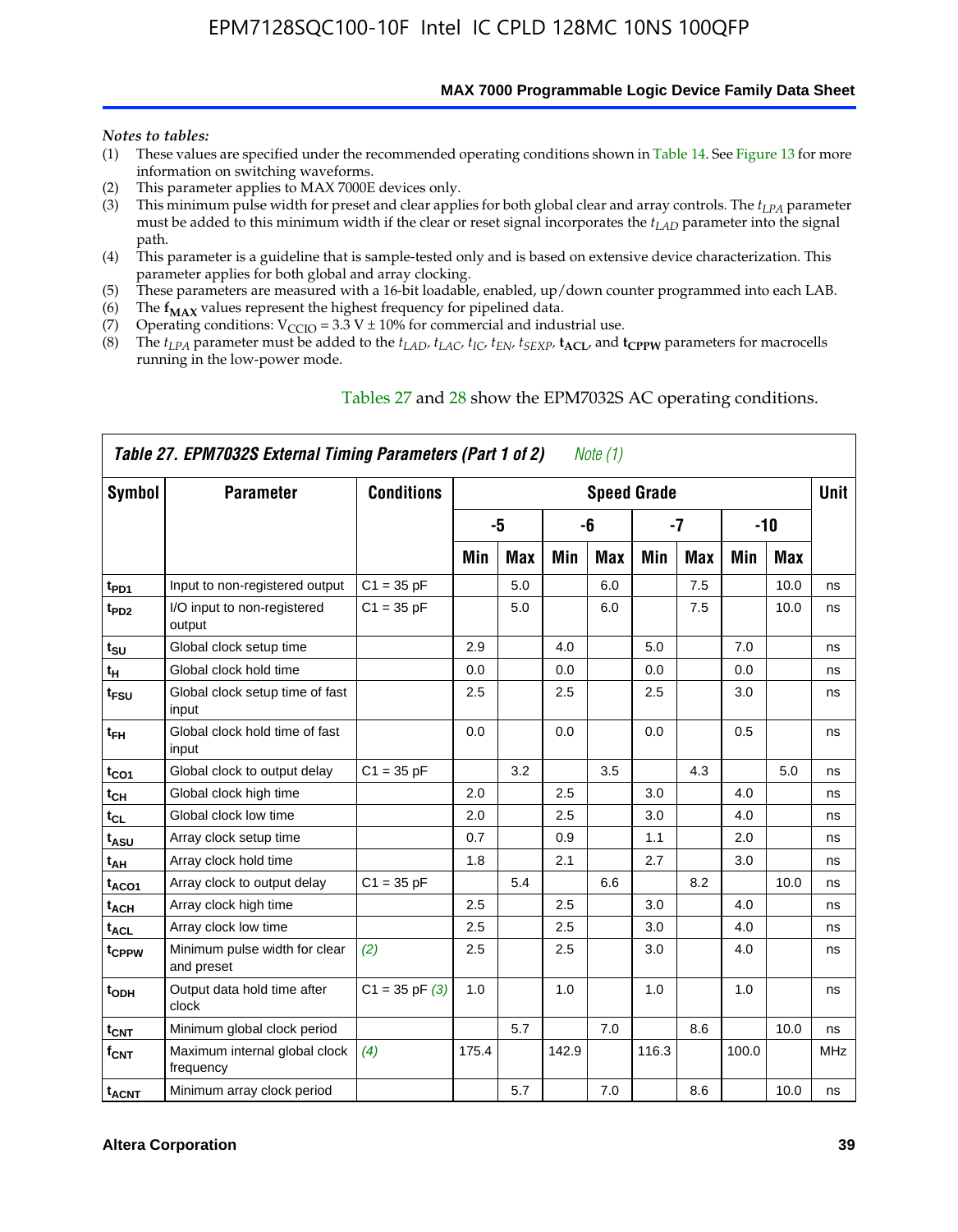| Table 27. EPM7032S External Timing Parameters (Part 2 of 2)<br>Note (1) |                                           |                   |       |                       |       |                    |       |     |       |            |            |  |
|-------------------------------------------------------------------------|-------------------------------------------|-------------------|-------|-----------------------|-------|--------------------|-------|-----|-------|------------|------------|--|
| Symbol                                                                  | <b>Parameter</b>                          | <b>Conditions</b> |       |                       |       | <b>Speed Grade</b> |       |     |       |            | Unit       |  |
|                                                                         |                                           |                   |       | -7<br>-10<br>-5<br>-6 |       |                    |       |     |       |            |            |  |
|                                                                         |                                           |                   | Min   | <b>Max</b>            | Min   | Max                | Min   | Max | Min   | <b>Max</b> |            |  |
| <b>f<sub>ACNT</sub></b>                                                 | Maximum internal array clock<br>frequency | (4)               | 175.4 |                       | 142.9 |                    | 116.3 |     | 100.0 |            | <b>MHz</b> |  |
| f <sub>MAX</sub>                                                        | Maximum clock frequency                   | (5)               | 250.0 |                       | 200.0 |                    | 166.7 |     | 125.0 |            | <b>MHz</b> |  |

| Symbol                        | <b>Parameter</b>                     | <b>Conditions</b>  |     |            |     |            | <b>Speed Grade</b> |            |     |            | <b>Unit</b> |
|-------------------------------|--------------------------------------|--------------------|-----|------------|-----|------------|--------------------|------------|-----|------------|-------------|
|                               |                                      |                    |     | -5         |     | -6         |                    | $-7$       |     | $-10$      |             |
|                               |                                      |                    | Min | <b>Max</b> | Min | <b>Max</b> | Min                | <b>Max</b> | Min | <b>Max</b> |             |
| $t_{IN}$                      | Input pad and buffer delay           |                    |     | 0.2        |     | 0.2        |                    | 0.3        |     | 0.5        | ns          |
| $t_{IO}$                      | I/O input pad and buffer delay       |                    |     | 0.2        |     | 0.2        |                    | 0.3        |     | 0.5        | ns          |
| $t_{\sf FIN}$                 | Fast input delay                     |                    |     | 2.2        |     | 2.1        |                    | 2.5        |     | 1.0        | ns          |
| t <sub>SEXP</sub>             | Shared expander delay                |                    |     | 3.1        |     | 3.8        |                    | 4.6        |     | 5.0        | ns          |
| t <sub>PEXP</sub>             | Parallel expander delay              |                    |     | 0.9        |     | 1.1        |                    | 1.4        |     | 0.8        | ns          |
| $t_{LAD}$                     | Logic array delay                    |                    |     | 2.6        |     | 3.3        |                    | 4.0        |     | 5.0        | ns          |
| $t_{LAC}$                     | Logic control array delay            |                    |     | 2.5        |     | 3.3        |                    | 4.0        |     | 5.0        | ns          |
| $t_{IOE}$                     | Internal output enable delay         |                    |     | 0.7        |     | 0.8        |                    | 1.0        |     | 2.0        | ns          |
| $t_{OD1}$                     | Output buffer and pad delay          | $C1 = 35 pF$       |     | 0.2        |     | 0.3        |                    | 0.4        |     | 1.5        | ns          |
| $t_{OD2}$                     | Output buffer and pad delay          | $C1 = 35$ pF $(6)$ |     | 0.7        |     | 0.8        |                    | 0.9        |     | 2.0        | ns          |
| $t_{OD3}$                     | Output buffer and pad delay          | $C1 = 35 pF$       |     | 5.2        |     | 5.3        |                    | 5.4        |     | 5.5        | ns          |
| $t_{ZX1}$                     | Output buffer enable delay           | $C1 = 35 pF$       |     | 4.0        |     | 4.0        |                    | 4.0        |     | 5.0        | ns          |
| tzx2                          | Output buffer enable delay           | $C1 = 35$ pF $(6)$ |     | 4.5        |     | 4.5        |                    | 4.5        |     | 5.5        | ns          |
| $t_{ZX3}$                     | Output buffer enable delay           | $C1 = 35 pF$       |     | 9.0        |     | 9.0        |                    | 9.0        |     | 9.0        | ns          |
| $t_{XZ}$                      | Output buffer disable delay          | $C1 = 5pF$         |     | 4.0        |     | 4.0        |                    | 4.0        |     | 5.0        | ns          |
| $t_{\text{SU}}$               | Register setup time                  |                    | 0.8 |            | 1.0 |            | 1.3                |            | 2.0 |            | ns          |
| $t_H$                         | Register hold time                   |                    | 1.7 |            | 2.0 |            | 2.5                |            | 3.0 |            | ns          |
| $t_{\mathit{FSU}}$            | Register setup time of fast<br>input |                    | 1.9 |            | 1.8 |            | 1.7                |            | 3.0 |            | ns          |
| t <sub>FH</sub>               | Register hold time of fast<br>input  |                    | 0.6 |            | 0.7 |            | 0.8                |            | 0.5 |            | ns          |
| $t_{RD}$                      | Register delay                       |                    |     | 1.2        |     | 1.6        |                    | 1.9        |     | 2.0        | ns          |
| $t_{COMB}$                    | Combinatorial delay                  |                    |     | 0.9        |     | 1.1        |                    | 1.4        |     | 2.0        | ns          |
| $t_{IC}$                      | Array clock delay                    |                    |     | 2.7        |     | 3.4        |                    | 4.2        |     | 5.0        | ns          |
| $t_{EN}$                      | Register enable time                 |                    |     | 2.6        |     | 3.3        |                    | 4.0        |     | 5.0        | ns          |
| $t_{\scriptstyle\text{GLOB}}$ | Global control delay                 |                    |     | 1.6        |     | 1.4        |                    | 1.7        |     | 1.0        | ns          |
| $t_{PRE}$                     | Register preset time                 |                    |     | 2.0        |     | 2.4        |                    | 3.0        |     | 3.0        | ns          |
| $t_{CLR}$                     | Register clear time                  |                    |     | 2.0        |     | 2.4        |                    | 3.0        |     | 3.0        | ns          |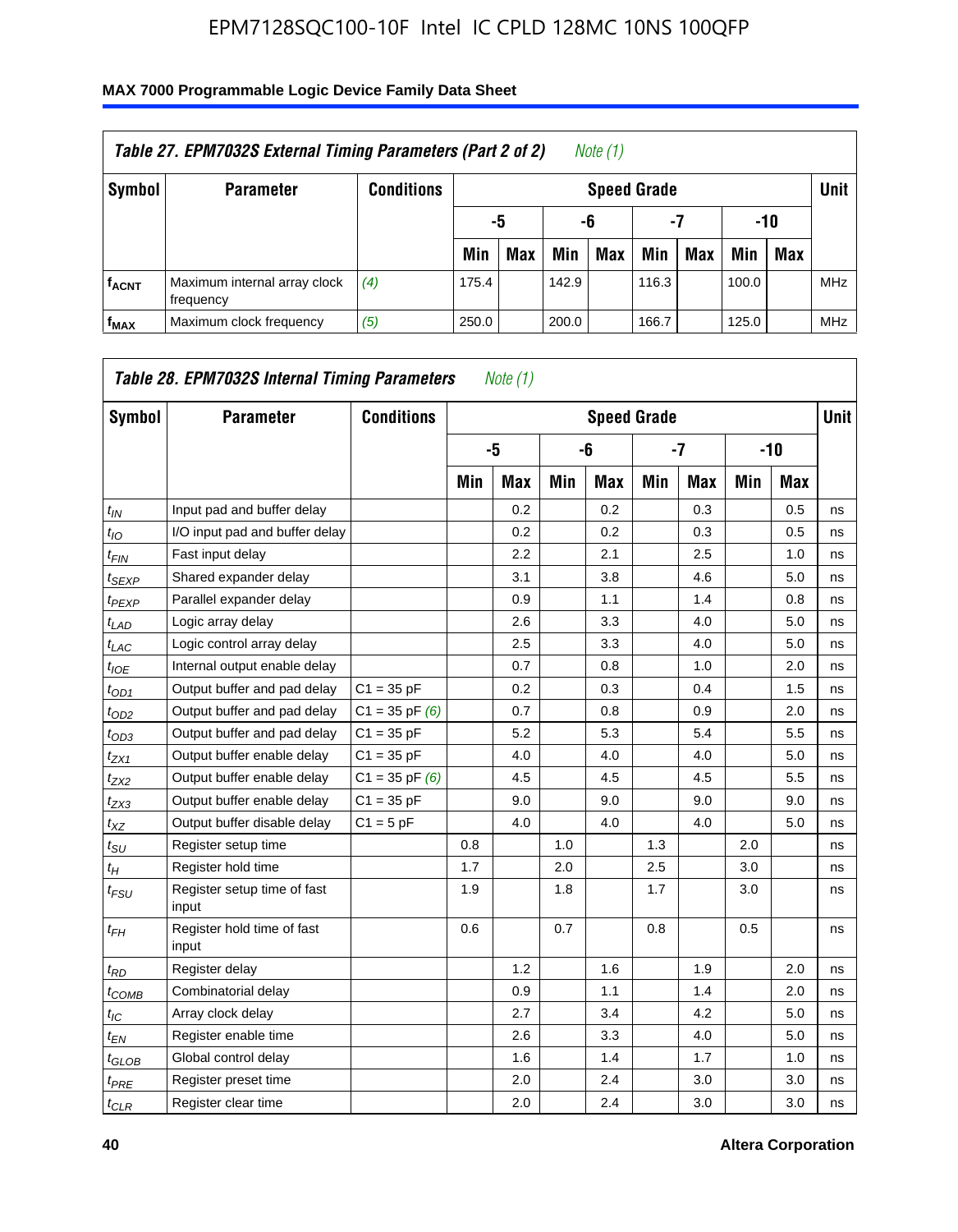| Table 28. EPM7032S Internal Timing Parameters<br>Note (1) |                  |                   |     |                       |     |                    |     |            |     |            |             |  |
|-----------------------------------------------------------|------------------|-------------------|-----|-----------------------|-----|--------------------|-----|------------|-----|------------|-------------|--|
| Symbol                                                    | <b>Parameter</b> | <b>Conditions</b> |     |                       |     | <b>Speed Grade</b> |     |            |     |            | <b>Unit</b> |  |
|                                                           |                  |                   |     | -10<br>-5<br>-6<br>-7 |     |                    |     |            |     |            |             |  |
|                                                           |                  |                   | Min | <b>Max</b>            | Min | Max                | Min | <b>Max</b> | Min | <b>Max</b> |             |  |
| $t_{PIA}$                                                 | PIA delay        |                   |     | 1.1                   |     | 1.1                |     | 1.4        |     | 1.0        | ns          |  |
| $t_{LPA}$                                                 | Low-power adder  | (8)               |     | 12.0                  |     | 10.0               |     | 10.0       |     | 11.0       | ns          |  |

#### **MAX 7000 Programmable Logic Device Family Data Sheet**

*Notes to tables:*

(1) These values are specified under the recommended operating conditions shown in Table 14. See Figure 13 for more information on switching waveforms.

(2) This minimum pulse width for preset and clear applies for both global clear and array controls. The  $t_{LPA}$  parameter must be added to this minimum width if the clear or reset signal incorporates the *tLAD* parameter into the signal path.

(3) This parameter is a guideline that is sample-tested only and is based on extensive device characterization. This parameter applies for both global and array clocking.

(4) These parameters are measured with a 16-bit loadable, enabled, up/down counter programmed into each LAB.

(5) The  $f_{MAX}$  values represent the highest frequency for pipelined data.

(6) Operating conditions:  $V_{\text{CCIO}} = 3.3 \text{ V} \pm 10\%$  for commercial and industrial use.

(7) For EPM7064S-5, EPM7064S-6, EPM7128S-6, EPM7160S-6, EPM7160S-7, EPM7192S-7, and EPM7256S-7 devices, these values are specified for a PIA fan-out of one LAB (16 macrocells). For each additional LAB fan-out in these devices, add an additional 0.1 ns to the PIA timing value.

(8) The  $t_{LPA}$  parameter must be added to the  $t_{LAD}$ ,  $t_{LAC}$ ,  $t_{IC}$ ,  $t_{EN}$ ,  $t_{SEXP}$ ,  $t_{ACL}$ , and  $t_{CPPW}$  parameters for macrocells running in the low-power mode.

| Table 29. EPM7064S External Timing Parameters (Part 1 of 2)<br>Note (1) |                                          |                   |     |                    |     |     |     |     |     |      |    |  |  |
|-------------------------------------------------------------------------|------------------------------------------|-------------------|-----|--------------------|-----|-----|-----|-----|-----|------|----|--|--|
| Symbol                                                                  | <b>Parameter</b>                         | <b>Conditions</b> |     | <b>Speed Grade</b> |     |     |     |     |     |      |    |  |  |
|                                                                         |                                          |                   |     | -5                 |     | -6  |     | -7  |     | -10  |    |  |  |
|                                                                         |                                          |                   | Min | Max                | Min | Max | Min | Max | Min | Max  |    |  |  |
| t <sub>PD1</sub>                                                        | Input to non-registered output           | $C1 = 35 pF$      |     | 5.0                |     | 6.0 |     | 7.5 |     | 10.0 | ns |  |  |
| t <sub>PD2</sub>                                                        | I/O input to non-registered<br>output    | $C1 = 35 pF$      |     | 5.0                |     | 6.0 |     | 7.5 |     | 10.0 | ns |  |  |
| $t_{\text{SU}}$                                                         | Global clock setup time                  |                   | 2.9 |                    | 3.6 |     | 6.0 |     | 7.0 |      | ns |  |  |
| $t_H$                                                                   | Global clock hold time                   |                   | 0.0 |                    | 0.0 |     | 0.0 |     | 0.0 |      | ns |  |  |
| t <sub>FSU</sub>                                                        | Global clock setup time of fast<br>input |                   | 2.5 |                    | 2.5 |     | 3.0 |     | 3.0 |      | ns |  |  |
| $t_{FH}$                                                                | Global clock hold time of fast<br>input  |                   | 0.0 |                    | 0.0 |     | 0.5 |     | 0.5 |      | ns |  |  |
| $t_{CO1}$                                                               | Global clock to output delay             | $C1 = 35 pF$      |     | 3.2                |     | 4.0 |     | 4.5 |     | 5.0  | ns |  |  |
| $t_{CH}$                                                                | Global clock high time                   |                   | 2.0 |                    | 2.5 |     | 3.0 |     | 4.0 |      | ns |  |  |
| $t_{CL}$                                                                | Global clock low time                    |                   | 2.0 |                    | 2.5 |     | 3.0 |     | 4.0 |      | ns |  |  |
| $t_{ASU}$                                                               | Array clock setup time                   |                   | 0.7 |                    | 0.9 |     | 3.0 |     | 2.0 |      | ns |  |  |
| $t_{AH}$                                                                | Array clock hold time                    |                   | 1.8 |                    | 2.1 |     | 2.0 |     | 3.0 |      | ns |  |  |

Tables 29 and 30 show the EPM7064S AC operating conditions.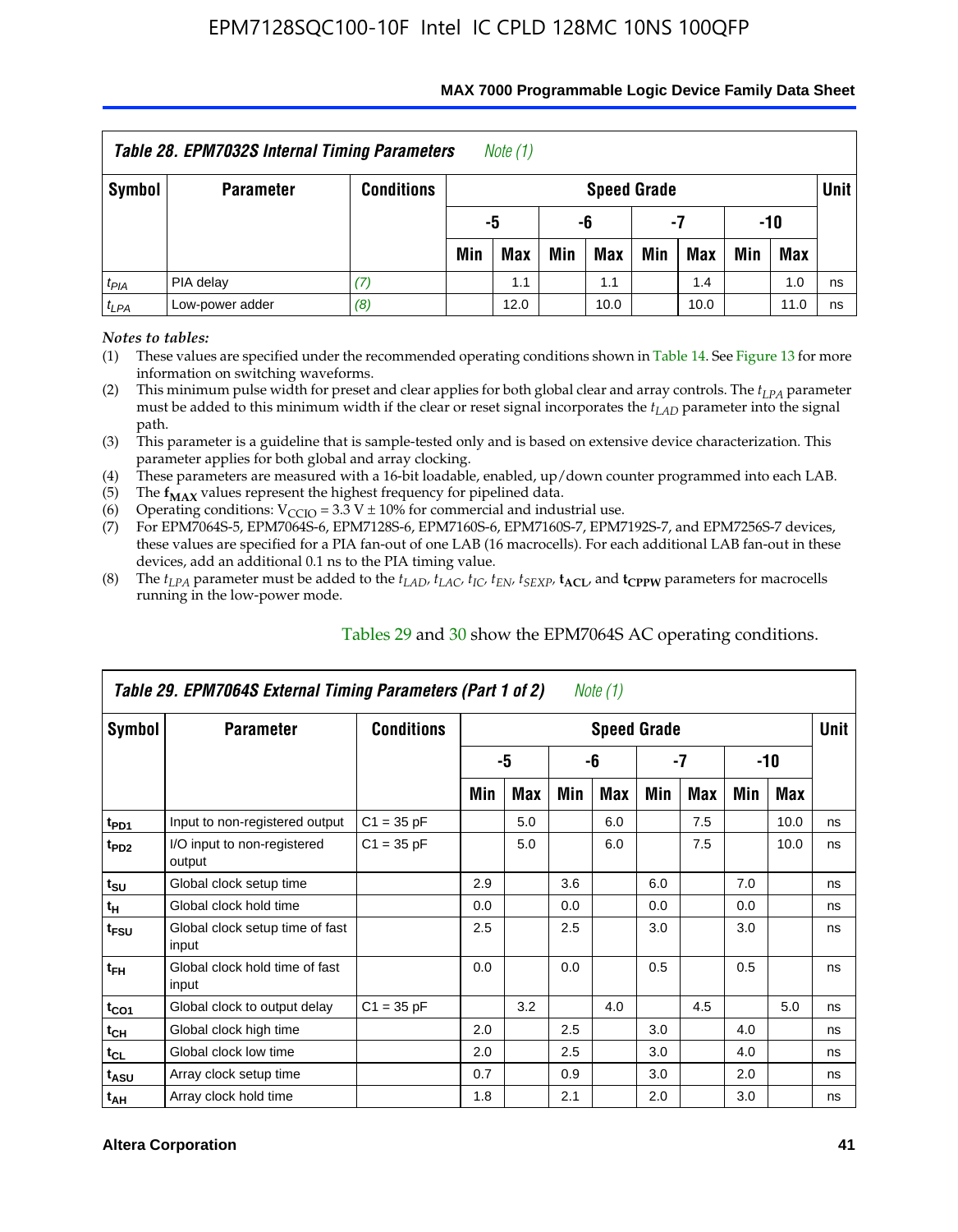| Table 29. EPM7064S External Timing Parameters (Part 2 of 2)<br>Note (1) |                                             |                    |       |     |       |     |                    |     |       |      |             |  |  |
|-------------------------------------------------------------------------|---------------------------------------------|--------------------|-------|-----|-------|-----|--------------------|-----|-------|------|-------------|--|--|
| Symbol                                                                  | <b>Parameter</b>                            | <b>Conditions</b>  |       |     |       |     | <b>Speed Grade</b> |     |       |      | <b>Unit</b> |  |  |
|                                                                         |                                             |                    |       | -5  |       | -6  | $-7$               |     |       | -10  |             |  |  |
|                                                                         |                                             |                    | Min   | Max | Min   | Max | Min                | Max | Min   | Max  |             |  |  |
| t <sub>ACO1</sub>                                                       | Array clock to output delay                 | $C1 = 35 pF$       |       | 5.4 |       | 6.7 |                    | 7.5 |       | 10.0 | ns          |  |  |
| t <sub>АСН</sub>                                                        | Array clock high time                       |                    | 2.5   |     | 2.5   |     | 3.0                |     | 4.0   |      | ns          |  |  |
| t <sub>ACL</sub>                                                        | Array clock low time                        |                    | 2.5   |     | 2.5   |     | 3.0                |     | 4.0   |      | ns          |  |  |
| t <sub>CPPW</sub>                                                       | Minimum pulse width for clear<br>and preset | (2)                | 2.5   |     | 2.5   |     | 3.0                |     | 4.0   |      | ns          |  |  |
| t <sub>ODH</sub>                                                        | Output data hold time after<br>clock        | $C1 = 35$ pF $(3)$ | 1.0   |     | 1.0   |     | 1.0                |     | 1.0   |      | ns          |  |  |
| $t_{\text{CNT}}$                                                        | Minimum global clock period                 |                    |       | 5.7 |       | 7.1 |                    | 8.0 |       | 10.0 | ns          |  |  |
| $f_{\text{CNT}}$                                                        | Maximum internal global clock<br>frequency  | (4)                | 175.4 |     | 140.8 |     | 125.0              |     | 100.0 |      | <b>MHz</b>  |  |  |
| t <sub>ACNT</sub>                                                       | Minimum array clock period                  |                    |       | 5.7 |       | 7.1 |                    | 8.0 |       | 10.0 | ns          |  |  |
| <b>f<sub>ACNT</sub></b>                                                 | Maximum internal array clock<br>frequency   | (4)                | 175.4 |     | 140.8 |     | 125.0              |     | 100.0 |      | <b>MHz</b>  |  |  |
| f <sub>MAX</sub>                                                        | Maximum clock frequency                     | (5)                | 250.0 |     | 200.0 |     | 166.7              |     | 125.0 |      | <b>MHz</b>  |  |  |

|                 | Table 30. EPM7064S Internal Timing Parameters (Part 1 of 2) |                    |     |     |     | Note (1)           |     |            |     |            |             |
|-----------------|-------------------------------------------------------------|--------------------|-----|-----|-----|--------------------|-----|------------|-----|------------|-------------|
| Symbol          | <b>Parameter</b>                                            | <b>Conditions</b>  |     |     |     | <b>Speed Grade</b> |     |            |     |            | <b>Unit</b> |
|                 |                                                             |                    |     | -5  |     | -6                 |     | -7         |     | $-10$      |             |
|                 |                                                             |                    | Min | Max | Min | Max                | Min | <b>Max</b> | Min | <b>Max</b> |             |
| $t_{IN}$        | Input pad and buffer delay                                  |                    |     | 0.2 |     | 0.2                |     | 0.5        |     | 0.5        | ns          |
| $t_{IO}$        | I/O input pad and buffer delay                              |                    |     | 0.2 |     | 0.2                |     | 0.5        |     | 0.5        | ns          |
| $t_{FIN}$       | Fast input delay                                            |                    |     | 2.2 |     | 2.6                |     | 1.0        |     | 1.0        | ns          |
| $t_{SEXP}$      | Shared expander delay                                       |                    |     | 3.1 |     | 3.8                |     | 4.0        |     | 5.0        | ns          |
| $t_{PEXP}$      | Parallel expander delay                                     |                    |     | 0.9 |     | 1.1                |     | 0.8        |     | 0.8        | ns          |
| $t_{LAD}$       | Logic array delay                                           |                    |     | 2.6 |     | 3.2                |     | 3.0        |     | 5.0        | ns          |
| $t_{LAC}$       | Logic control array delay                                   |                    |     | 2.5 |     | 3.2                |     | 3.0        |     | 5.0        | ns          |
| $t_{IOE}$       | Internal output enable delay                                |                    |     | 0.7 |     | 0.8                |     | 2.0        |     | 2.0        | ns          |
| $t_{OD1}$       | Output buffer and pad delay                                 | $C1 = 35 pF$       |     | 0.2 |     | 0.3                |     | 2.0        |     | 1.5        | ns          |
| $t_{OD2}$       | Output buffer and pad delay                                 | $C1 = 35$ pF $(6)$ |     | 0.7 |     | 0.8                |     | 2.5        |     | 2.0        | ns          |
| $t_{OD3}$       | Output buffer and pad delay                                 | $C1 = 35 pF$       |     | 5.2 |     | 5.3                |     | 7.0        |     | 5.5        | ns          |
| $t_{ZX1}$       | Output buffer enable delay                                  | $C1 = 35 pF$       |     | 4.0 |     | 4.0                |     | 4.0        |     | 5.0        | ns          |
| $t_{ZX2}$       | Output buffer enable delay                                  | $C1 = 35$ pF $(6)$ |     | 4.5 |     | 4.5                |     | 4.5        |     | 5.5        | ns          |
| $t_{ZX3}$       | Output buffer enable delay                                  | $C1 = 35 pF$       |     | 9.0 |     | 9.0                |     | 9.0        |     | 9.0        | ns          |
| $t_{XZ}$        | Output buffer disable delay                                 | $C1 = 5pF$         |     | 4.0 |     | 4.0                |     | 4.0        |     | 5.0        | ns          |
| $t_{\text{SU}}$ | Register setup time                                         |                    | 0.8 |     | 1.0 |                    | 3.0 |            | 2.0 |            | ns          |
| $t_H$           | Register hold time                                          |                    | 1.7 |     | 2.0 |                    | 2.0 |            | 3.0 |            | ns          |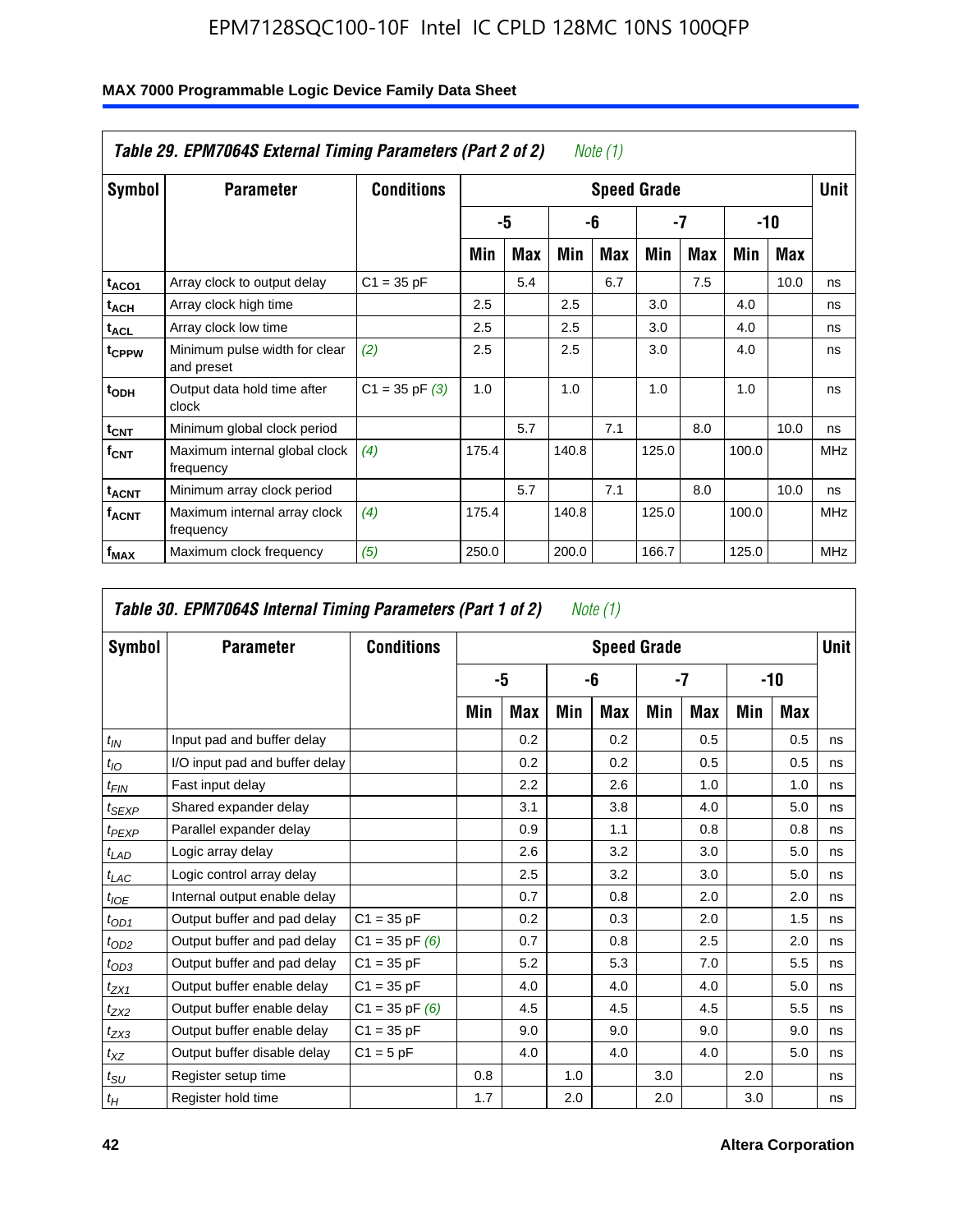|                   | Table 30. EPM7064S Internal Timing Parameters (Part 2 of 2) |                   |     |      |     | Note (1)           |     |      |     |            |             |
|-------------------|-------------------------------------------------------------|-------------------|-----|------|-----|--------------------|-----|------|-----|------------|-------------|
| Symbol            | <b>Parameter</b>                                            | <b>Conditions</b> |     |      |     | <b>Speed Grade</b> |     |      |     |            | <b>Unit</b> |
|                   |                                                             |                   |     | -5   |     | -6                 |     | -7   |     | $-10$      |             |
|                   |                                                             |                   | Min | Max  | Min | Max                | Min | Max  | Min | <b>Max</b> |             |
| $t_{FSU}$         | Register setup time of fast<br>input                        |                   | 1.9 |      | 1.8 |                    | 3.0 |      | 3.0 |            | ns          |
| $t_{FH}$          | Register hold time of fast<br>input                         |                   | 0.6 |      | 0.7 |                    | 0.5 |      | 0.5 |            | ns          |
| $t_{RD}$          | Register delay                                              |                   |     | 1.2  |     | 1.6                |     | 1.0  |     | 2.0        | ns          |
| $t_{COMB}$        | Combinatorial delay                                         |                   |     | 0.9  |     | 1.0                |     | 1.0  |     | 2.0        | ns          |
| $t_{IC}$          | Array clock delay                                           |                   |     | 2.7  |     | 3.3                |     | 3.0  |     | 5.0        | ns          |
| $t_{EN}$          | Register enable time                                        |                   |     | 2.6  |     | 3.2                |     | 3.0  |     | 5.0        | ns          |
| $t_{\text{GLOB}}$ | Global control delay                                        |                   |     | 1.6  |     | 1.9                |     | 1.0  |     | 1.0        | ns          |
| $t_{PRE}$         | Register preset time                                        |                   |     | 2.0  |     | 2.4                |     | 2.0  |     | 3.0        | ns          |
| $t_{CLR}$         | Register clear time                                         |                   |     | 2.0  |     | 2.4                |     | 2.0  |     | 3.0        | ns          |
| $t_{PIA}$         | PIA delay                                                   | (7)               |     | 1.1  |     | 1.3                |     | 1.0  |     | 1.0        | ns          |
| $t_{LPA}$         | Low-power adder                                             | (8)               |     | 12.0 |     | 11.0               |     | 10.0 |     | 11.0       | ns          |

#### **MAX 7000 Programmable Logic Device Family Data Sheet**

#### *Notes to tables:*

- (1) These values are specified under the recommended operating conditions shown in Table 14. See Figure 13 for more information on switching waveforms.
- (2) This minimum pulse width for preset and clear applies for both global clear and array controls. The  $t_{LPA}$  parameter must be added to this minimum width if the clear or reset signal incorporates the *t<sub>LAD</sub>* parameter into the signal path.
- (3) This parameter is a guideline that is sample-tested only and is based on extensive device characterization. This parameter applies for both global and array clocking.
- (4) These parameters are measured with a 16-bit loadable, enabled, up/down counter programmed into each LAB.
- (5) The  $f_{MAX}$  values represent the highest frequency for pipelined data.
- (6) Operating conditions:  $V_{\text{CGO}} = 3.3 \text{ V} \pm 10\%$  for commercial and industrial use.
- (7) For EPM7064S-5, EPM7064S-6, EPM7128S-6, EPM7160S-6, EPM7160S-7, EPM7192S-7, and EPM7256S-7 devices, these values are specified for a PIA fan-out of one LAB (16 macrocells). For each additional LAB fan-out in these devices, add an additional 0.1 ns to the PIA timing value.
- (8) The  $t_{LPA}$  parameter must be added to the  $t_{LAD}$ ,  $t_{LAC}$ ,  $t_{IC}$ ,  $t_{EN}$ ,  $t_{SEXP}$ ,  $t_{ACL}$ , and  $t_{CPPW}$  parameters for macrocells running in the low-power mode.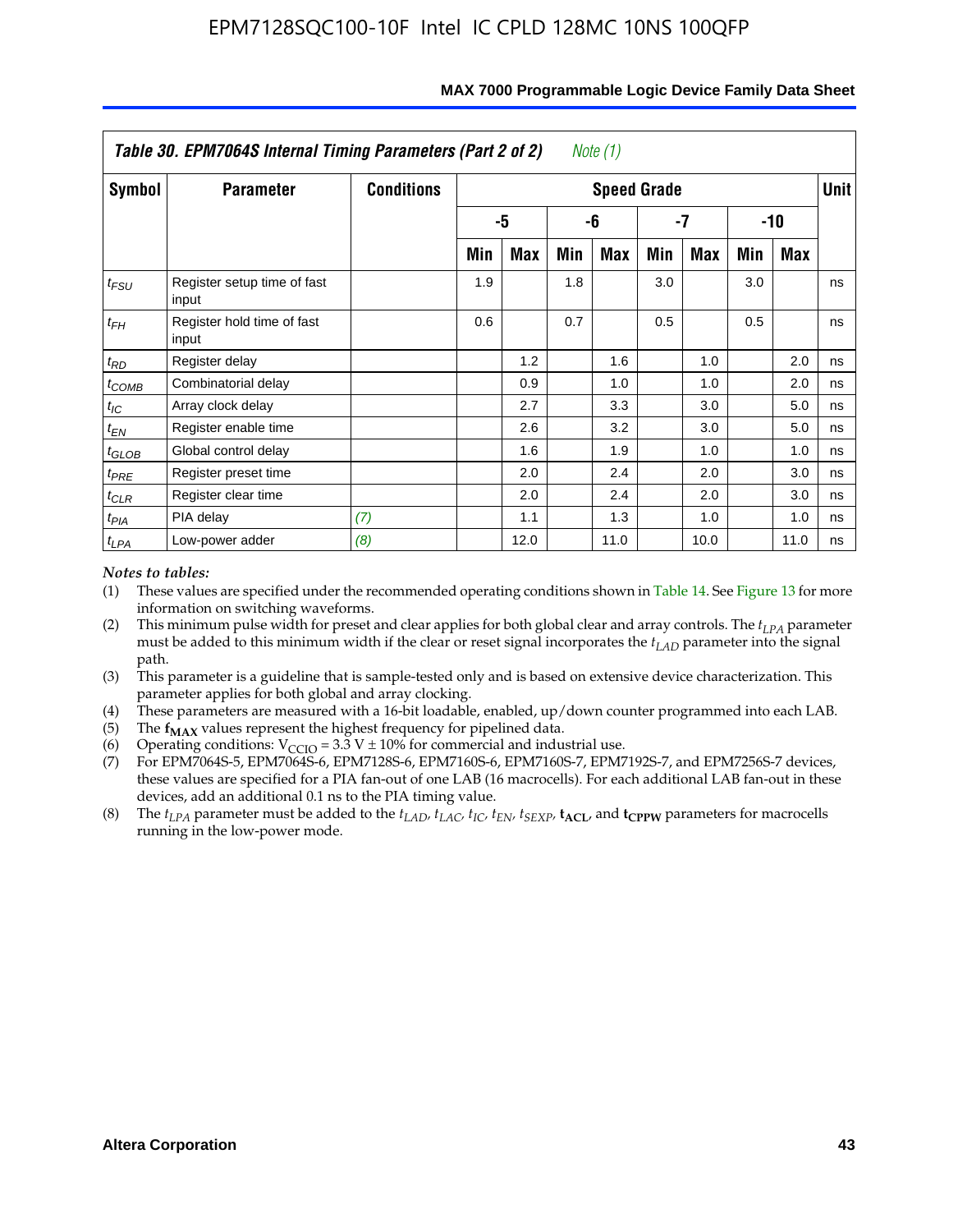## **MAX 7000 Programmable Logic Device Family Data Sheet**

|                         | Table 31. EPM7128S External Timing Parameters |                    |       | Note $(1)$ |       |            |                    |            |       |            |             |
|-------------------------|-----------------------------------------------|--------------------|-------|------------|-------|------------|--------------------|------------|-------|------------|-------------|
| Symbol                  | <b>Parameter</b>                              | <b>Conditions</b>  |       |            |       |            | <b>Speed Grade</b> |            |       |            | <b>Unit</b> |
|                         |                                               |                    |       | -6         |       | -7         |                    | $-10$      |       | $-15$      |             |
|                         |                                               |                    | Min   | <b>Max</b> | Min   | <b>Max</b> | Min                | <b>Max</b> | Min   | <b>Max</b> |             |
| t <sub>PD1</sub>        | Input to non-registered output                | $C1 = 35 pF$       |       | 6.0        |       | 7.5        |                    | 10.0       |       | 15.0       | ns          |
| t <sub>PD2</sub>        | I/O input to non-registered<br>output         | $C1 = 35 pF$       |       | 6.0        |       | 7.5        |                    | 10.0       |       | 15.0       | ns          |
| tsu                     | Global clock setup time                       |                    | 3.4   |            | 6.0   |            | 7.0                |            | 11.0  |            | ns          |
| t <sub>Η</sub>          | Global clock hold time                        |                    | 0.0   |            | 0.0   |            | 0.0                |            | 0.0   |            | ns          |
| t <sub>FSU</sub>        | Global clock setup time of fast<br>input      |                    | 2.5   |            | 3.0   |            | 3.0                |            | 3.0   |            | ns          |
| t <sub>FH</sub>         | Global clock hold time of fast<br>input       |                    | 0.0   |            | 0.5   |            | 0.5                |            | 0.0   |            | ns          |
| t <sub>CO1</sub>        | Global clock to output delay                  | $C1 = 35$ pF       |       | 4.0        |       | 4.5        |                    | 5.0        |       | 8.0        | ns          |
| $t_{\mathsf{CH}}$       | Global clock high time                        |                    | 3.0   |            | 3.0   |            | 4.0                |            | 5.0   |            | ns          |
| t <sub>CL</sub>         | Global clock low time                         |                    | 3.0   |            | 3.0   |            | 4.0                |            | 5.0   |            | ns          |
| t <sub>ASU</sub>        | Array clock setup time                        |                    | 0.9   |            | 3.0   |            | 2.0                |            | 4.0   |            | ns          |
| t <sub>АН</sub>         | Array clock hold time                         |                    | 1.8   |            | 2.0   |            | 5.0                |            | 4.0   |            | ns          |
| t <sub>ACO1</sub>       | Array clock to output delay                   | $C1 = 35 pF$       |       | 6.5        |       | 7.5        |                    | 10.0       |       | 15.0       | ns          |
| t <sub>АСН</sub>        | Array clock high time                         |                    | 3.0   |            | 3.0   |            | 4.0                |            | 6.0   |            | ns          |
| <sup>t</sup> ACL        | Array clock low time                          |                    | 3.0   |            | 3.0   |            | 4.0                |            | 6.0   |            | ns          |
| tcppw                   | Minimum pulse width for clear<br>and preset   | (2)                | 3.0   |            | 3.0   |            | 4.0                |            | 6.0   |            | ns          |
| $t_{ODH}$               | Output data hold time after<br>clock          | $C1 = 35$ pF $(3)$ | 1.0   |            | 1.0   |            | 1.0                |            | 1.0   |            | ns          |
| $t_{\mathsf{CNT}}$      | Minimum global clock period                   |                    |       | 6.8        |       | 8.0        |                    | 10.0       |       | 13.0       | ns          |
| $f_{\text{CNT}}$        | Maximum internal global clock<br>frequency    | (4)                | 147.1 |            | 125.0 |            | 100.0              |            | 76.9  |            | <b>MHz</b>  |
| t <sub>ACNT</sub>       | Minimum array clock period                    |                    |       | 6.8        |       | 8.0        |                    | 10.0       |       | 13.0       | ns          |
| <b>f<sub>ACNT</sub></b> | Maximum internal array clock<br>frequency     | (4)                | 147.1 |            | 125.0 |            | 100.0              |            | 76.9  |            | <b>MHz</b>  |
| $f_{MAX}$               | Maximum clock frequency                       | (5)                | 166.7 |            | 166.7 |            | 125.0              |            | 100.0 |            | <b>MHz</b>  |

# Tables 31 and 32 show the EPM7128S AC operating conditions.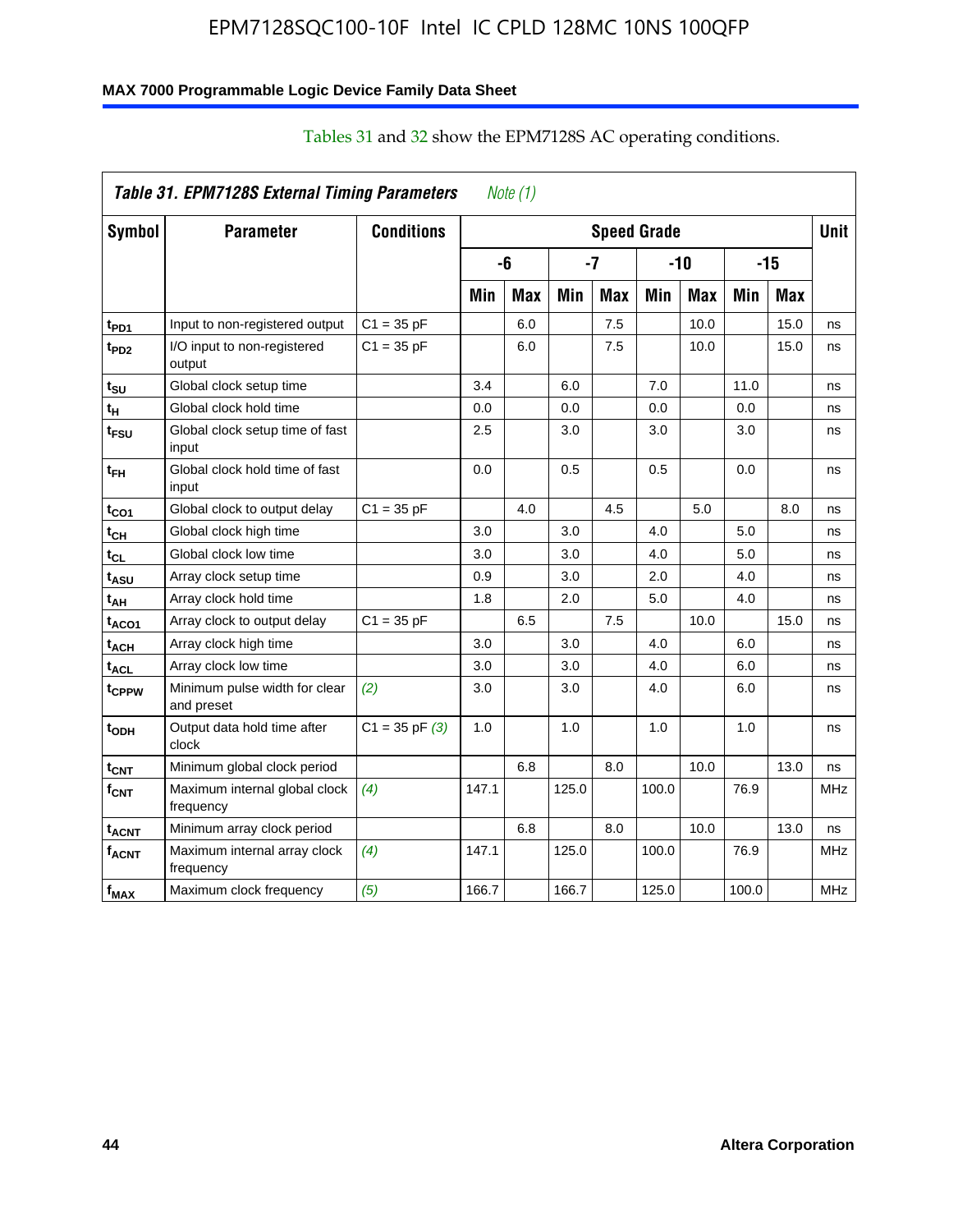|                            | Table 32. EPM7128S Internal Timing Parameters |                    |     | Note $(1)$ |     |                    |     |            |     |            |             |
|----------------------------|-----------------------------------------------|--------------------|-----|------------|-----|--------------------|-----|------------|-----|------------|-------------|
| <b>Symbol</b>              | <b>Parameter</b>                              | <b>Conditions</b>  |     |            |     | <b>Speed Grade</b> |     |            |     |            | <b>Unit</b> |
|                            |                                               |                    |     | -6         |     | $-7$               |     | $-10$      |     | $-15$      |             |
|                            |                                               |                    | Min | <b>Max</b> | Min | Max                | Min | <b>Max</b> | Min | <b>Max</b> |             |
| $t_{IN}$                   | Input pad and buffer delay                    |                    |     | 0.2        |     | 0.5                |     | 0.5        |     | 2.0        | ns          |
| $t_{IO}$                   | I/O input pad and buffer delay                |                    |     | 0.2        |     | 0.5                |     | 0.5        |     | 2.0        | ns          |
| $t_{\text{FIN}}$           | Fast input delay                              |                    |     | 2.6        |     | 1.0                |     | 1.0        |     | 2.0        | ns          |
| t <sub>SEXP</sub>          | Shared expander delay                         |                    |     | 3.7        |     | 4.0                |     | 5.0        |     | 8.0        | ns          |
| t <sub>PEXP</sub>          | Parallel expander delay                       |                    |     | 1.1        |     | 0.8                |     | 0.8        |     | 1.0        | ns          |
| $t_{LAD}$                  | Logic array delay                             |                    |     | 3.0        |     | 3.0                |     | 5.0        |     | 6.0        | ns          |
| $t_{LAC}$                  | Logic control array delay                     |                    |     | 3.0        |     | 3.0                |     | 5.0        |     | 6.0        | ns          |
| $t_{IOE}$                  | Internal output enable delay                  |                    |     | 0.7        |     | 2.0                |     | 2.0        |     | 3.0        | ns          |
| $t_{OD1}$                  | Output buffer and pad delay                   | $C1 = 35 pF$       |     | 0.4        |     | 2.0                |     | 1.5        |     | 4.0        | ns          |
| $t_{OD2}$                  | Output buffer and pad delay                   | $C1 = 35$ pF $(6)$ |     | 0.9        |     | 2.5                |     | 2.0        |     | 5.0        | ns          |
| $t_{OD3}$                  | Output buffer and pad delay                   | $C1 = 35 pF$       |     | 5.4        |     | 7.0                |     | 5.5        |     | 8.0        | ns          |
| $t_{ZX1}$                  | Output buffer enable delay                    | $C1 = 35 pF$       |     | 4.0        |     | 4.0                |     | 5.0        |     | 6.0        | ns          |
| $t_{ZX2}$                  | Output buffer enable delay                    | $C1 = 35$ pF $(6)$ |     | 4.5        |     | 4.5                |     | 5.5        |     | 7.0        | ns          |
| tzx3                       | Output buffer enable delay                    | $C1 = 35 pF$       |     | 9.0        |     | 9.0                |     | 9.0        |     | 10.0       | ns          |
| $t_{XZ}$                   | Output buffer disable delay                   | $C1 = 5pF$         |     | 4.0        |     | 4.0                |     | 5.0        |     | 6.0        | ns          |
| $t_{\text{SU}}$            | Register setup time                           |                    | 1.0 |            | 3.0 |                    | 2.0 |            | 4.0 |            | ns          |
| $t_H$                      | Register hold time                            |                    | 1.7 |            | 2.0 |                    | 5.0 |            | 4.0 |            | ns          |
| $t_{\mathit{FSU}}$         | Register setup time of fast<br>input          |                    | 1.9 |            | 3.0 |                    | 3.0 |            | 2.0 |            | ns          |
| $t_{FH}$                   | Register hold time of fast<br>input           |                    | 0.6 |            | 0.5 |                    | 0.5 |            | 1.0 |            | ns          |
| $t_{RD}$                   | Register delay                                |                    |     | 1.4        |     | 1.0                |     | 2.0        |     | 1.0        | ns          |
| $t_{\mathsf{COMB}}$        | Combinatorial delay                           |                    |     | 1.0        |     | 1.0                |     | 2.0        |     | 1.0        | ns          |
| t <sub>IC</sub>            | Array clock delay                             |                    |     | 3.1        |     | 3.0                |     | 5.0        |     | 6.0        | ns          |
| $t_{EN}$                   | Register enable time                          |                    |     | 3.0        |     | 3.0                |     | 5.0        |     | 6.0        | ns          |
| $t_{\scriptstyle\rm GLOB}$ | Global control delay                          |                    |     | 2.0        |     | 1.0                |     | 1.0        |     | 1.0        | ns          |
| $t_{PRE}$                  | Register preset time                          |                    |     | 2.4        |     | 2.0                |     | 3.0        |     | 4.0        | ns          |
| $t_{CLR}$                  | Register clear time                           |                    |     | 2.4        |     | 2.0                |     | 3.0        |     | 4.0        | ns          |
| t <sub>PIA</sub>           | PIA delay                                     | (7)                |     | 1.4        |     | 1.0                |     | 1.0        |     | 2.0        | ns          |
| t <sub>LPA</sub>           | Low-power adder                               | (8)                |     | 11.0       |     | 10.0               |     | 11.0       |     | 13.0       | ns          |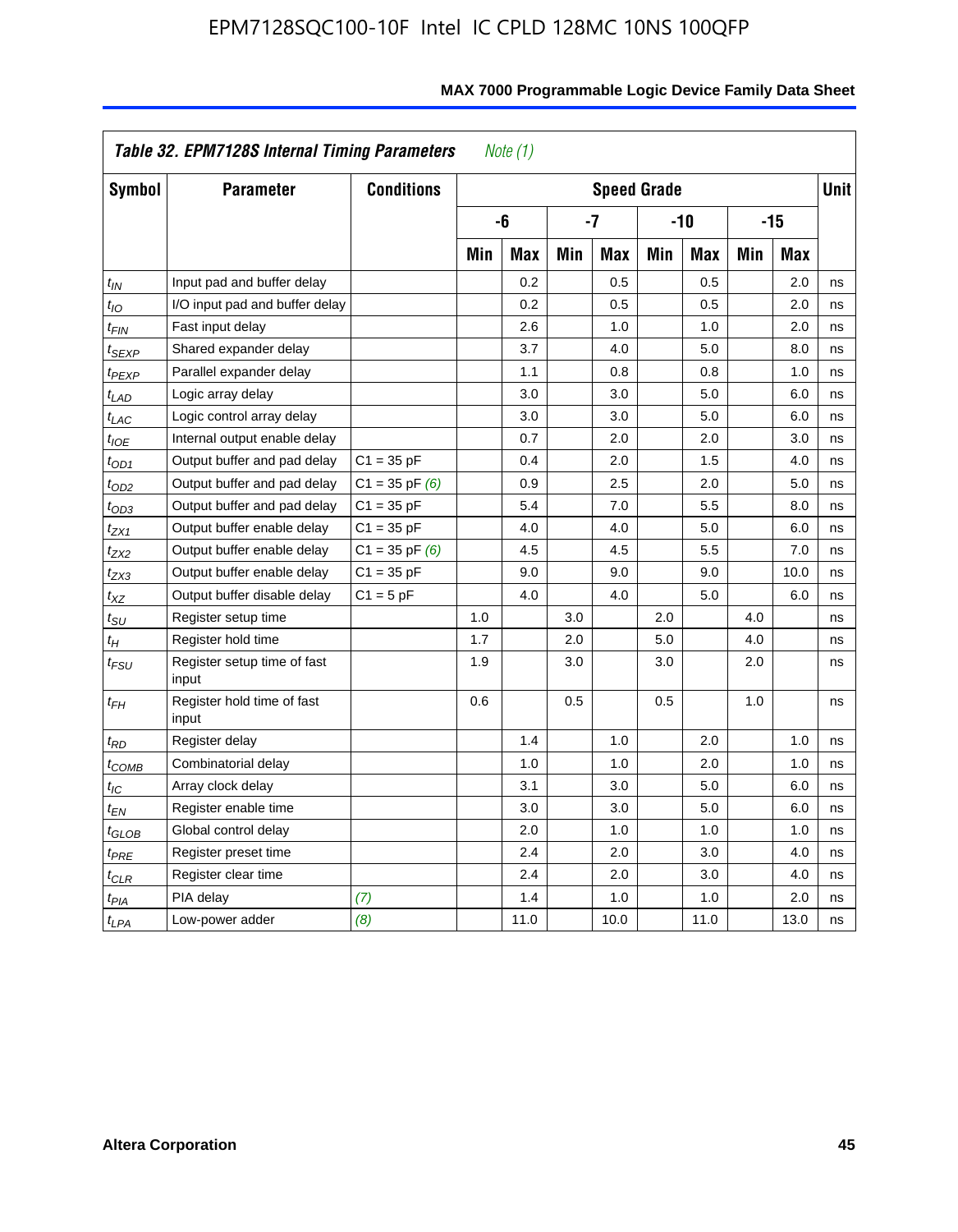#### **MAX 7000 Programmable Logic Device Family Data Sheet**

*Notes to tables:*

- (1) These values are specified under the recommended operating conditions shown in Table 14. See Figure 13 for more information on switching waveforms.
- (2) This minimum pulse width for preset and clear applies for both global clear and array controls. The  $t_{LPA}$  parameter must be added to this minimum width if the clear or reset signal incorporates the *tLAD* parameter into the signal path.
- (3) This parameter is a guideline that is sample-tested only and is based on extensive device characterization. This parameter applies for both global and array clocking.
- (4) These parameters are measured with a 16-bit loadable, enabled, up/down counter programmed into each LAB.
- (5) The  $f_{MAX}$  values represent the highest frequency for pipelined data.
- (6) Operating conditions:  $V_{\text{CCIO}} = 3.3 \text{ V} \pm 10\%$  for commercial and industrial use.
- (7) For EPM7064S-5, EPM7064S-6, EPM7128S-6, EPM7160S-6, EPM7160S-7, EPM7192S-7, and EPM7256S-7 devices, these values are specified for a PIA fan-out of one LAB (16 macrocells). For each additional LAB fan-out in these devices, add an additional 0.1 ns to the PIA timing value.
- (8) The  $t_{LPA}$  parameter must be added to the  $t_{LAD}$ ,  $t_{LAC}$ ,  $t_{IC}$ ,  $t_{EN}$ ,  $t_{SEXP}$ ,  $t_{ACL}$ , and  $t_{CPPW}$  parameters for macrocells running in the low-power mode.

|                  | Table 33. EPM7160S External Timing Parameters (Part 1 of 2) |                    |       |            |       | Note (1)   |                    |            |      |      |            |
|------------------|-------------------------------------------------------------|--------------------|-------|------------|-------|------------|--------------------|------------|------|------|------------|
| Symbol           | <b>Parameter</b>                                            | <b>Conditions</b>  |       |            |       |            | <b>Speed Grade</b> |            |      |      | Unit       |
|                  |                                                             |                    |       | -6         |       | -7         |                    | -10        |      | -15  |            |
|                  |                                                             |                    | Min   | <b>Max</b> | Min   | <b>Max</b> | Min                | <b>Max</b> | Min  | Max  |            |
| t <sub>PD1</sub> | Input to non-registered output                              | $C1 = 35 pF$       |       | 6.0        |       | 7.5        |                    | 10.0       |      | 15.0 | ns         |
| t <sub>PD2</sub> | I/O input to non-registered<br>output                       | $C1 = 35 pF$       |       | 6.0        |       | 7.5        |                    | 10.0       |      | 15.0 | ns         |
| $t_{\text{SU}}$  | Global clock setup time                                     |                    | 3.4   |            | 4.2   |            | 7.0                |            | 11.0 |      | ns         |
| $t_H$            | Global clock hold time                                      |                    | 0.0   |            | 0.0   |            | 0.0                |            | 0.0  |      | ns         |
| t <sub>FSU</sub> | Global clock setup time of fast<br>input                    |                    | 2.5   |            | 3.0   |            | 3.0                |            | 3.0  |      | ns         |
| $t_{FH}$         | Global clock hold time of fast<br>input                     |                    | 0.0   |            | 0.0   |            | 0.5                |            | 0.0  |      | ns         |
| $t_{CO1}$        | Global clock to output delay                                | $C1 = 35 pF$       |       | 3.9        |       | 4.8        |                    | 5          |      | 8    | ns         |
| $t_{CH}$         | Global clock high time                                      |                    | 3.0   |            | 3.0   |            | 4.0                |            | 5.0  |      | ns         |
| $t_{CL}$         | Global clock low time                                       |                    | 3.0   |            | 3.0   |            | 4.0                |            | 5.0  |      | ns         |
| t <sub>ASU</sub> | Array clock setup time                                      |                    | 0.9   |            | 1.1   |            | 2.0                |            | 4.0  |      | ns         |
| t <sub>АН</sub>  | Array clock hold time                                       |                    | 1.7   |            | 2.1   |            | 3.0                |            | 4.0  |      | ns         |
| $t_{ACO1}$       | Array clock to output delay                                 | $C1 = 35 pF$       |       | 6.4        |       | 7.9        |                    | 10.0       |      | 15.0 | ns         |
| $t_{ACH}$        | Array clock high time                                       |                    | 3.0   |            | 3.0   |            | 4.0                |            | 6.0  |      | ns         |
| $t_{\sf ACL}$    | Array clock low time                                        |                    | 3.0   |            | 3.0   |            | 4.0                |            | 6.0  |      | ns         |
| tcppw            | Minimum pulse width for clear<br>and preset                 | (2)                | 2.5   |            | 3.0   |            | 4.0                |            | 6.0  |      | ns         |
| t <sub>ODH</sub> | Output data hold time after<br>clock                        | $C1 = 35$ pF $(3)$ | 1.0   |            | 1.0   |            | 1.0                |            | 1.0  |      | ns         |
| $t_{\text{CNT}}$ | Minimum global clock period                                 |                    |       | 6.7        |       | 8.2        |                    | 10.0       |      | 13.0 | ns         |
| $f_{\text{CNT}}$ | Maximum internal global clock<br>frequency                  | (4)                | 149.3 |            | 122.0 |            | 100.0              |            | 76.9 |      | <b>MHz</b> |

#### Tables 33 and 34 show the EPM7160S AC operating conditions.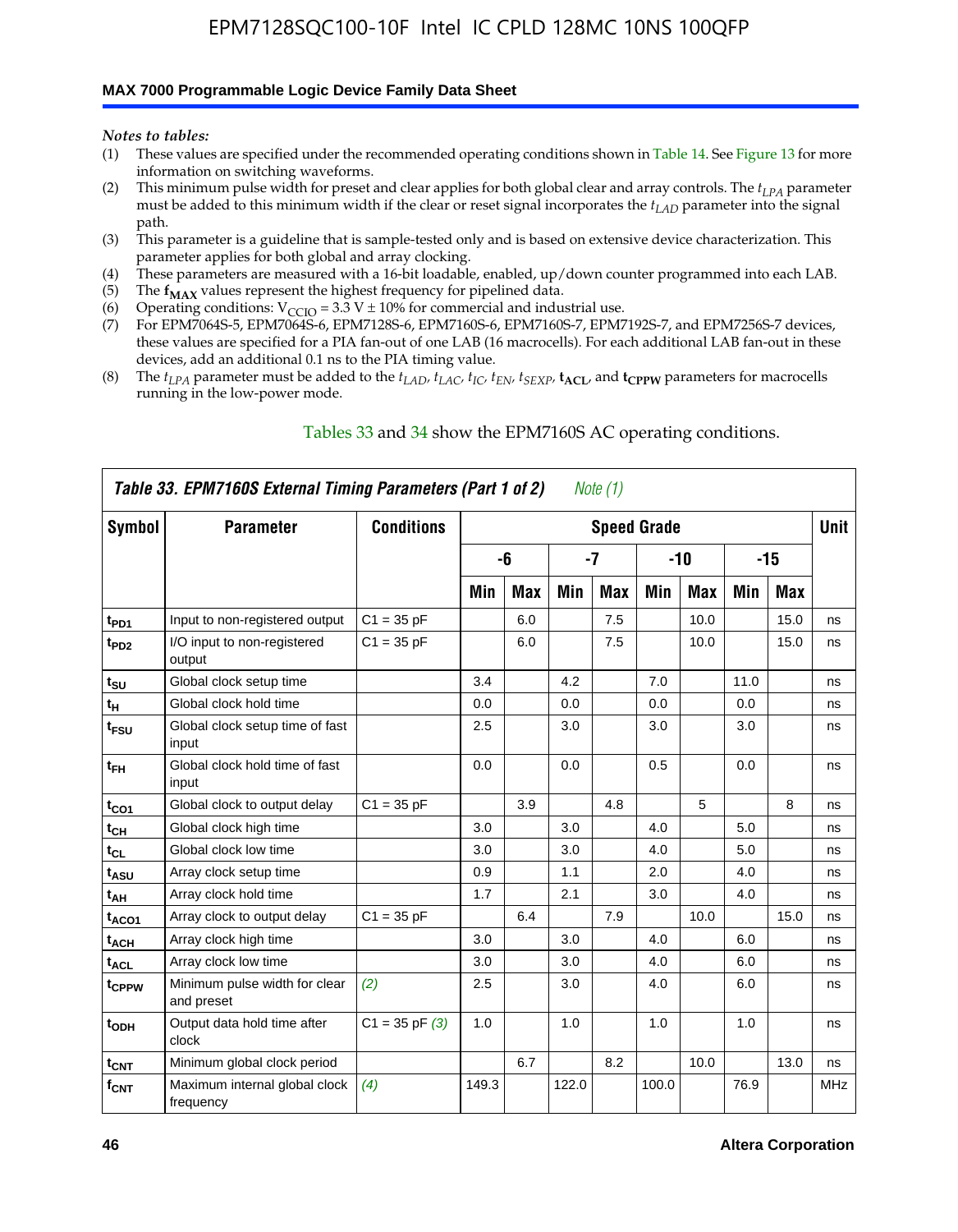|                         | Table 33. EPM7160S External Timing Parameters (Part 2 of 2) |                   |       |            |       | Note (1)           |       |      |       |            |             |
|-------------------------|-------------------------------------------------------------|-------------------|-------|------------|-------|--------------------|-------|------|-------|------------|-------------|
| Symbol                  | <b>Parameter</b>                                            | <b>Conditions</b> |       |            |       | <b>Speed Grade</b> |       |      |       |            | <b>Unit</b> |
|                         |                                                             |                   |       | -6         | -7    |                    | -10   |      |       | -15        |             |
|                         |                                                             |                   | Min   | <b>Max</b> | Min   | <b>Max</b>         | Min   | Max  | Min   | <b>Max</b> |             |
| <sup>t</sup> acnt       | Minimum array clock period                                  |                   |       | 6.7        |       | 8.2                |       | 10.0 |       | 13.0       | ns          |
| <b>f<sub>ACNT</sub></b> | Maximum internal array clock<br>frequency                   | (4)               | 149.3 |            | 122.0 |                    | 100.0 |      | 76.9  |            | <b>MHz</b>  |
| $f_{MAX}$               | Maximum clock frequency                                     | (5)               | 166.7 |            | 166.7 |                    | 125.0 |      | 100.0 |            | <b>MHz</b>  |

| Symbol          | <b>Parameter</b>                     | <b>Conditions</b>  |     |     |     | <b>Speed Grade</b> |     |            |     |            | <b>Unit</b> |
|-----------------|--------------------------------------|--------------------|-----|-----|-----|--------------------|-----|------------|-----|------------|-------------|
|                 |                                      |                    |     | -6  |     | -7                 |     | $-10$      |     | $-15$      |             |
|                 |                                      |                    | Min | Max | Min | <b>Max</b>         | Min | <b>Max</b> | Min | <b>Max</b> |             |
| $t_{IN}$        | Input pad and buffer delay           |                    |     | 0.2 |     | 0.3                |     | 0.5        |     | 2.0        | ns          |
| $t_{IO}$        | I/O input pad and buffer delay       |                    |     | 0.2 |     | 0.3                |     | 0.5        |     | 2.0        | ns          |
| $t_{FIN}$       | Fast input delay                     |                    |     | 2.6 |     | 3.2                |     | 1.0        |     | 2.0        | ns          |
| $t_{SEXP}$      | Shared expander delay                |                    |     | 3.6 |     | 4.3                |     | 5.0        |     | 8.0        | ns          |
| $t_{PEXP}$      | Parallel expander delay              |                    |     | 1.0 |     | 1.3                |     | 0.8        |     | 1.0        | ns          |
| $t_{LAD}$       | Logic array delay                    |                    |     | 2.8 |     | 3.4                |     | 5.0        |     | 6.0        | ns          |
| $t_{LAC}$       | Logic control array delay            |                    |     | 2.8 |     | 3.4                |     | 5.0        |     | 6.0        | ns          |
| $t_{IOE}$       | Internal output enable delay         |                    |     | 0.7 |     | 0.9                |     | 2.0        |     | 3.0        | ns          |
| $t_{OD1}$       | Output buffer and pad delay          | $C1 = 35 pF$       |     | 0.4 |     | 0.5                |     | 1.5        |     | 4.0        | ns          |
| $t_{OD2}$       | Output buffer and pad delay          | $C1 = 35$ pF $(6)$ |     | 0.9 |     | 1.0                |     | 2.0        |     | 5.0        | ns          |
| $t_{OD3}$       | Output buffer and pad delay          | $C1 = 35 pF$       |     | 5.4 |     | 5.5                |     | 5.5        |     | 8.0        | ns          |
| $t_{ZX1}$       | Output buffer enable delay           | $C1 = 35 pF$       |     | 4.0 |     | 4.0                |     | 5.0        |     | 6.0        | ns          |
| $t_{ZX2}$       | Output buffer enable delay           | $C1 = 35$ pF $(6)$ |     | 4.5 |     | 4.5                |     | 5.5        |     | 7.0        | ns          |
| $t_{ZX3}$       | Output buffer enable delay           | $C1 = 35 pF$       |     | 9.0 |     | 9.0                |     | 9.0        |     | 10.0       | ns          |
| $t_{XZ}$        | Output buffer disable delay          | $C1 = 5$ pF        |     | 4.0 |     | 4.0                |     | 5.0        |     | 6.0        | ns          |
| $t_{\rm SU}$    | Register setup time                  |                    | 1.0 |     | 1.2 |                    | 2.0 |            | 4.0 |            | ns          |
| $t_H$           | Register hold time                   |                    | 1.6 |     | 2.0 |                    | 3.0 |            | 4.0 |            | ns          |
| $t_{FSU}$       | Register setup time of fast<br>input |                    | 1.9 |     | 2.2 |                    | 3.0 |            | 2.0 |            | ns          |
| $t_{FH}$        | Register hold time of fast<br>input  |                    | 0.6 |     | 0.8 |                    | 0.5 |            | 1.0 |            | ns          |
| $t_{RD}$        | Register delay                       |                    |     | 1.3 |     | 1.6                |     | 2.0        |     | 1.0        | ns          |
| $t_{COMB}$      | Combinatorial delay                  |                    |     | 1.0 |     | 1.3                |     | 2.0        |     | 1.0        | ns          |
| $t_{\text{IC}}$ | Array clock delay                    |                    |     | 2.9 |     | 3.5                |     | 5.0        |     | 6.0        | ns          |
| $t_{EN}$        | Register enable time                 |                    |     | 2.8 |     | 3.4                |     | 5.0        |     | 6.0        | ns          |
| $t_{GLOB}$      | Global control delay                 |                    |     | 2.0 |     | 2.4                |     | 1.0        |     | 1.0        | ns          |
| $t_{PRE}$       | Register preset time                 |                    |     | 2.4 |     | 3.0                |     | 3.0        |     | 4.0        | ns          |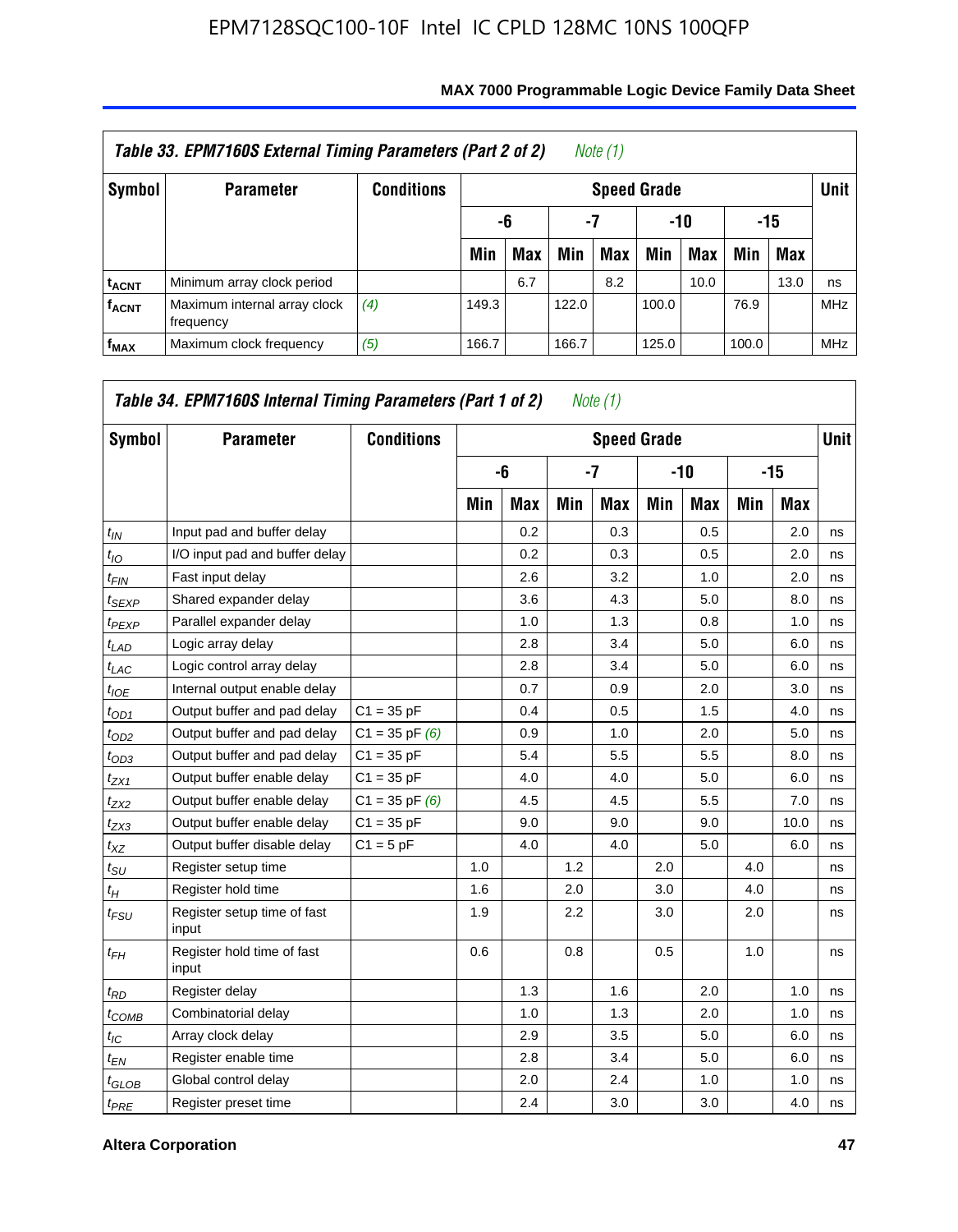#### **MAX 7000 Programmable Logic Device Family Data Sheet**

|           | Table 34. EPM7160S Internal Timing Parameters (Part 2 of 2) |                   |     |            |     | Note (1)           |     |            |     |            |             |
|-----------|-------------------------------------------------------------|-------------------|-----|------------|-----|--------------------|-----|------------|-----|------------|-------------|
| Symbol    | <b>Parameter</b>                                            | <b>Conditions</b> |     |            |     | <b>Speed Grade</b> |     |            |     |            | <b>Unit</b> |
|           |                                                             |                   |     | -6         |     | -7                 |     | $-10$      |     | -15        |             |
|           |                                                             |                   | Min | <b>Max</b> | Min | Max                | Min | <b>Max</b> | Min | <b>Max</b> |             |
| $t_{CLR}$ | Register clear time                                         |                   |     | 2.4        |     | 3.0                |     | 3.0        |     | 4.0        | ns          |
| $t_{PIA}$ | PIA delay                                                   | (7)               |     | 1.6        |     | 2.0                |     | 1.0        |     | 2.0        | ns          |
| $t_{LPA}$ | Low-power adder                                             | (8)               |     | 11.0       |     | 10.0               |     | 11.0       |     | 13.0       | ns          |

*Notes to tables:*

- (1) These values are specified under the recommended operating conditions shown in Table 14. See Figure 13 for more information on switching waveforms.
- (2) This minimum pulse width for preset and clear applies for both global clear and array controls. The  $t_{LPA}$  parameter must be added to this minimum width if the clear or reset signal incorporates the *t<sub>LAD</sub>* parameter into the signal path.
- (3) This parameter is a guideline that is sample-tested only and is based on extensive device characterization. This parameter applies for both global and array clocking.
- (4) These parameters are measured with a 16-bit loadable, enabled, up/down counter programmed into each LAB.
- (5) The  $f_{MAX}$  values represent the highest frequency for pipelined data.
- (6) Operating conditions:  $V_{\text{CCIO}} = 3.3 V \pm 10\%$  for commercial and industrial use.
- (7) For EPM7064S-5, EPM7064S-6, EPM7128S-6, EPM7160S-6, EPM7160S-7, EPM7192S-7, and EPM7256S-7 devices, these values are specified for a PIA fan-out of one LAB (16 macrocells). For each additional LAB fan-out in these devices, add an additional 0.1 ns to the PIA timing value.
- (8) The  $t_{LPA}$  parameter must be added to the  $t_{LAP}$ ,  $t_{LAC}$ ,  $t_{IC}$ ,  $t_{EN}$ ,  $t_{SEXP}$ ,  $t_{ACL}$ , and  $t_{CPPW}$  parameters for macrocells running in the low-power mode.

|                             | Table 35. EPM7192S External Timing Parameters (Part 1 of 2) |                   |     |     | Note $(1)$ |                    |      |       |             |
|-----------------------------|-------------------------------------------------------------|-------------------|-----|-----|------------|--------------------|------|-------|-------------|
| Symbol                      | <b>Parameter</b>                                            | <b>Conditions</b> |     |     |            | <b>Speed Grade</b> |      |       | <b>Unit</b> |
|                             |                                                             |                   |     | -7  |            | -10                |      | $-15$ |             |
|                             |                                                             |                   | Min | Max | Min        | Max                | Min  | Max   |             |
| t <sub>PD1</sub>            | Input to non-registered output                              | $C1 = 35 pF$      |     | 7.5 |            | 10.0               |      | 15.0  | ns          |
| $t_{PD2}$                   | I/O input to non-registered<br>output                       | $C1 = 35 pF$      |     | 7.5 |            | 10.0               |      | 15.0  | ns          |
| $t_{\scriptstyle\text{SU}}$ | Global clock setup time                                     |                   | 4.1 |     | 7.0        |                    | 11.0 |       | ns          |
| $t_H$                       | Global clock hold time                                      |                   | 0.0 |     | 0.0        |                    | 0.0  |       | ns          |
| t <sub>FSU</sub>            | Global clock setup time of fast<br>input                    |                   | 3.0 |     | 3.0        |                    | 3.0  |       | ns          |
| $t_{FH}$                    | Global clock hold time of fast<br>input                     |                   | 0.0 |     | 0.5        |                    | 0.0  |       | ns          |
| $t_{CO1}$                   | Global clock to output delay                                | $C1 = 35 pF$      |     | 4.7 |            | 5.0                |      | 8.0   | ns          |
| $t_{CH}$                    | Global clock high time                                      |                   | 3.0 |     | 4.0        |                    | 5.0  |       | ns          |
| $t_{CL}$                    | Global clock low time                                       |                   | 3.0 |     | 4.0        |                    | 5.0  |       | ns          |
| t <sub>ASU</sub>            | Array clock setup time                                      |                   | 1.0 |     | 2.0        |                    | 4.0  |       | ns          |

#### Tables 35 and 36 show the EPM7192S AC operating conditions.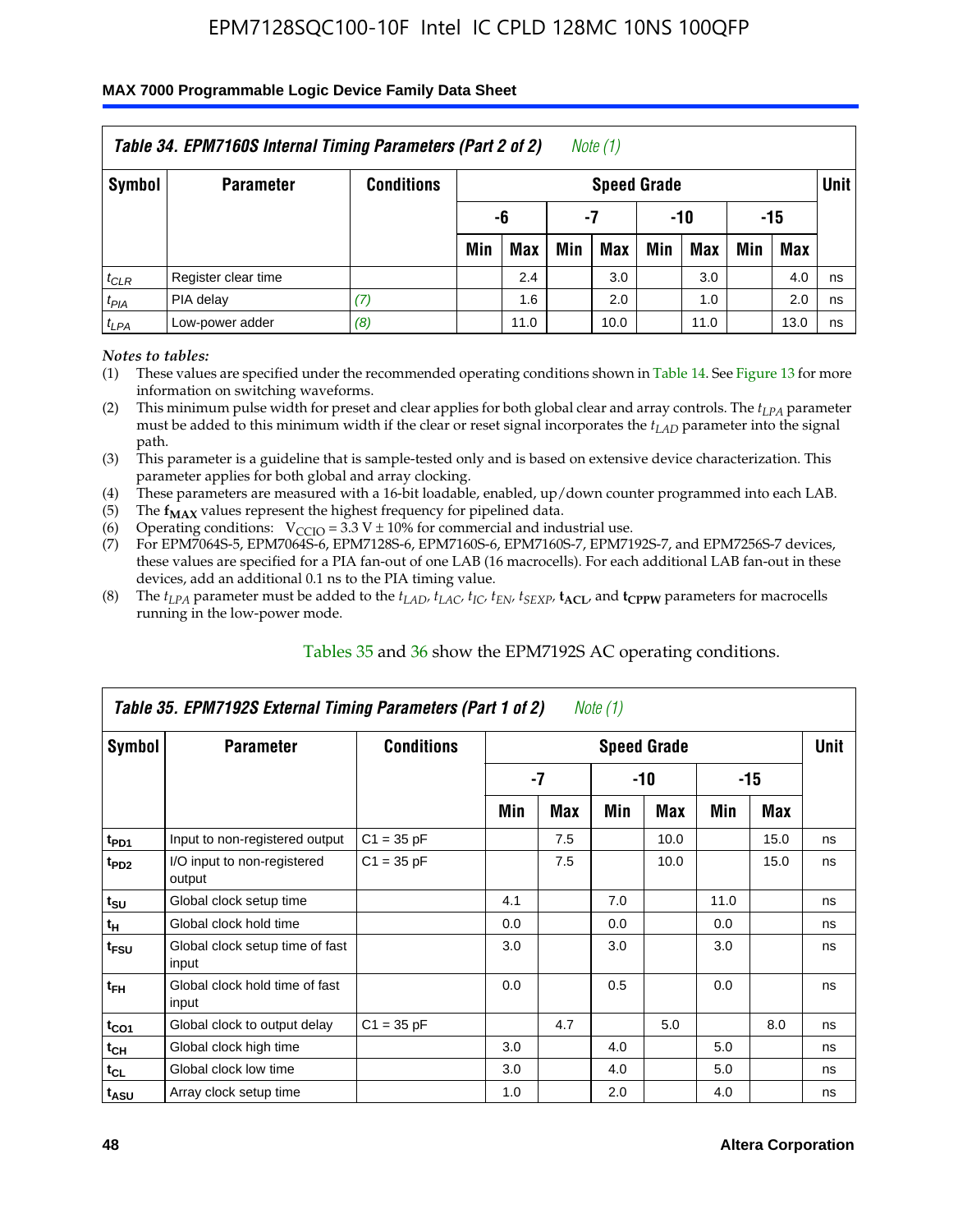|                         | Table 35. EPM7192S External Timing Parameters (Part 2 of 2) |                   |       |      | Note (1) |                    |       |      |             |
|-------------------------|-------------------------------------------------------------|-------------------|-------|------|----------|--------------------|-------|------|-------------|
| Symbol                  | <b>Parameter</b>                                            | <b>Conditions</b> |       |      |          | <b>Speed Grade</b> |       |      | <b>Unit</b> |
|                         |                                                             |                   |       | $-7$ |          | -10                |       | -15  |             |
|                         |                                                             |                   | Min   | Max  | Min      | Max                | Min   | Max  |             |
| t <sub>АН</sub>         | Array clock hold time                                       |                   | 1.8   |      | 3.0      |                    | 4.0   |      | ns          |
| t <sub>ACO1</sub>       | Array clock to output delay                                 | $C1 = 35 pF$      |       | 7.8  |          | 10.0               |       | 15.0 | ns          |
| $t_{\sf ACH}$           | Array clock high time                                       |                   | 3.0   |      | 4.0      |                    | 6.0   |      | ns          |
| $t_{\sf ACL}$           | Array clock low time                                        |                   | 3.0   |      | 4.0      |                    | 6.0   |      | ns          |
| t <sub>CPPW</sub>       | Minimum pulse width for clear<br>and preset                 | (2)               | 3.0   |      | 4.0      |                    | 6.0   |      | ns          |
| $t_{ODH}$               | Output data hold time after<br>clock                        | $C1 = 35 pF(3)$   | 1.0   |      | 1.0      |                    | 1.0   |      | ns          |
| $t_{\text{CNT}}$        | Minimum global clock period                                 |                   |       | 8.0  |          | 10.0               |       | 13.0 | ns          |
| $f_{CNT}$               | Maximum internal global clock<br>frequency                  | (4)               | 125.0 |      | 100.0    |                    | 76.9  |      | <b>MHz</b>  |
| $t_{ACNT}$              | Minimum array clock period                                  |                   |       | 8.0  |          | 10.0               |       | 13.0 | ns          |
| <b>f<sub>ACNT</sub></b> | Maximum internal array clock<br>frequency                   | (4)               | 125.0 |      | 100.0    |                    | 76.9  |      | <b>MHz</b>  |
| f <sub>MAX</sub>        | Maximum clock frequency                                     | (5)               | 166.7 |      | 125.0    |                    | 100.0 |      | <b>MHz</b>  |

|                   | Table 36. EPM7192S Internal Timing Parameters (Part 1 of 2) |                    |     | Note (1) |     |                    |     |       |      |
|-------------------|-------------------------------------------------------------|--------------------|-----|----------|-----|--------------------|-----|-------|------|
| Symbol            | <b>Parameter</b>                                            | <b>Conditions</b>  |     |          |     | <b>Speed Grade</b> |     |       | Unit |
|                   |                                                             |                    |     | $-7$     |     | -10                |     | $-15$ |      |
|                   |                                                             |                    | Min | Max      | Min | Max                | Min | Max   |      |
| $t_{IN}$          | Input pad and buffer delay                                  |                    |     | 0.3      |     | 0.5                |     | 2.0   | ns   |
| $t_{IO}$          | I/O input pad and buffer delay                              |                    |     | 0.3      |     | 0.5                |     | 2.0   | ns   |
| $t_{\sf FIN}$     | Fast input delay                                            |                    |     | 3.2      |     | 1.0                |     | 2.0   | ns   |
| t <sub>SEXP</sub> | Shared expander delay                                       |                    |     | 4.2      |     | 5.0                |     | 8.0   | ns   |
| $t_{PEXP}$        | Parallel expander delay                                     |                    |     | 1.2      |     | 0.8                |     | 1.0   | ns   |
| $t_{LAD}$         | Logic array delay                                           |                    |     | 3.1      |     | 5.0                |     | 6.0   | ns   |
| $t_{LAC}$         | Logic control array delay                                   |                    |     | 3.1      |     | 5.0                |     | 6.0   | ns   |
| $t_{IOE}$         | Internal output enable delay                                |                    |     | 0.9      |     | 2.0                |     | 3.0   | ns   |
| $t_{OD1}$         | Output buffer and pad delay                                 | $C1 = 35 pF$       |     | 0.5      |     | 1.5                |     | 4.0   | ns   |
| $t_{OD2}$         | Output buffer and pad delay                                 | $C1 = 35$ pF $(6)$ |     | 1.0      |     | 2.0                |     | 5.0   | ns   |
| $t_{OD3}$         | Output buffer and pad delay                                 | $C1 = 35 pF$       |     | 5.5      |     | 5.5                |     | 7.0   | ns   |
| $t_{ZX1}$         | Output buffer enable delay                                  | $C1 = 35 pF$       |     | 4.0      |     | 5.0                |     | 6.0   | ns   |
| t <sub>ZX2</sub>  | Output buffer enable delay                                  | $C1 = 35$ pF $(6)$ |     | 4.5      |     | 5.5                |     | 7.0   | ns   |
| $t_{ZX3}$         | Output buffer enable delay                                  | $C1 = 35 pF$       |     | 9.0      |     | 9.0                |     | 10.0  | ns   |
| $t_{XZ}$          | Output buffer disable delay                                 | $C1 = 5pF$         |     | 4.0      |     | 5.0                |     | 6.0   | ns   |
| $t_{\text{SU}}$   | Register setup time                                         |                    | 1.1 |          | 2.0 |                    | 4.0 |       | ns   |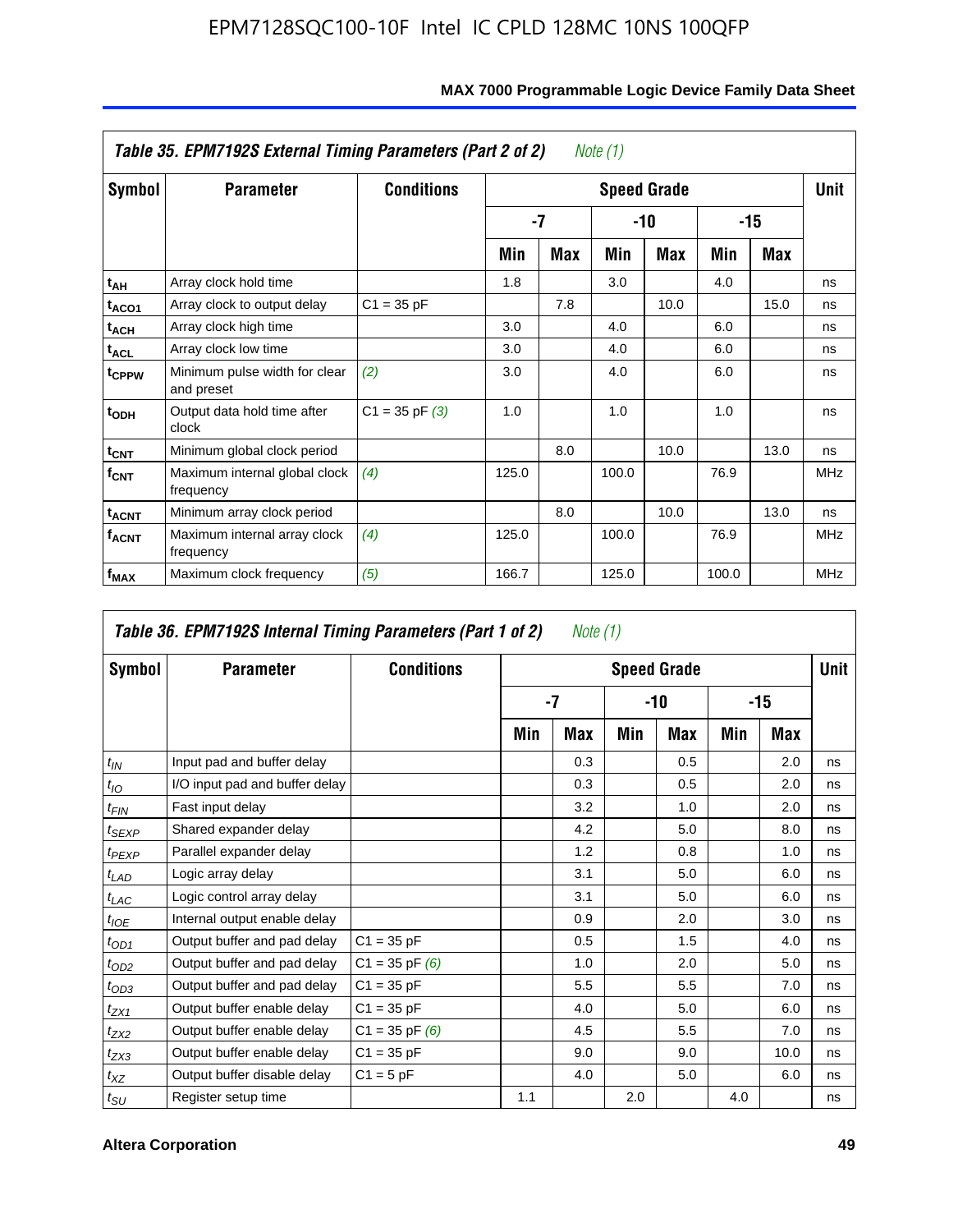|                    | Table 36. EPM7192S Internal Timing Parameters (Part 2 of 2) |                   |     | Note (1) |     |                    |     |       |      |
|--------------------|-------------------------------------------------------------|-------------------|-----|----------|-----|--------------------|-----|-------|------|
| Symbol             | <b>Parameter</b>                                            | <b>Conditions</b> |     |          |     | <b>Speed Grade</b> |     |       | Unit |
|                    |                                                             |                   |     | -7       |     | -10                |     | $-15$ |      |
|                    |                                                             |                   | Min | Max      | Min | Max                | Min | Max   |      |
| $t_H$              | Register hold time                                          |                   | 1.7 |          | 3.0 |                    | 4.0 |       | ns   |
| $t_{\mathit{FSU}}$ | Register setup time of fast<br>input                        |                   | 2.3 |          | 3.0 |                    | 2.0 |       | ns   |
| $t_{FH}$           | Register hold time of fast<br>input                         |                   | 0.7 |          | 0.5 |                    | 1.0 |       | ns   |
| $t_{RD}$           | Register delay                                              |                   |     | 1.4      |     | 2.0                |     | 1.0   | ns   |
| $t_{COMB}$         | Combinatorial delay                                         |                   |     | 1.2      |     | 2.0                |     | 1.0   | ns   |
| $t_{IC}$           | Array clock delay                                           |                   |     | 3.2      |     | 5.0                |     | 6.0   | ns   |
| $t_{EN}$           | Register enable time                                        |                   |     | 3.1      |     | 5.0                |     | 6.0   | ns   |
| $t_{GLOB}$         | Global control delay                                        |                   |     | 2.5      |     | 1.0                |     | 1.0   | ns   |
| $t_{PRE}$          | Register preset time                                        |                   |     | 2.7      |     | 3.0                |     | 4.0   | ns   |
| $t_{CLR}$          | Register clear time                                         |                   |     | 2.7      |     | 3.0                |     | 4.0   | ns   |
| t <sub>PIA</sub>   | PIA delay                                                   | (7)               |     | 2.4      |     | 1.0                |     | 2.0   | ns   |
| $t_{LPA}$          | Low-power adder                                             | (8)               |     | 10.0     |     | 11.0               |     | 13.0  | ns   |

#### **MAX 7000 Programmable Logic Device Family Data Sheet**

#### *Notes to tables:*

- (1) These values are specified under the recommended operating conditions shown in Table 14. See Figure 13 for more information on switching waveforms.
- (2) This minimum pulse width for preset and clear applies for both global clear and array controls. The *tLPA* parameter must be added to this minimum width if the clear or reset signal incorporates the *t<sub>LAD</sub>* parameter into the signal path.
- (3) This parameter is a guideline that is sample-tested only and is based on extensive device characterization. This parameter applies for both global and array clocking.
- (4) These parameters are measured with a 16-bit loadable, enabled, up/down counter programmed into each LAB.
- (5) The  $f_{MAX}$  values represent the highest frequency for pipelined data.
- (6) Operating conditions:  $V_{\text{CCIO}} = 3.3 \text{ V} \pm 10\%$  for commercial and industrial use.
- (7) For EPM7064S-5, EPM7064S-6, EPM7128S-6, EPM7160S-6, EPM7160S-7, EPM7192S-7, and EPM7256S-7 devices, these values are specified for a PIA fan-out of one LAB (16 macrocells). For each additional LAB fan-out in these devices, add an additional 0.1 ns to the PIA timing value.
- (8) The  $t_{LPA}$  parameter must be added to the  $t_{LAD}$ ,  $t_{LAC}$ ,  $t_{IC}$ ,  $t_{EN}$ ,  $t_{SIX}$ ,  $t_{ACL}$ , and  $t_{CPW}$  parameters for macrocells running in the low-power mode.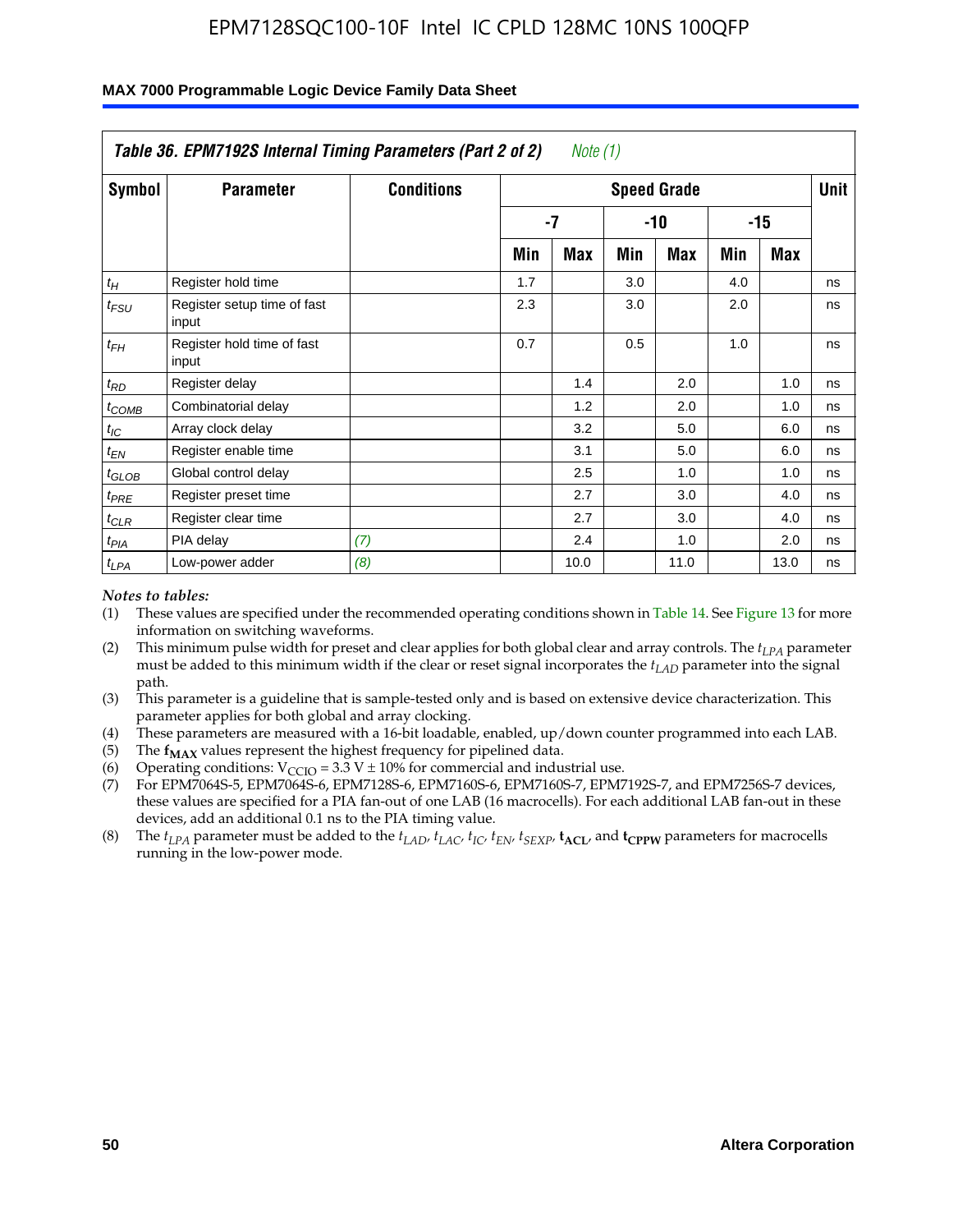| Symbol                  | <b>Parameter</b>                            | <b>Conditions</b>  |       |            | <b>Speed Grade</b> |       |       |            | <b>Unit</b> |
|-------------------------|---------------------------------------------|--------------------|-------|------------|--------------------|-------|-------|------------|-------------|
|                         |                                             |                    |       | $-7$       |                    | $-10$ |       | $-15$      |             |
|                         |                                             |                    | Min   | <b>Max</b> | Min                | Max   | Min   | <b>Max</b> |             |
| t <sub>PD1</sub>        | Input to non-registered output              | $C1 = 35 pF$       |       | 7.5        |                    | 10.0  |       | 15.0       | ns          |
| $t_{PD2}$               | I/O input to non-registered<br>output       | $C1 = 35 pF$       |       | 7.5        |                    | 10.0  |       | 15.0       | ns          |
| t <sub>su</sub>         | Global clock setup time                     |                    | 3.9   |            | 7.0                |       | 11.0  |            | ns          |
| tμ                      | Global clock hold time                      |                    | 0.0   |            | 0.0                |       | 0.0   |            | ns          |
| t <sub>FSU</sub>        | Global clock setup time of fast<br>input    |                    | 3.0   |            | 3.0                |       | 3.0   |            | ns          |
| $t_{FH}$                | Global clock hold time of fast<br>input     |                    | 0.0   |            | 0.5                |       | 0.0   |            | ns          |
| $t_{CO1}$               | Global clock to output delay                | $C1 = 35 pF$       |       | 4.7        |                    | 5.0   |       | 8.0        | ns          |
| $t_{CH}$                | Global clock high time                      |                    | 3.0   |            | 4.0                |       | 5.0   |            | ns          |
| $t_{CL}$                | Global clock low time                       |                    | 3.0   |            | 4.0                |       | 5.0   |            | ns          |
| t <sub>ASU</sub>        | Array clock setup time                      |                    | 0.8   |            | 2.0                |       | 4.0   |            | ns          |
| t <sub>AH</sub>         | Array clock hold time                       |                    | 1.9   |            | 3.0                |       | 4.0   |            | ns          |
| $t_{ACQ1}$              | Array clock to output delay                 | $C1 = 35 pF$       |       | 7.8        |                    | 10.0  |       | 15.0       | ns          |
| t <sub>ACH</sub>        | Array clock high time                       |                    | 3.0   |            | 4.0                |       | 6.0   |            | ns          |
| $t_{\text{ACL}}$        | Array clock low time                        |                    | 3.0   |            | 4.0                |       | 6.0   |            | ns          |
| t <sub>CPPW</sub>       | Minimum pulse width for clear<br>and preset | (2)                | 3.0   |            | 4.0                |       | 6.0   |            | ns          |
| t <sub>ODH</sub>        | Output data hold time after<br>clock        | $C1 = 35$ pF $(3)$ | 1.0   |            | 1.0                |       | 1.0   |            | ns          |
| $t_{CNT}$               | Minimum global clock period                 |                    |       | 7.8        |                    | 10.0  |       | 13.0       | ns          |
| $f_{\mathsf{CNT}}$      | Maximum internal global clock<br>frequency  | (4)                | 128.2 |            | 100.0              |       | 76.9  |            | MHz         |
| <b>t<sub>ACNT</sub></b> | Minimum array clock period                  |                    |       | 7.8        |                    | 10.0  |       | 13.0       | ns          |
| $f_{ACNT}$              | Maximum internal array clock<br>frequency   | (4)                | 128.2 |            | 100.0              |       | 76.9  |            | <b>MHz</b>  |
| f <sub>MAX</sub>        | Maximum clock frequency                     | (5)                | 166.7 |            | 125.0              |       | 100.0 |            | MHz         |

# Tables 37 and 38 show the EPM7256S AC operating conditions.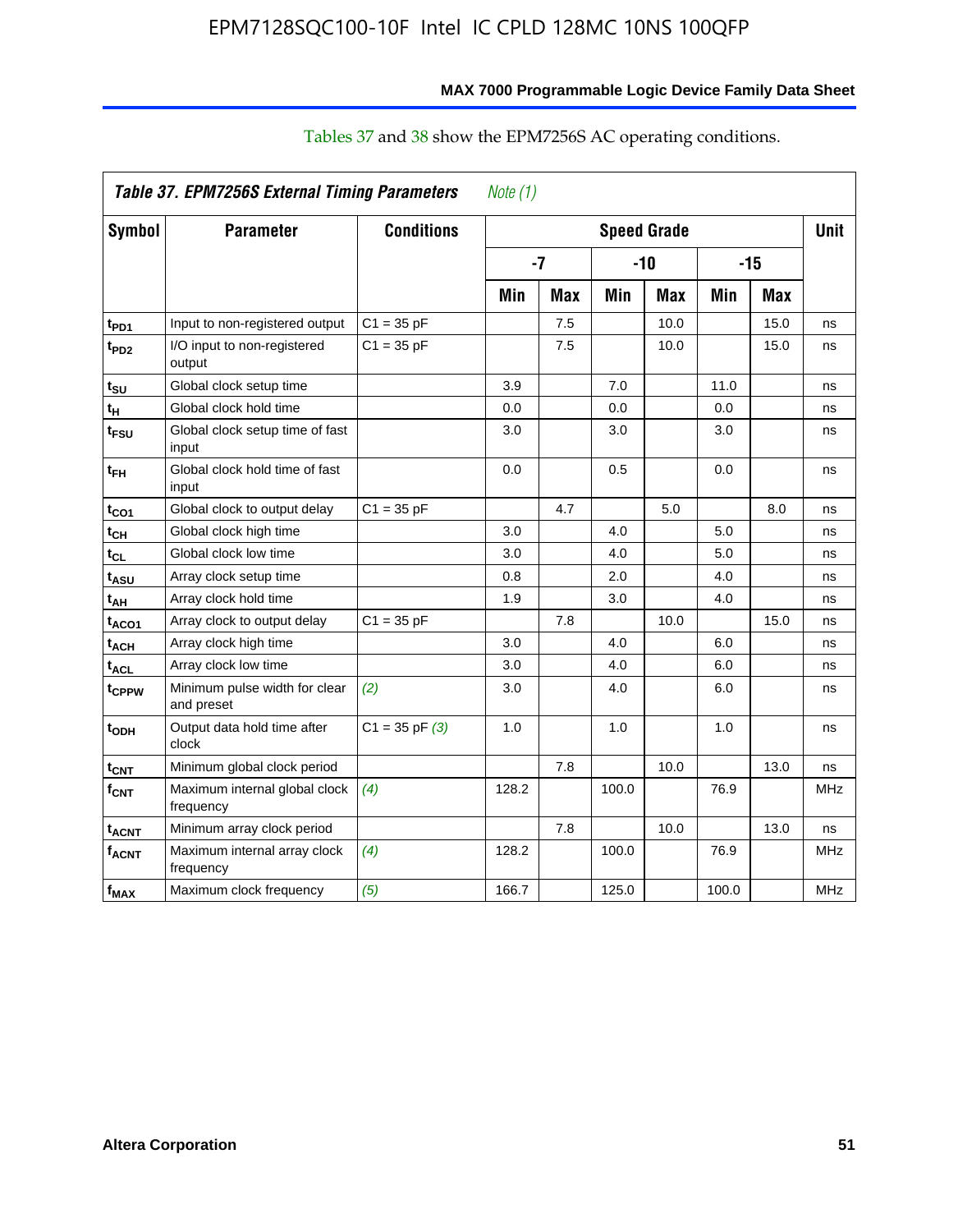| Table 38. EPM7256S Internal Timing Parameters<br>Note (1) |                                      |                    |                    |      |       |      |       |             |    |
|-----------------------------------------------------------|--------------------------------------|--------------------|--------------------|------|-------|------|-------|-------------|----|
| Symbol                                                    | <b>Parameter</b>                     | <b>Conditions</b>  | <b>Speed Grade</b> |      |       |      |       | <b>Unit</b> |    |
|                                                           |                                      |                    | $-7$               |      | $-10$ |      | $-15$ |             |    |
|                                                           |                                      |                    | Min                | Max  | Min   | Max  | Min   | Max         |    |
| $t_{IN}$                                                  | Input pad and buffer delay           |                    |                    | 0.3  |       | 0.5  |       | 2.0         | ns |
| $t_{IO}$                                                  | I/O input pad and buffer delay       |                    |                    | 0.3  |       | 0.5  |       | 2.0         | ns |
| $t_{\text{FIN}}$                                          | Fast input delay                     |                    |                    | 3.4  |       | 1.0  |       | 2.0         | ns |
| t <sub>SEXP</sub>                                         | Shared expander delay                |                    |                    | 3.9  |       | 5.0  |       | 8.0         | ns |
| t <sub>PEXP</sub>                                         | Parallel expander delay              |                    |                    | 1.1  |       | 0.8  |       | 1.0         | ns |
| $t_{LAD}$                                                 | Logic array delay                    |                    |                    | 2.6  |       | 5.0  |       | 6.0         | ns |
| $t_{LAC}$                                                 | Logic control array delay            |                    |                    | 2.6  |       | 5.0  |       | 6.0         | ns |
| $t_{IOE}$                                                 | Internal output enable delay         |                    |                    | 0.8  |       | 2.0  |       | 3.0         | ns |
| $t_{OD1}$                                                 | Output buffer and pad delay          | $C1 = 35 pF$       |                    | 0.5  |       | 1.5  |       | 4.0         | ns |
| t <sub>OD2</sub>                                          | Output buffer and pad delay          | $C1 = 35$ pF $(6)$ |                    | 1.0  |       | 2.0  |       | 5.0         | ns |
| $t_{OD3}$                                                 | Output buffer and pad delay          | $C1 = 35 pF$       |                    | 5.5  |       | 5.5  |       | 8.0         | ns |
| $t_{ZX1}$                                                 | Output buffer enable delay           | $C1 = 35 pF$       |                    | 4.0  |       | 5.0  |       | 6.0         | ns |
| t <sub>ZX2</sub>                                          | Output buffer enable delay           | $C1 = 35$ pF $(6)$ |                    | 4.5  |       | 5.5  |       | 7.0         | ns |
| $t_{ZX3}$                                                 | Output buffer enable delay           | $C1 = 35 pF$       |                    | 9.0  |       | 9.0  |       | 10.0        | ns |
| $t_{XZ}$                                                  | Output buffer disable delay          | $C1 = 5pF$         |                    | 4.0  |       | 5.0  |       | 6.0         | ns |
| $t_{\rm SU}$                                              | Register setup time                  |                    | 1.1                |      | 2.0   |      | 4.0   |             | ns |
| $t_H$                                                     | Register hold time                   |                    | 1.6                |      | 3.0   |      | 4.0   |             | ns |
| $t_{\mathit{FSU}}$                                        | Register setup time of fast<br>input |                    | 2.4                |      | 3.0   |      | 2.0   |             | ns |
| $t_{FH}$                                                  | Register hold time of fast<br>input  |                    | 0.6                |      | 0.5   |      | 1.0   |             | ns |
| $t_{RD}$                                                  | Register delay                       |                    |                    | 1.1  |       | 2.0  |       | 1.0         | ns |
| $t_{COMB}$                                                | Combinatorial delay                  |                    |                    | 1.1  |       | 2.0  |       | 1.0         | ns |
| $t_{IC}$                                                  | Array clock delay                    |                    |                    | 2.9  |       | 5.0  |       | 6.0         | ns |
| $t_{EN}$                                                  | Register enable time                 |                    |                    | 2.6  |       | 5.0  |       | 6.0         | ns |
| $t_{GLOB}$                                                | Global control delay                 |                    |                    | 2.8  |       | 1.0  |       | 1.0         | ns |
| $t_{PRE}$                                                 | Register preset time                 |                    |                    | 2.7  |       | 3.0  |       | 4.0         | ns |
| $t_{\text{CLR}}$                                          | Register clear time                  |                    |                    | 2.7  |       | 3.0  |       | 4.0         | ns |
| t <sub>PIA</sub>                                          | PIA delay                            | (7)                |                    | 3.0  |       | 1.0  |       | 2.0         | ns |
| $t_{LPA}$                                                 | Low-power adder                      | (8)                |                    | 10.0 |       | 11.0 |       | 13.0        | ns |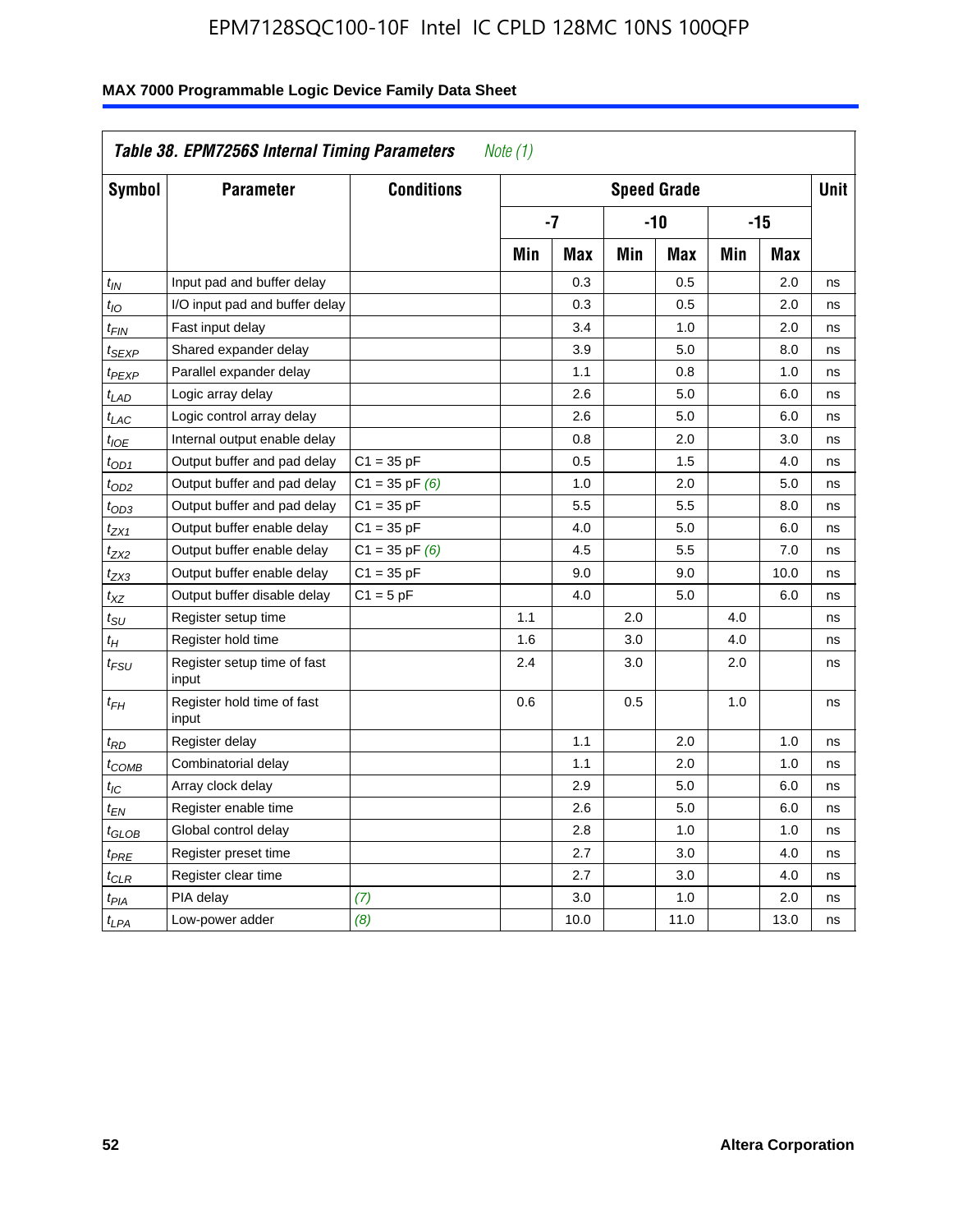**MAX 7000 Programmable Logic Device Family Data Sheet**

#### *Notes to tables:*

- (1) These values are specified under the recommended operating conditions shown in Table 14. See Figure 13 for more information on switching waveforms.
- (2) This minimum pulse width for preset and clear applies for both global clear and array controls. The  $t_{LPA}$  parameter must be added to this minimum width if the clear or reset signal incorporates the *tLAD* parameter into the signal path.
- (3) This parameter is a guideline that is sample-tested only and is based on extensive device characterization. This parameter applies for both global and array clocking.
- (4) These parameters are measured with a 16-bit loadable, enabled, up/down counter programmed into each LAB.
- (5) The  $f_{MAX}$  values represent the highest frequency for pipelined data.
- (6) Operating conditions:  $V_{\text{CCIO}} = 3.3 \text{ V} \pm 10\%$  for commercial and industrial use.
- (7) For EPM7064S-5, EPM7064S-6, EPM7128S-6, EPM7160S-6, EPM7160S-7, EPM7192S-7, and EPM7256S-7 devices, these values are specified for a PIA fan-out of one LAB (16 macrocells). For each additional LAB fan-out in these devices, add an additional 0.1 ns to the PIA timing value.
- (8) The  $t_{LPA}$  parameter must be added to the  $t_{LAD}$ ,  $t_{LAC}$ ,  $t_{IC}$ ,  $t_{EN}$ ,  $t_{SEXP}$ ,  $t_{ACL}$ , and  $t_{CPPW}$  parameters for macrocells running in the low-power mode.

# **Power Consumption**

[Supply power \(P\) versus frequency \(](http://www.altera.com/literature/an/an074.pdf) $f_{MAX}$  in MHz) for MAX 7000 devices is calculated with the following equation:

 $P = P_{INT} + P_{IO} = I_{CCLNT} \times V_{CC} + P_{IO}$ 

The  $P_{IO}$  value, which depends on the device output load characteristics and switching frequency, can be calculated using the guidelines given in *Application Note 74 (Evaluating Power for Altera Devices)*.

The  $I_{\text{CCINT}}$  value, which depends on the switching frequency and the application logic, is calculated with the following equation:

 $I_{\text{CCTNT}} =$ 

 $A \times MC_{TON} + B \times (MC_{DEFU} - MC_{TON}) + C \times MC_{LISED} \times f_{MAX} \times tog_{LC}$ 

The parameters in this equation are shown below:

| $MC$ <sub>TON</sub> | = Number of macrocells with the Turbo Bit option turned on,                |
|---------------------|----------------------------------------------------------------------------|
|                     | as reported in the MAX+PLUS II Report File (.rpt)                          |
| MC <sub>DFV</sub>   | = Number of macrocells in the device                                       |
|                     | $MC_{\text{USED}}$ = Total number of macrocells in the design, as reported |
|                     | in the MAX+PLUS II Report File (.rpt)                                      |
| $f_{MAX}$           | = Highest clock frequency to the device                                    |
| $tog_{LC}$          | = Average ratio of logic cells toggling at each clock                      |
|                     | (typically 0.125)                                                          |
| A, B, C             | = Constants, shown in Table 39                                             |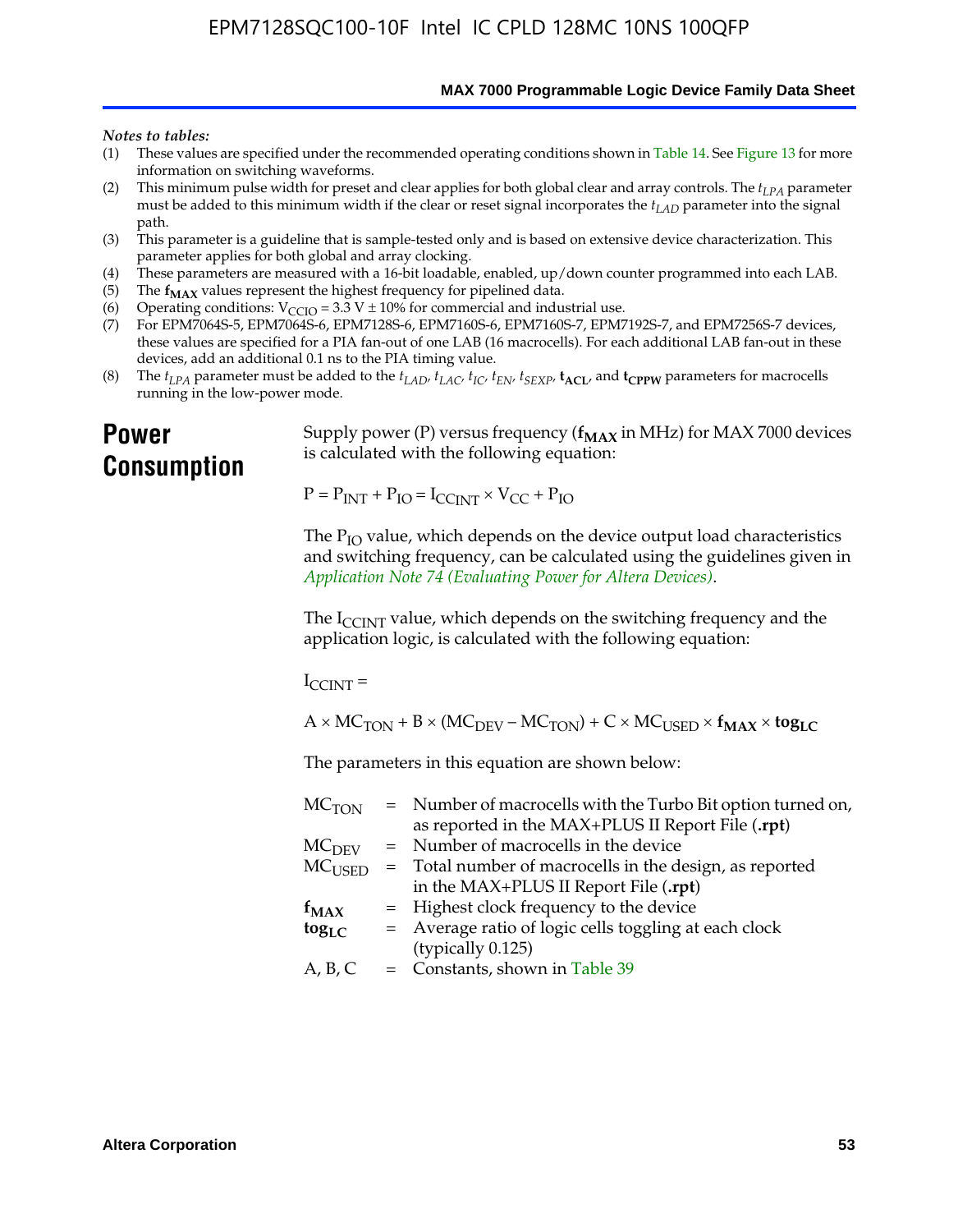| Table 39. MAX 7000 I <sub>CC</sub> Equation Constants |      |      |       |  |  |
|-------------------------------------------------------|------|------|-------|--|--|
| <b>Device</b>                                         | A    | B    | C     |  |  |
| EPM7032                                               | 1.87 | 0.52 | 0.144 |  |  |
| <b>EPM7064</b>                                        | 1.63 | 0.74 | 0.144 |  |  |
| <b>EPM7096</b>                                        | 1.63 | 0.74 | 0.144 |  |  |
| <b>EPM7128E</b>                                       | 1.17 | 0.54 | 0.096 |  |  |
| <b>EPM7160E</b>                                       | 1.17 | 0.54 | 0.096 |  |  |
| <b>EPM7192E</b>                                       | 1.17 | 0.54 | 0.096 |  |  |
| <b>EPM7256E</b>                                       | 1.17 | 0.54 | 0.096 |  |  |
| <b>EPM7032S</b>                                       | 0.93 | 0.40 | 0.040 |  |  |
| <b>EPM7064S</b>                                       | 0.93 | 0.40 | 0.040 |  |  |
| <b>EPM7128S</b>                                       | 0.93 | 0.40 | 0.040 |  |  |
| <b>EPM7160S</b>                                       | 0.93 | 0.40 | 0.040 |  |  |
| <b>EPM7192S</b>                                       | 0.93 | 0.40 | 0.040 |  |  |
| <b>EPM7256S</b>                                       | 0.93 | 0.40 | 0.040 |  |  |

This calculation provides an  $I_{CC}$  estimate based on typical conditions using a pattern of a 16-bit, loadable, enabled, up/down counter in each LAB with no output load. Actual  $I_{CC}$  values should be verified during operation because this measurement is sensitive to the actual pattern in the device and the environmental operating conditions.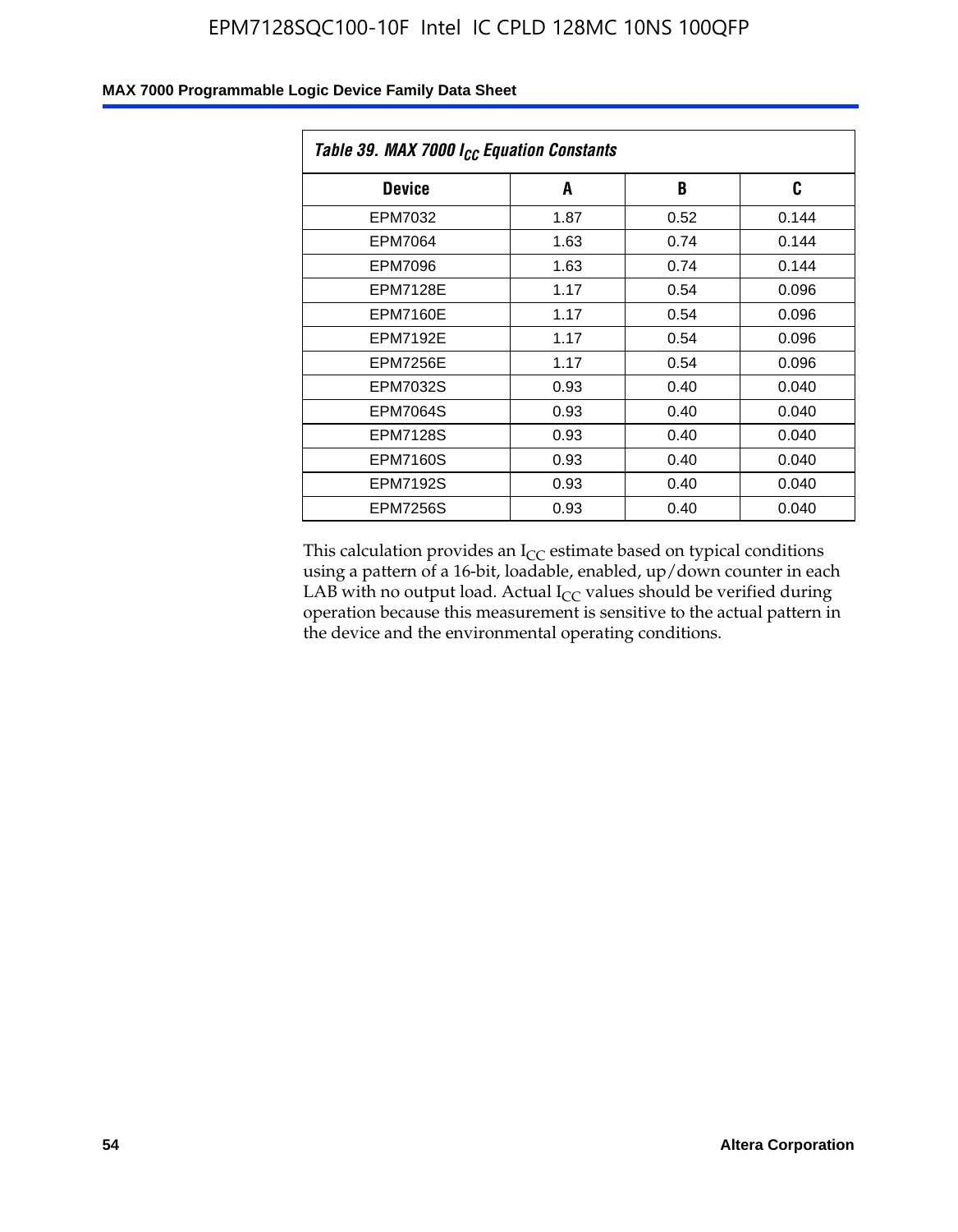**MAX 7000 Programmable Logic Device Family Data Sheet**

Figure 14 shows typical supply current versus frequency for MAX 7000 devices.

*Figure 14. I<sub>CC</sub> vs. Frequency for MAX 7000 Devices (Part 1 of 2)* 



**EPM7096**

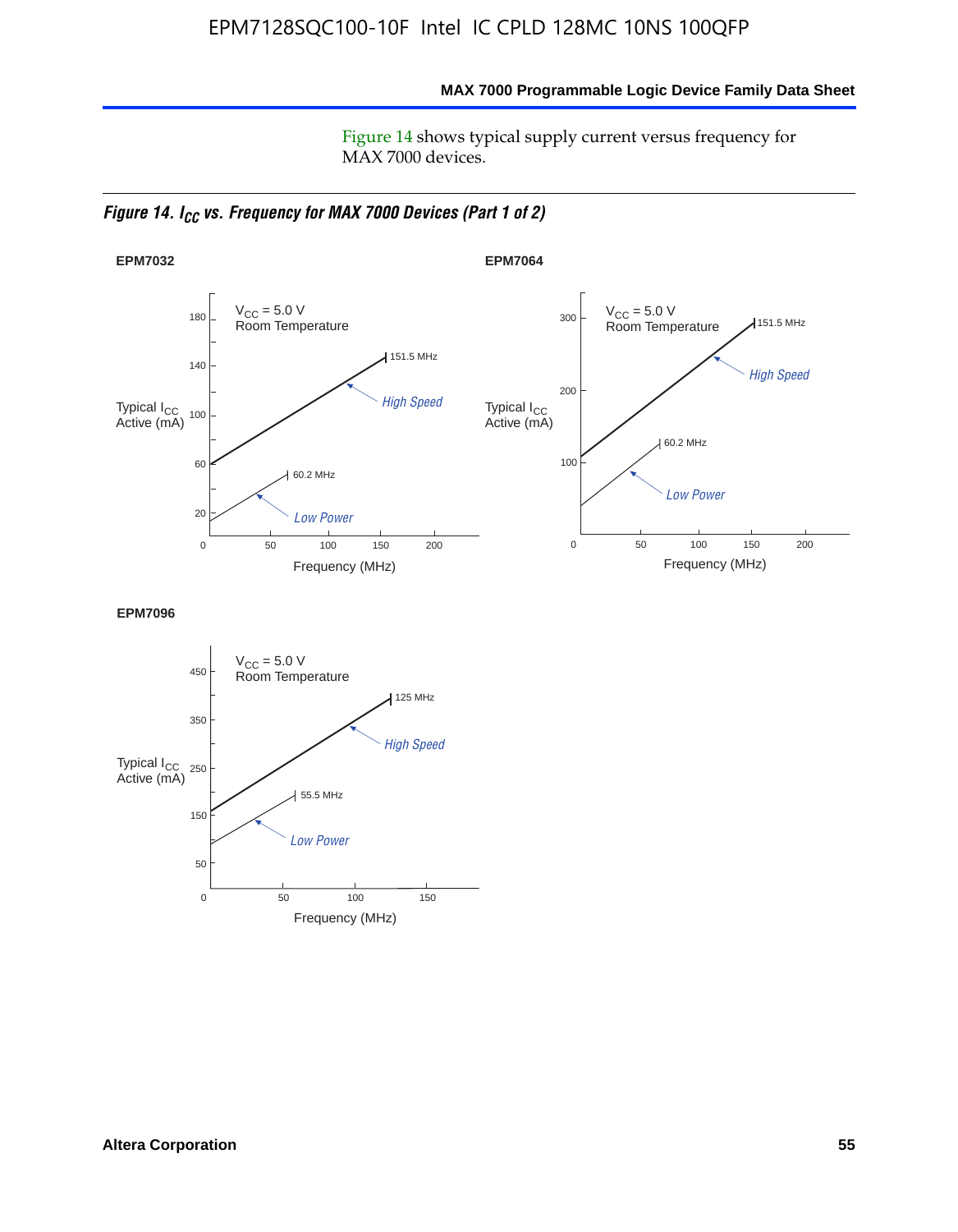

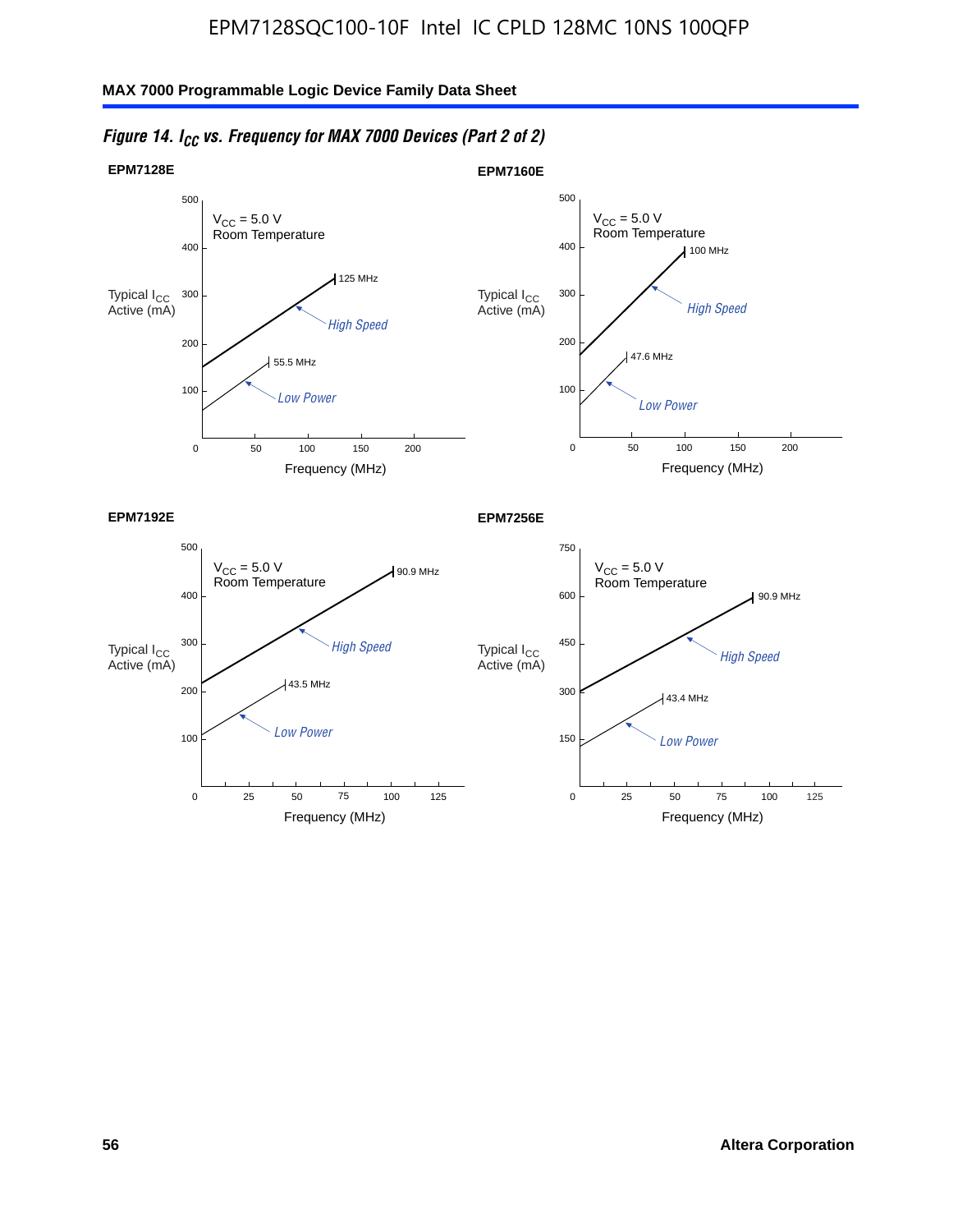Figure 15 shows typical supply current versus frequency for MAX 7000S devices.

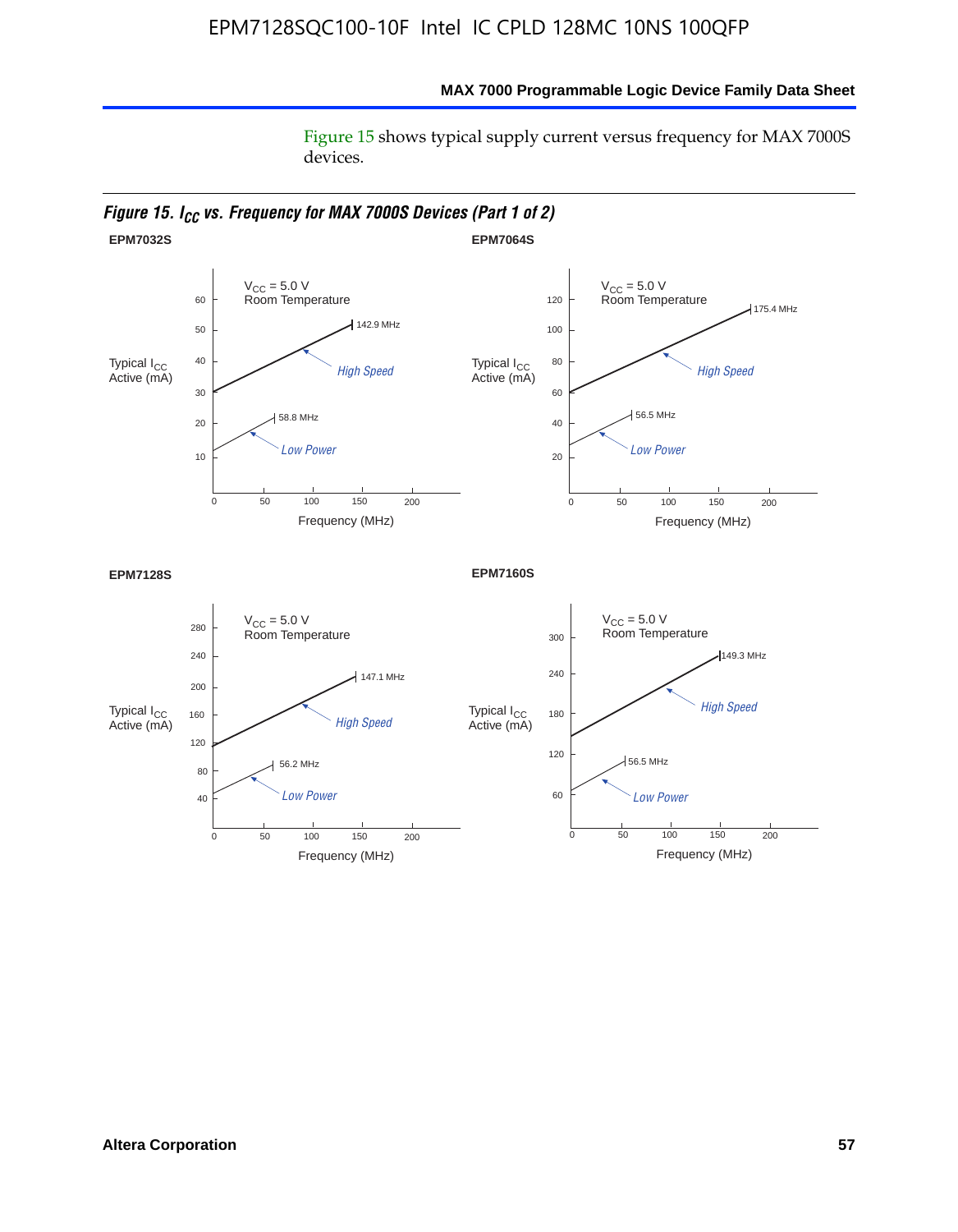#### **EPM7192S** V<sub>CC</sub> = 5.0 V<br>Room Temperature 0 Frequency (MHz) High Speed Low Power 25 100 125 125.0 MHz 55.6 MHz 60 120 180 240 300 50 75 **EPM7256S** V<sub>CC</sub> = 5.0 V<br>Room Temperature 0 Frequency (MHz) High Speed Low Power 25 100 125 128.2 MHz 56.2 MHz 100 200 300 400 50 75 Typical I<sub>CC</sub><br>Active (mA) Typical I<sub>CC</sub> Typical I<sub>CC</sub> Typical I<sub>C</sub> Typical I<sub>C</sub> Typical I<sub>C</sub> Typical I<sub>C</sub> Typical I<sub>C</sub> Typical I<sub>C</sub> Typical I<sub>C</sub> Typical I<sub>C</sub> Typical I<sub>C</sub> Typical I<sub>C</sub> Typical I<sub>C</sub> Typical I<sub>C</sub> Typical I<sub>C</sub> Typical I<sub>C</sub> Typical I<sub>C</sub> Typical I<sub>CC</sub><br>Active (mA)

## *Figure 15. I<sub>CC</sub> vs. Frequency for MAX 7000S Devices (Part 2 of 2)*

# **Device Pin-Outs**

See the Altera web site (**http://www.altera.com**) or the *Altera Digital Library* for pin-out information.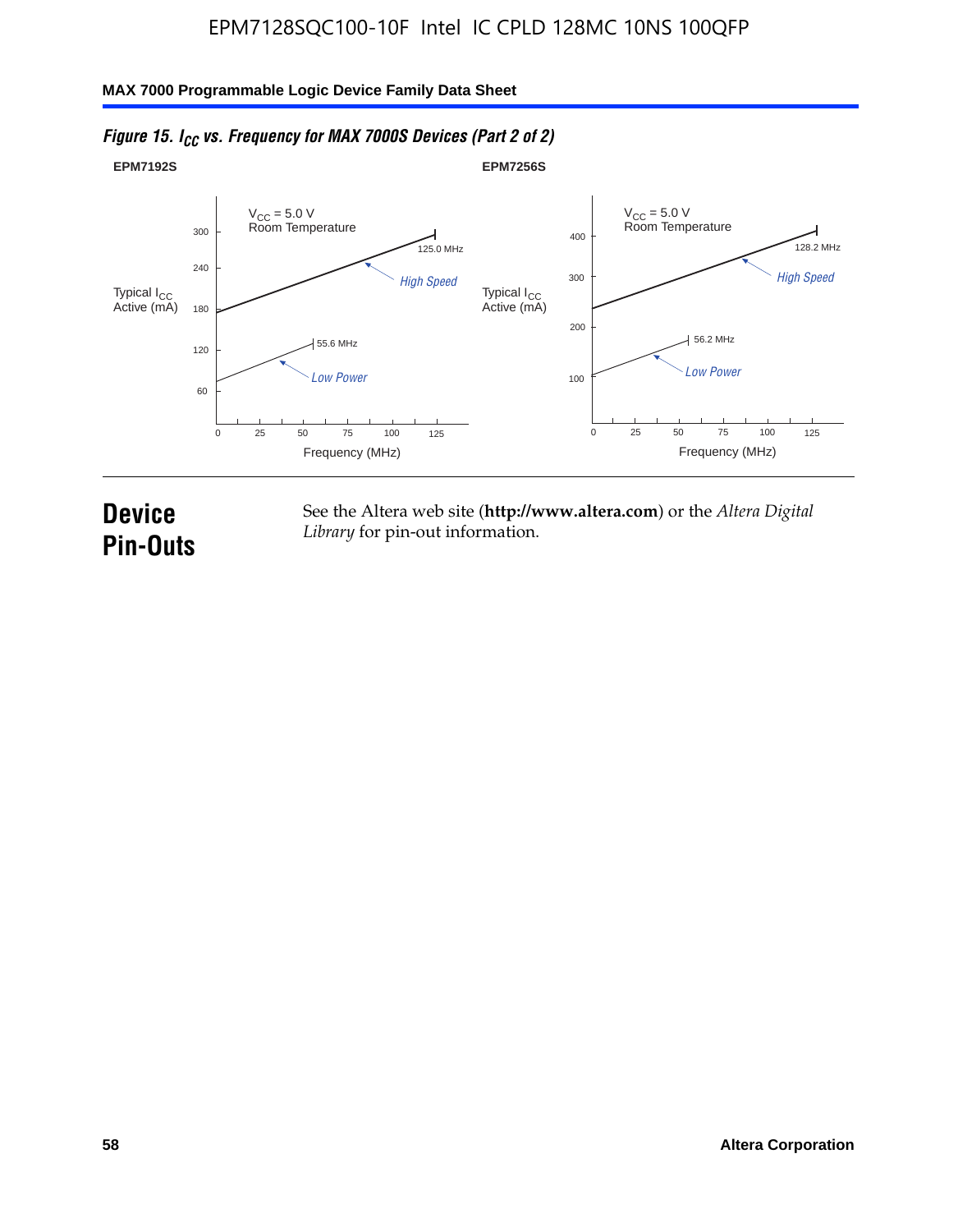Figures 16 through 22 show the package pin-out diagrams for MAX 7000 devices.



- (1) The pin functions shown in parenthesis are only available in MAX 7000E and MAX 7000S devices.
- (2) JTAG ports are available in MAX 7000S devices only.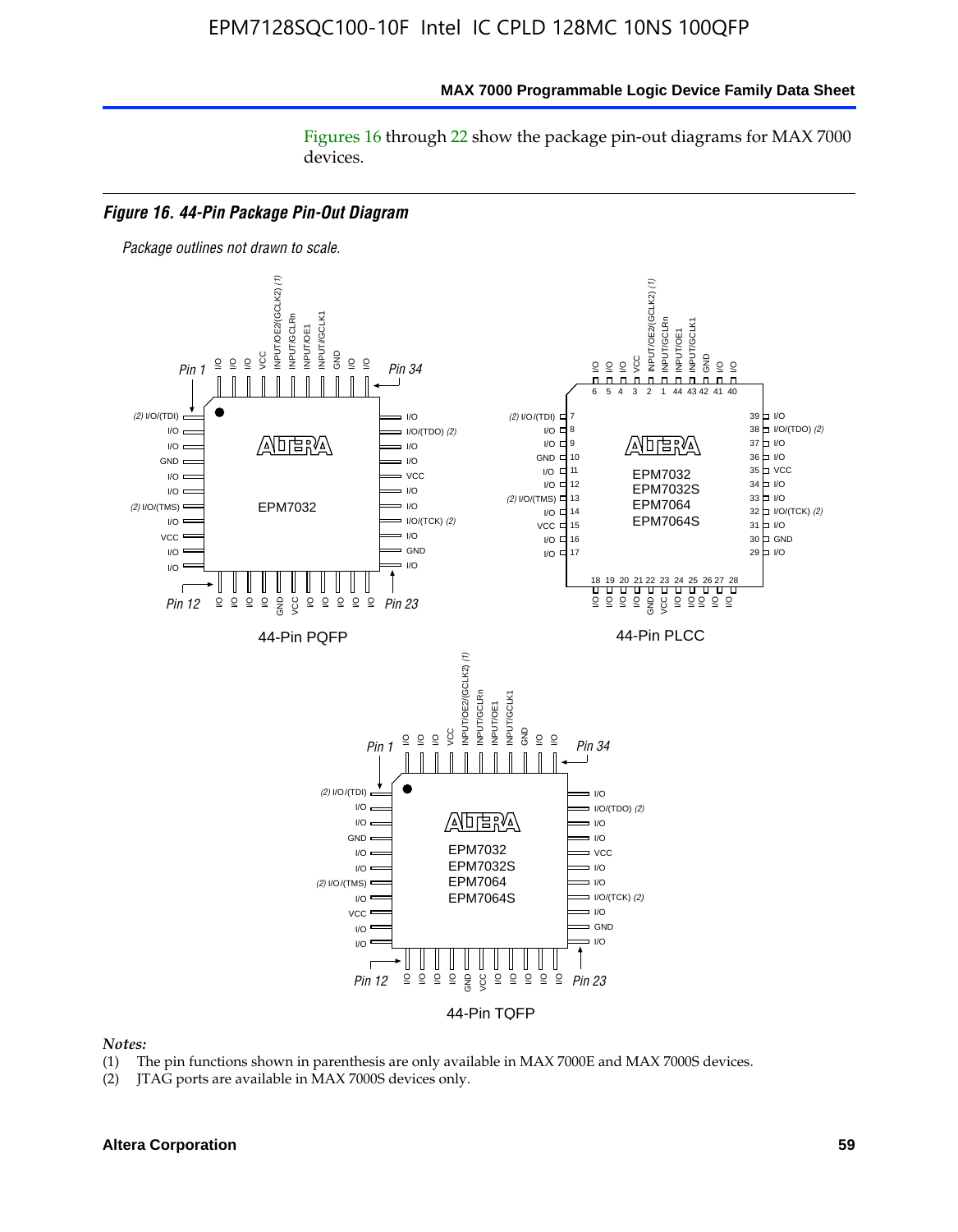#### *Figure 17. 68-Pin Package Pin-Out Diagram*

*Package outlines not drawn to scale.*



- (1) The pin functions shown in parenthesis are only available in MAX 7000E and MAX 7000S devices.
- (2) JTAG ports are available in MAX 7000S devices only.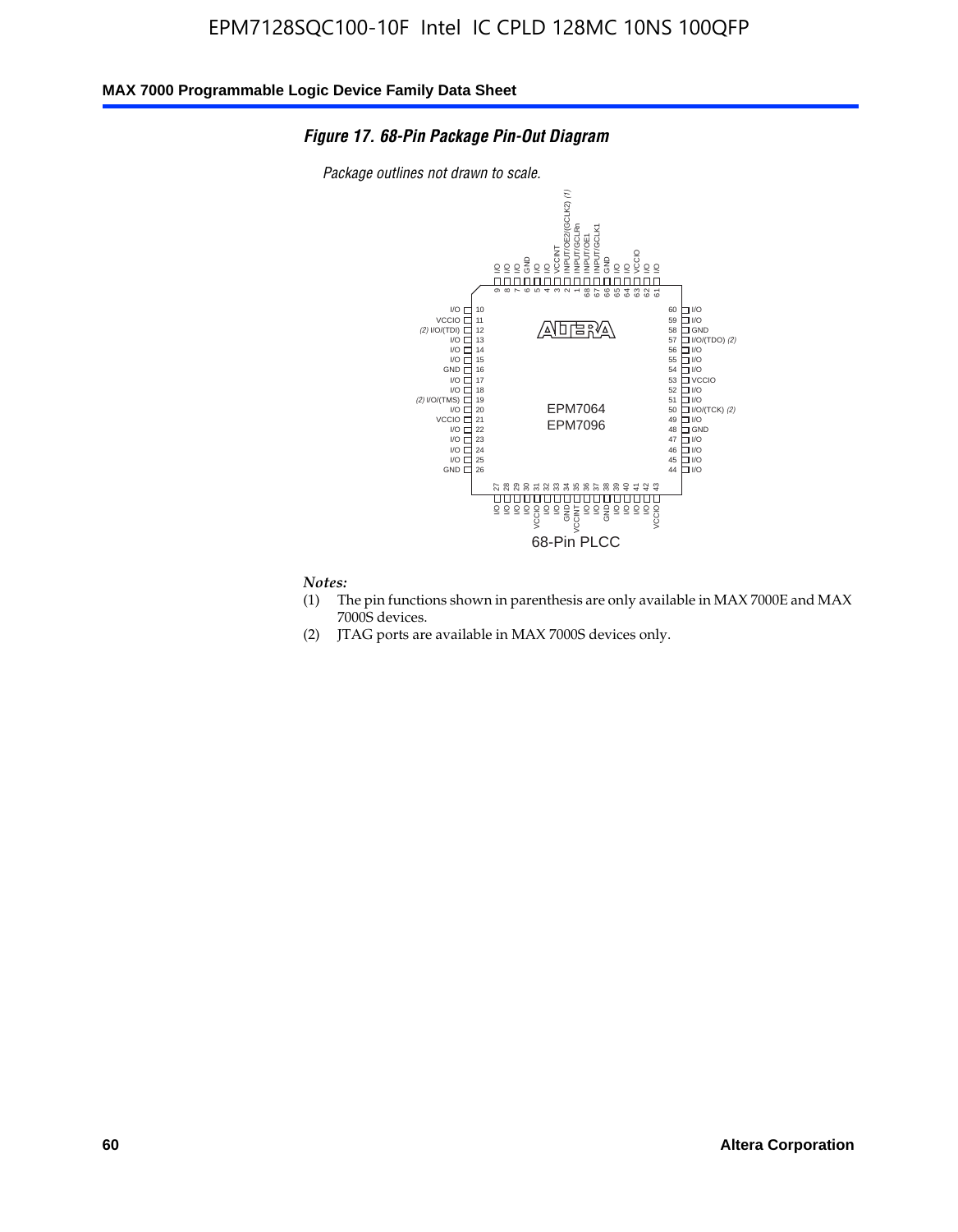#### *Figure 18. 84-Pin Package Pin-Out Diagram*

*Package outline not drawn to scale.*



84-Pin PLCC

- (1) Pins 6, 39, 46, and 79 are no-connect (N.C.) pins on EPM7096, EPM7160E, and EPM7160S devices.
- (2) The pin functions shown in parenthesis are only available in MAX 7000E and MAX 7000S devices.
-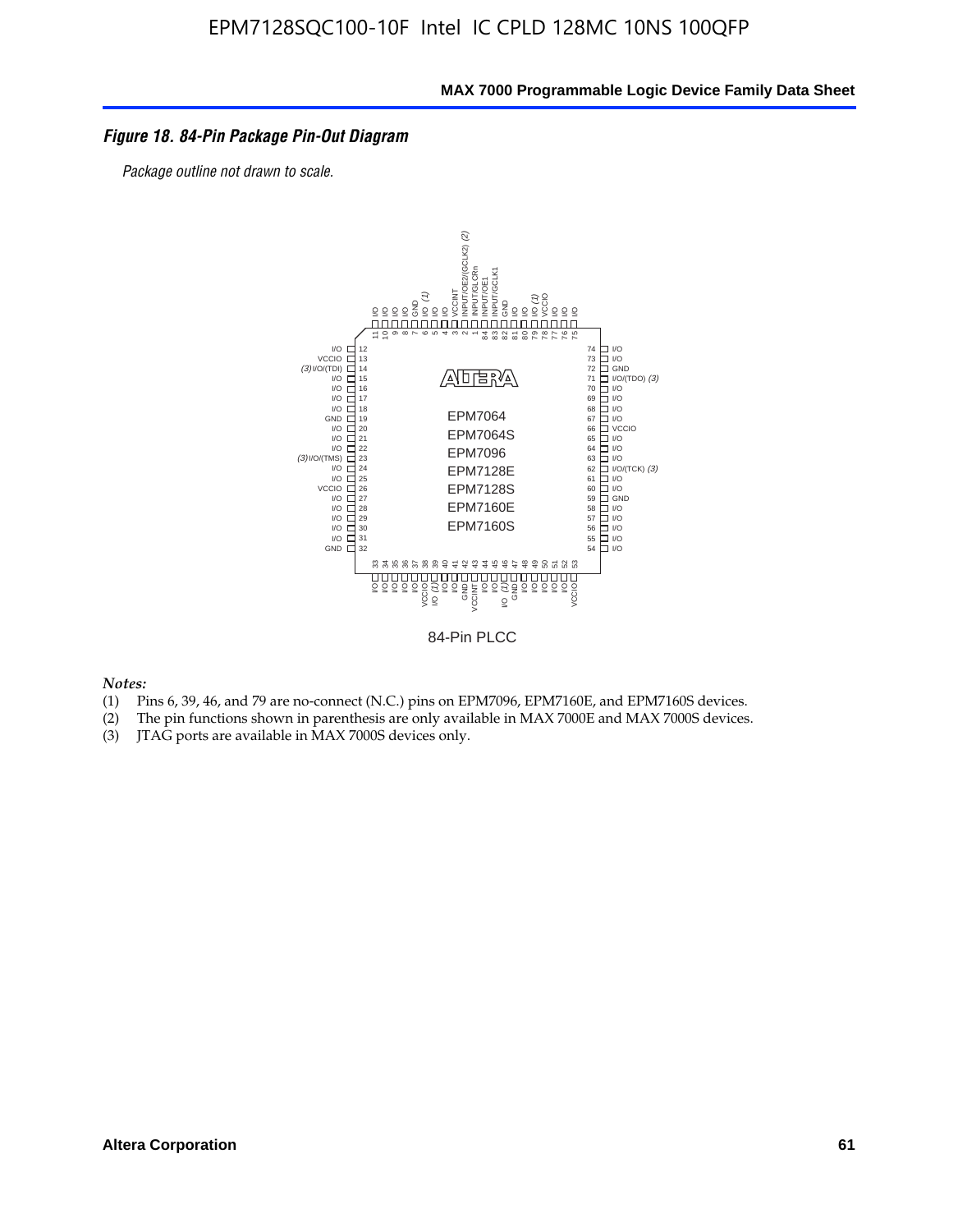## *Figure 19. 100-Pin Package Pin-Out Diagram*

*Package outline not drawn to scale.*



#### *Figure 20. 160-Pin Package Pin-Out Diagram*

*Package outline not drawn to scale.*

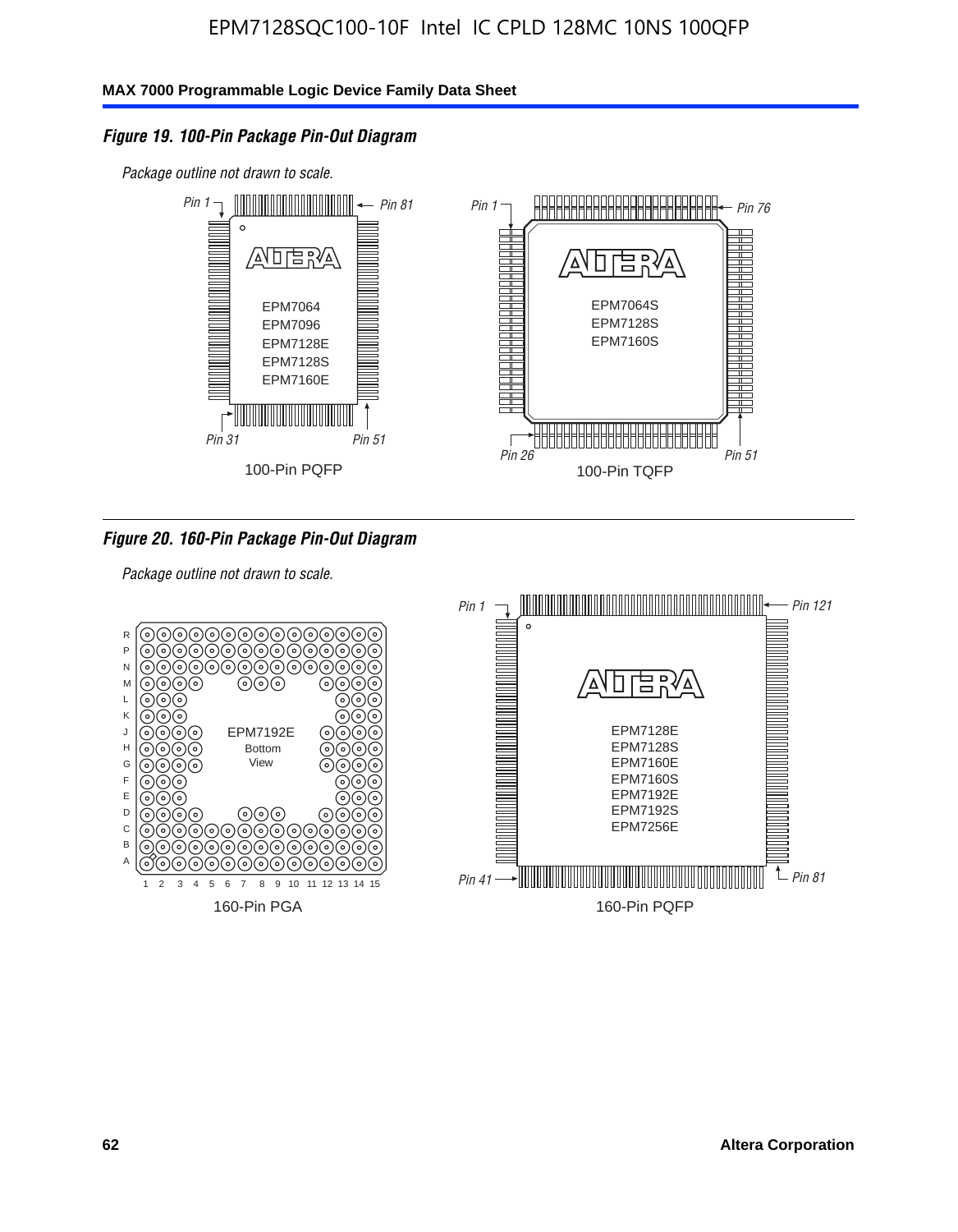#### *Figure 21. 192-Pin Package Pin-Out Diagram*

*Package outline not drawn to scale.*



*Figure 22. 208-Pin Package Pin-Out Diagram*

*Package outline not drawn to scale.*

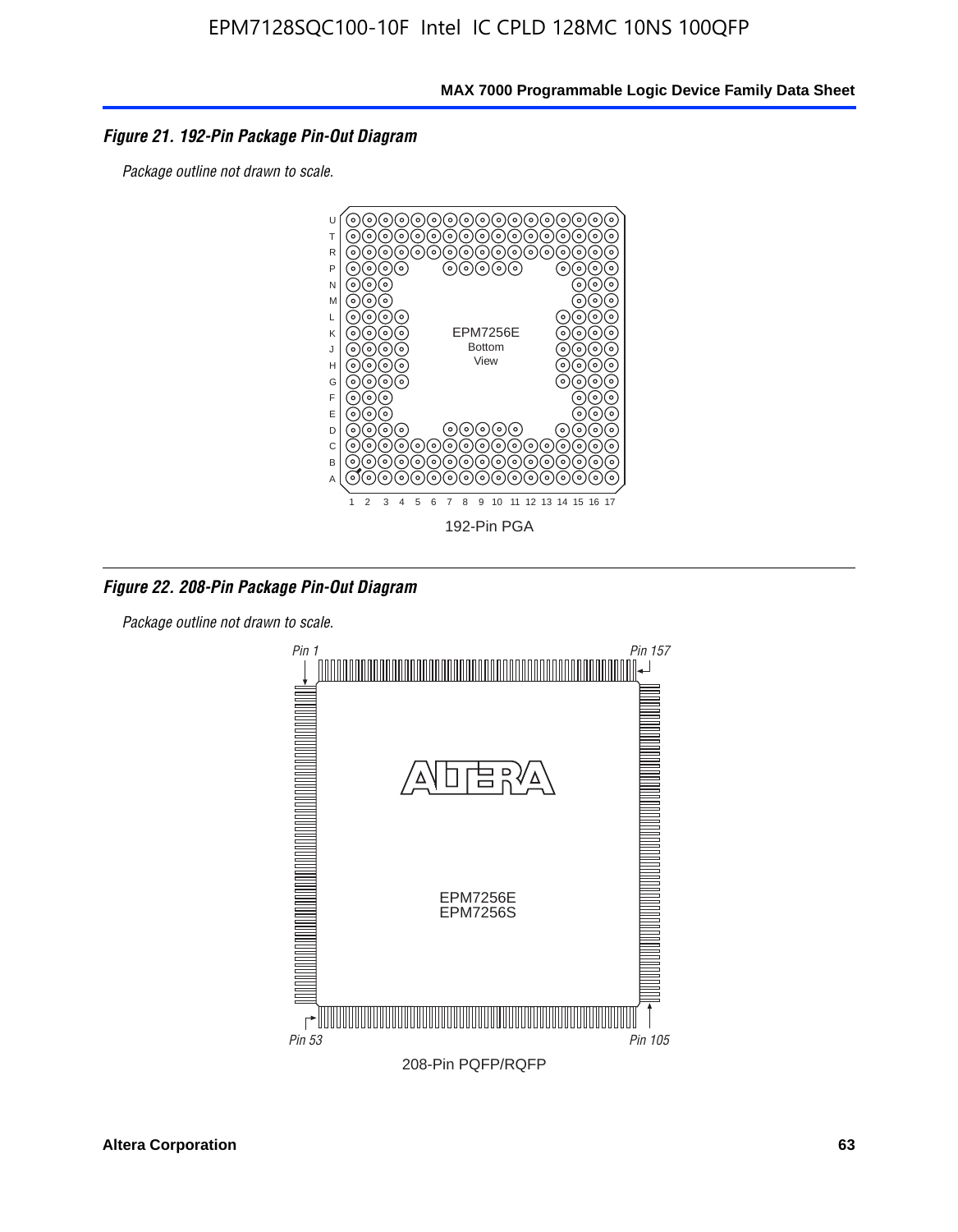#### **MAX 7000 Programmable Logic Device Family Data Sheet**

# **Revision History**

The information contained in the *MAX 7000 Programmable Logic Device Family Data Sheet* version 6.7 supersedes information published in previous versions. The following changes were made in the *MAX 7000 Programmable Logic Device Family Data Sheet* version 6.7:

## **Version 6.7**

The following changes were made in the *MAX 7000 Programmable Logic Device Family Data Sheet* version 6.7:

■ Reference to *AN 88: Using the Jam Language for ISP & ICR via an Embedded Processor* has been replaced by *AN 122: Using Jam STAPL for ISP & ICR via an Embedded Processor*.

## **Version 6.6**

The following changes were made in the *MAX 7000 Programmable Logic Device Family Data Sheet* version 6.6:

- Added Tables 6 through 8.
- Added "Programming Sequence" section on page 17 and "Programming Times" section on page 18.

## **Version 6.5**

The following changes were made in the *MAX 7000 Programmable Logic Device Family Data Sheet* version 6.5:

Updated text on page 16.

## **Version 6.4**

The following changes were made in the *MAX 7000 Programmable Logic Device Family Data Sheet* version 6.4:

■ Added *Note (5)* on page 28.

## **Version 6.3**

The following changes were made in the *MAX 7000 Programmable Logic Device Family Data Sheet* version 6.3:

■ Updated the "Open-Drain Output Option (MAX 7000S Devices Only)" section on page 20.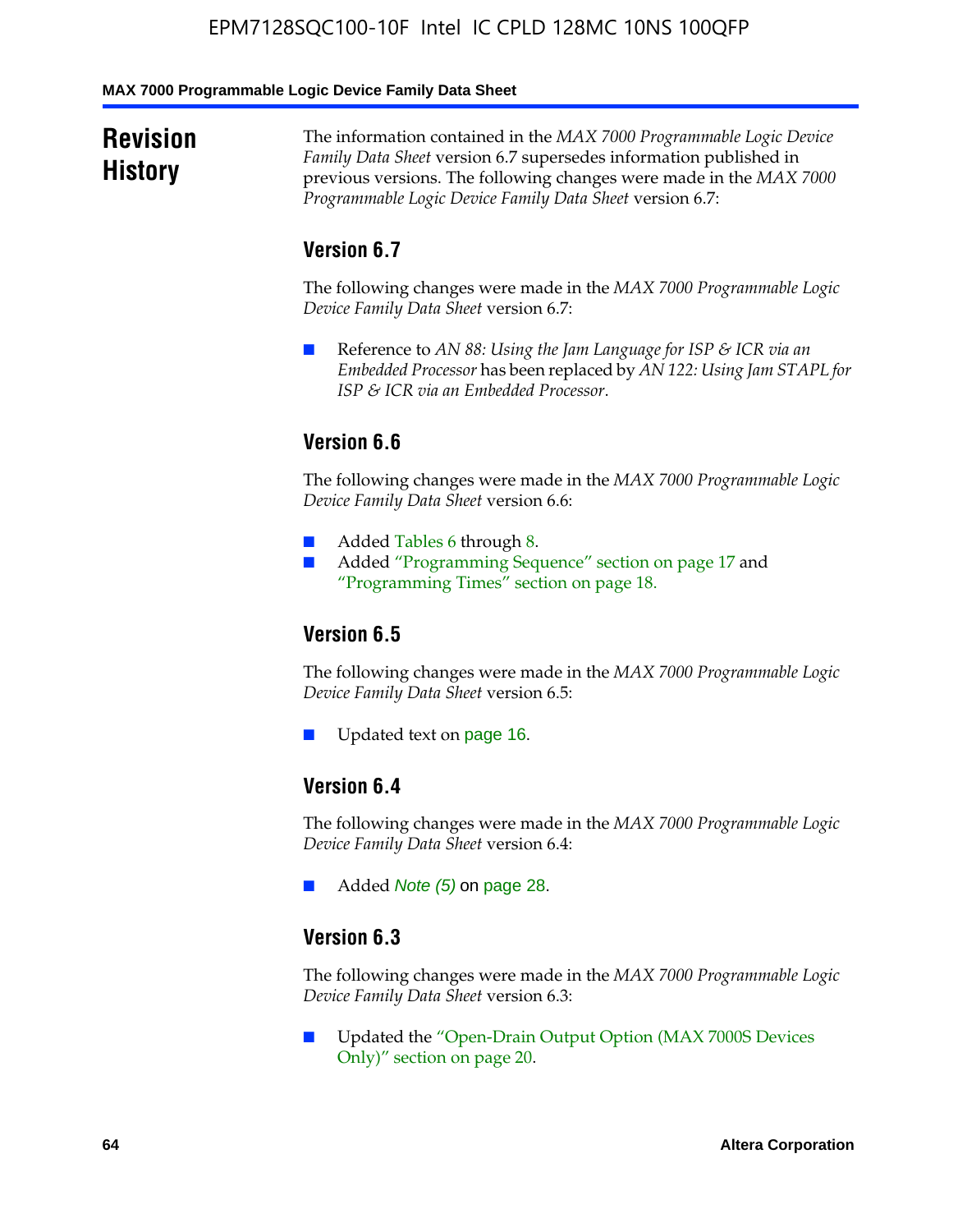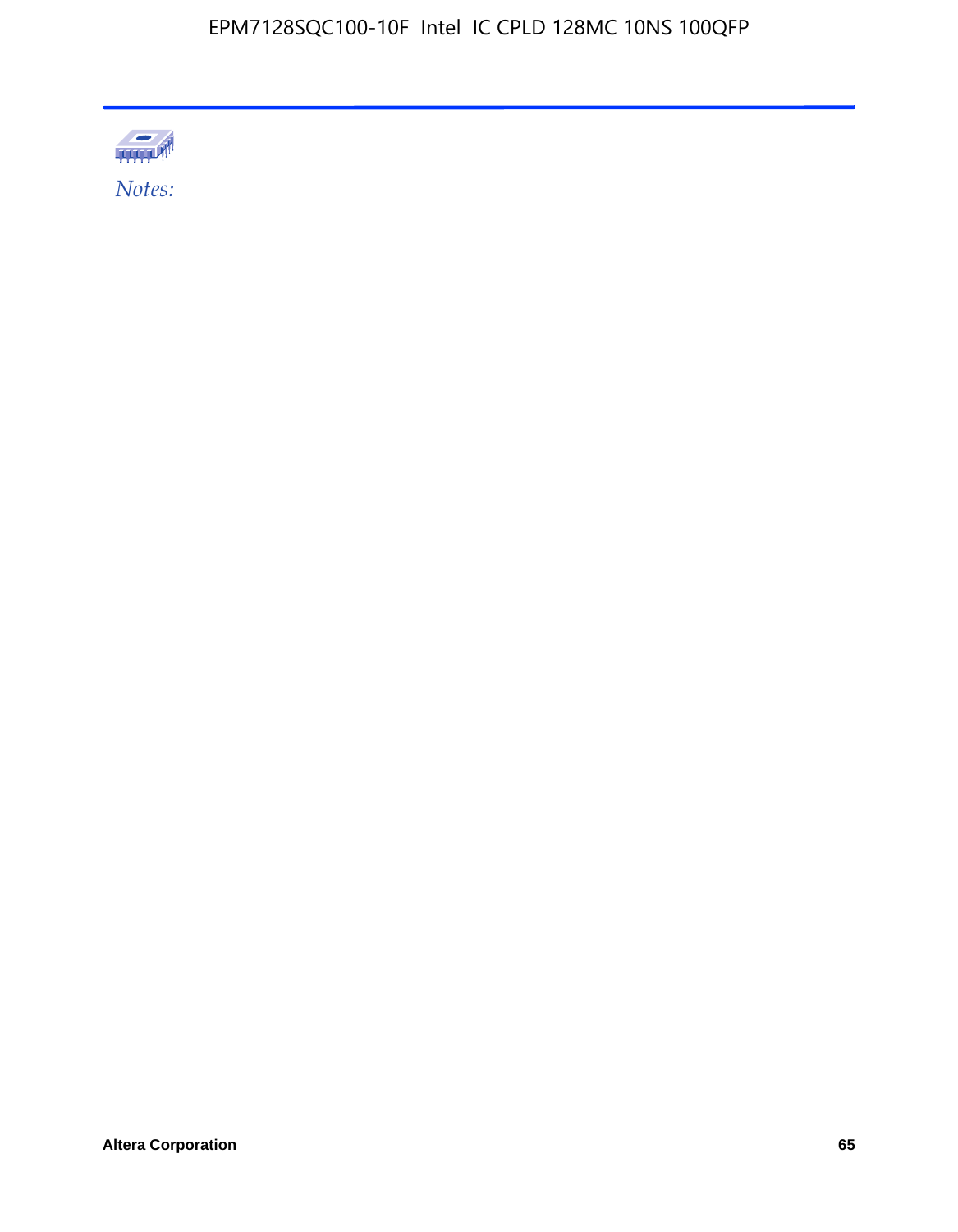

101 Innovation Drive San Jose, CA 95134 (408) 544-7000 www.altera.com Applications Hotline: (800) 800-EPLD Literature Services: literature@altera.com

Copyright © 2005 Altera Corporation. All rights reserved. Altera, The Programmable Solutions Company, the stylized Altera logo, specific device designations, and all other words and logos that are identified as trademarks and/or service marks are, unless noted otherwise, the trademarks and service marks of Altera Corporation in the U.S. and other countries. All other product or service names are the property of their respective holders. Altera products are protected under numerous U.S. and foreign patents and pending applications, maskwork rights, and copyrights. Altera warrants performance of its semiconductor products to current specifications in accordance with Altera's standard warranty, but reserves the right to make changes to any products and services at any time without notice. Altera assumes no responsibility or liability

arising out of the application or use of any information, product, or service described herein except as expressly agreed to in writing by Altera Corporation. Altera customers are advised to obtain the latest version of device specifications before relying on any published information and before placing orders for products or services.



**66 Altera Corporation**